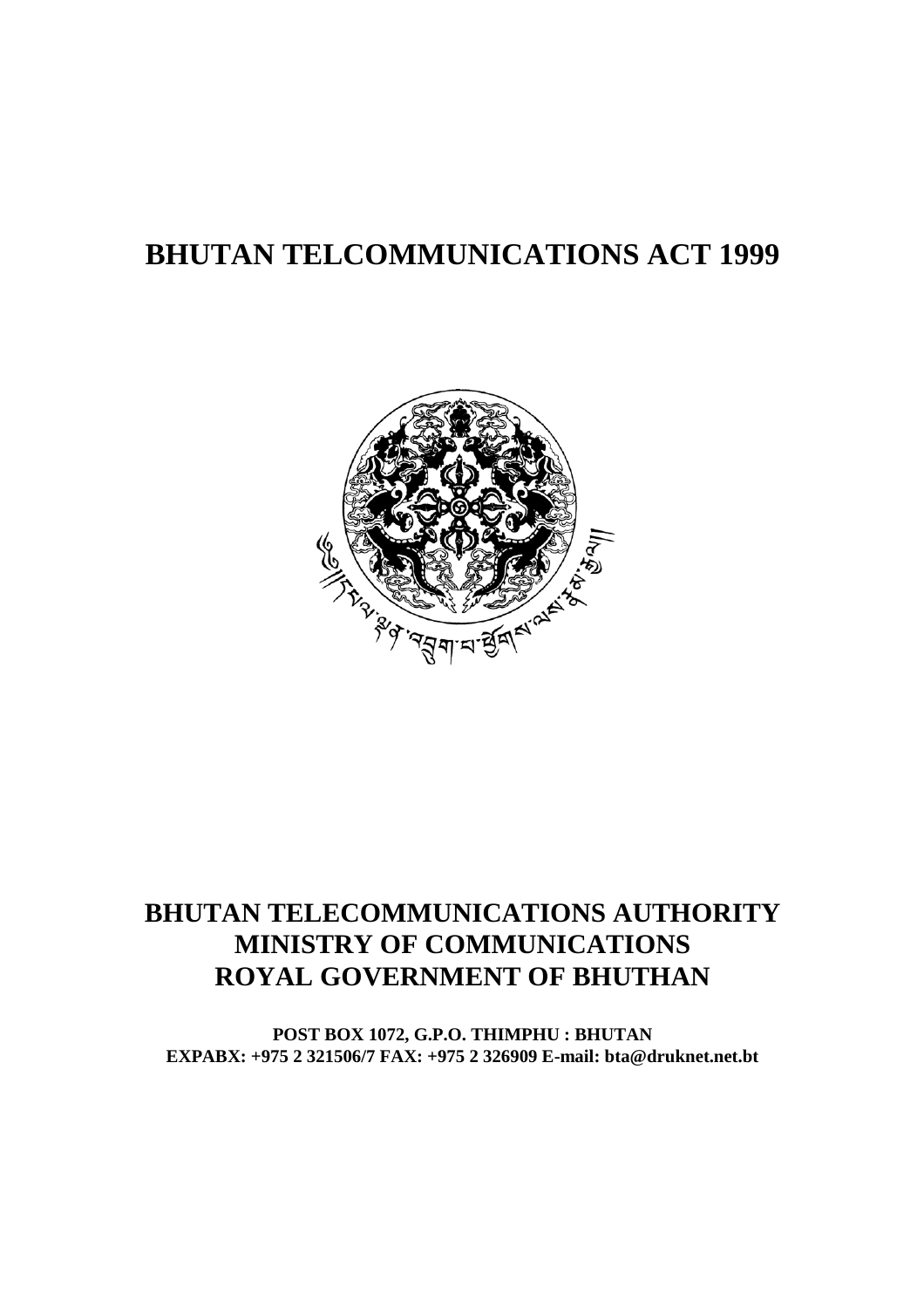# **TABLE OF CONTENTS**

# **BHUTAN TELECOMMUNICATIONS ACT 1999**

# **PART I PRELIMINARY**

SHORT TITLE, COMMENCEMENT AND EXTENT

# **PART II**

# **NEW CORPORATION FOR THE PROVISION OF TELECOMMUNICATION SERVICES**

THE CORPORATION FUNCTIONS OF THE CORPORATION OBLIGATIONS OF THE CORPORATION POWERS OF THE CORPORATION REDISTRIBUTION OF PROPERTY, RIGHTS AND LIABILITIES AMONG WHOLLY OWNED **SUBSIDIARIES** CONTROL OF WHOLLY OWNED SUBSIDIARIES GENERAL CONTROL AND SUPERVISION BY THE MINISTER TRANSFER TO THE CORPORATION OF CERTAIN PROPERTY, RIGHTS AND LIABILITIES OF THE MINISTRY OF COMMUNICATIONS GENERAL DUTY OF THE CORPORATION AS TO FINANCE RESERVES OF THE CORPORATION AND ITS WHOLLY OWNED SUBSIDIARIES BORROWING POWERS OF THE CORPORATION AND ITS WHOLLY OWNED SUBSIDIARIES LIMITATION OF INDEBTEDNESS LOANS BY THE GOVERNMENT TO THE CORPORATION ACCOUNTS OF THE MINISTER WITH REFERENCE TO THE CORPORATION'S INDEBTEDNESS TO **HIM** 

THE CORPORATION'S ACCOUNTS AND AUDIT THEREOF

# **PART III**

# **EXCLUSIVE PRIVILEGE OF THE CORPORATION WITH RESPECT TO TELECOMMUNICATIONS**

EXCLUSIVE PRIVILEGE OF THE CORPORATION WITH RESPECT TO TELECOMMUNICATIONS GENERAL CLASSES OF ACTS NOT INFRINGING THE TELECOMMUNICATIONS PRIVILEGE ACTS RELATING TO BROADCASTING NOT INFRINGING THE TELECOMMUNICATION PRIVILEGE SAVING FOR THINGS DONE UNDER A LICENCE

CHARGES AND OTHER TERMS AND CONDITIONS APPLICABLE TO SERVICES

# **PART IV**

# **TRANSFER OF UNDERTAKING OF THE CORPORATION (BHUTAN TELECOMMUNICATIONS)**

VESTING OF PROPERTY

INITIAL GOVERNMENT HOLDING IN THE SUCCESSOR COMPANY CONVERSION OF CERTAIN LOANS TRANSFERRED TO THE SUCCESSOR COMPANY GOVERNMENT INVESTMENT IN SECURITIES OF THE SUCCESSOR COMPANY EXERCISE OF THE MINISTER'S FUNCTIONS THROUGH NOMINEES TARGET INVESTMENT LIMIT FOR GOVERNMENT SHAREHOLDING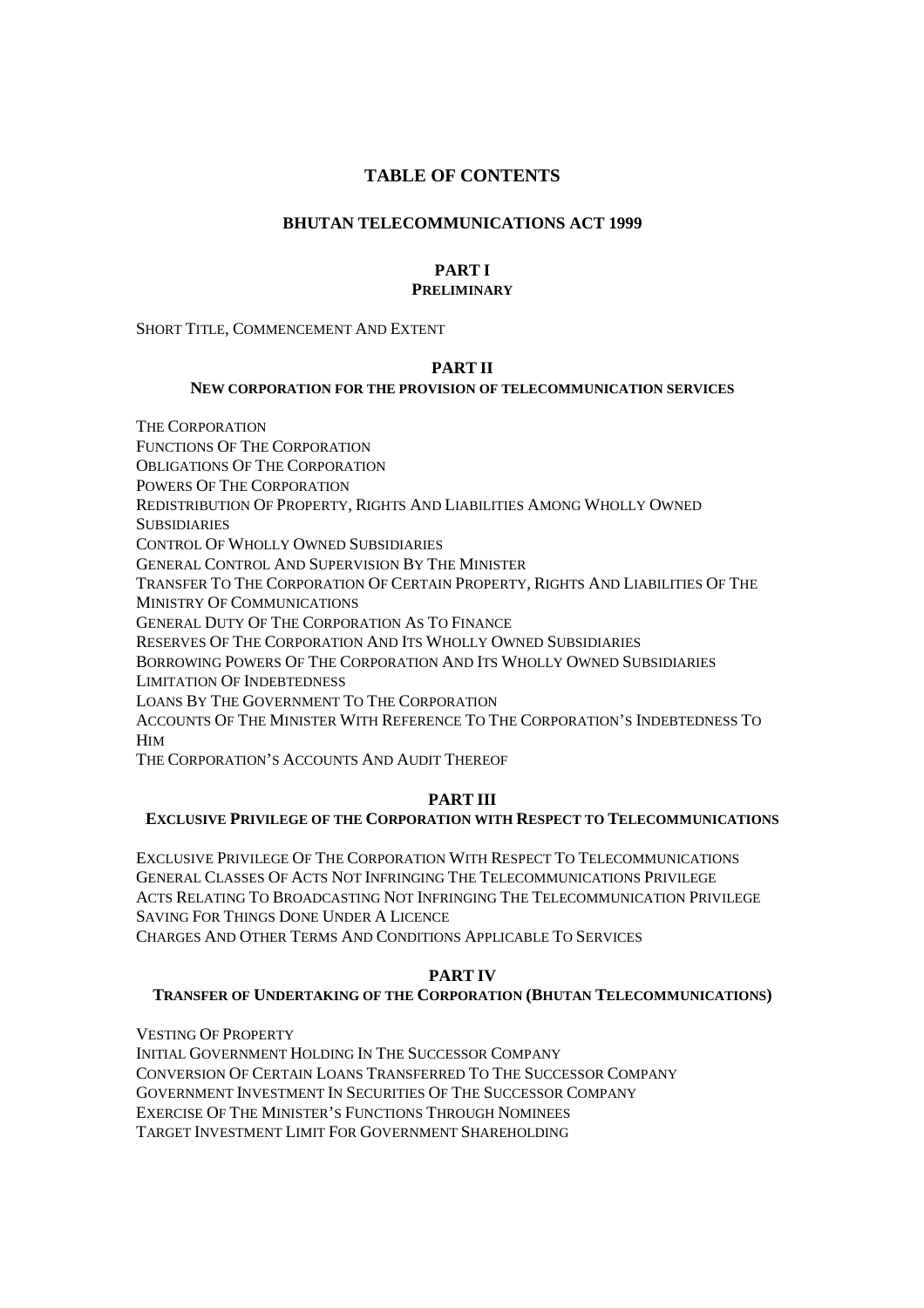FINANCIAL STRUCTURE OF THE SUCCESSOR COMPANY TEMPORARY RESTRICTIONS ON SUCCESSOR COMPANY'S BORROWINGS DISSOLUTION OF BHUTAN TELECOMMUNICATIONS APPLICATION OF LAW IN RELATION TO OFFER OF SHARES OR DEBENTURES OF THE SUCCESSOR COMPANY

# **PART V**

# **ABOLITION OF THE EXCLUSIVE PRIVILEGE OF BHUTAN TELECOMMUNICATIONS (THE CORPORATION)**

ABOLITION OF EXCLUSIVE PRIVILEGE OF BHUTAN TELECOMMUNICATIONS

## **PART VI**

# **ESTABLISHMENT OF THE REGULATORY AUTHORITY FOR COMMUNICATIONS AND APPOINTMENT OF THE DIRECTOR GENERAL OF COMMUNICATIONS**

ESTABLISHMENT OF THE REGULATORY AUTHORITY AND APPOINTMENT OF THE DIRECTOR GENERAL DUTIES OF THE MINISTER AND THE DIRECTOR POWERS OF THE DIRECTOR SEPARATION OF REGULATORY AND OPERATIONAL ACTIVITIES MEANING OF 'TELECOMMUNICATION SYSTEM' AND RELATED EXPRESSIONS

## **PART VII PROVISION OF TELECOMMUNICATION SERVICES**

PROHIBITION ON RUNNING UNLICENSED SYSTEMS EXCEPTIONS TO SECTION 38 POWER TO LICENSE SYSTEMS SPECIAL PROVISIONS APPLICABLE TO CERTAIN LICENCES PUBLIC TELECOMMUNICATION SYSTEMS MODIFICATION OF LICENCE CONDITIONS SECURING COMPLIANCE WITH LICENCE CONDITIONS PROCEDURAL REQUIREMENTS VALIDITY AND EFFECT OF ORDERS REGISTER OF REGULATIONS, LICENCES AND ORDERS TELECOMMUNICATION APPARATUS TO BE OF APPROVED TYPE TECHNICAL STANDARDS FOR TELECOMMUNICATION APPARATUS REGISTER OF TECHNICAL STANDARDS OPERATORS TO PERFORM FUNCTIONS IN PRESCRIBED MANNER ENTRY UPON AND CONSTRUCTION OF TELECOMMUNICATION APPARATUS ACROSS ANY LAND COMPULSORY PURCHASE OF LAND UNDERGROUND PIPES FOR TELECOMMUNICATION SERVICE PURPOSES PIPES ETC UNDER STREETS REMOVAL OF APPARATUS **FENCES** TREES OBSTRUCTING TELECOMMUNICATION APPARATUS HEIGHT OR DEPTH OF TELECOMMUNICATION APPARATUS ELECTRICAL WORKS INTERPRETATION FRAUDULENT USE OF TELECOMMUNICATION SYSTEM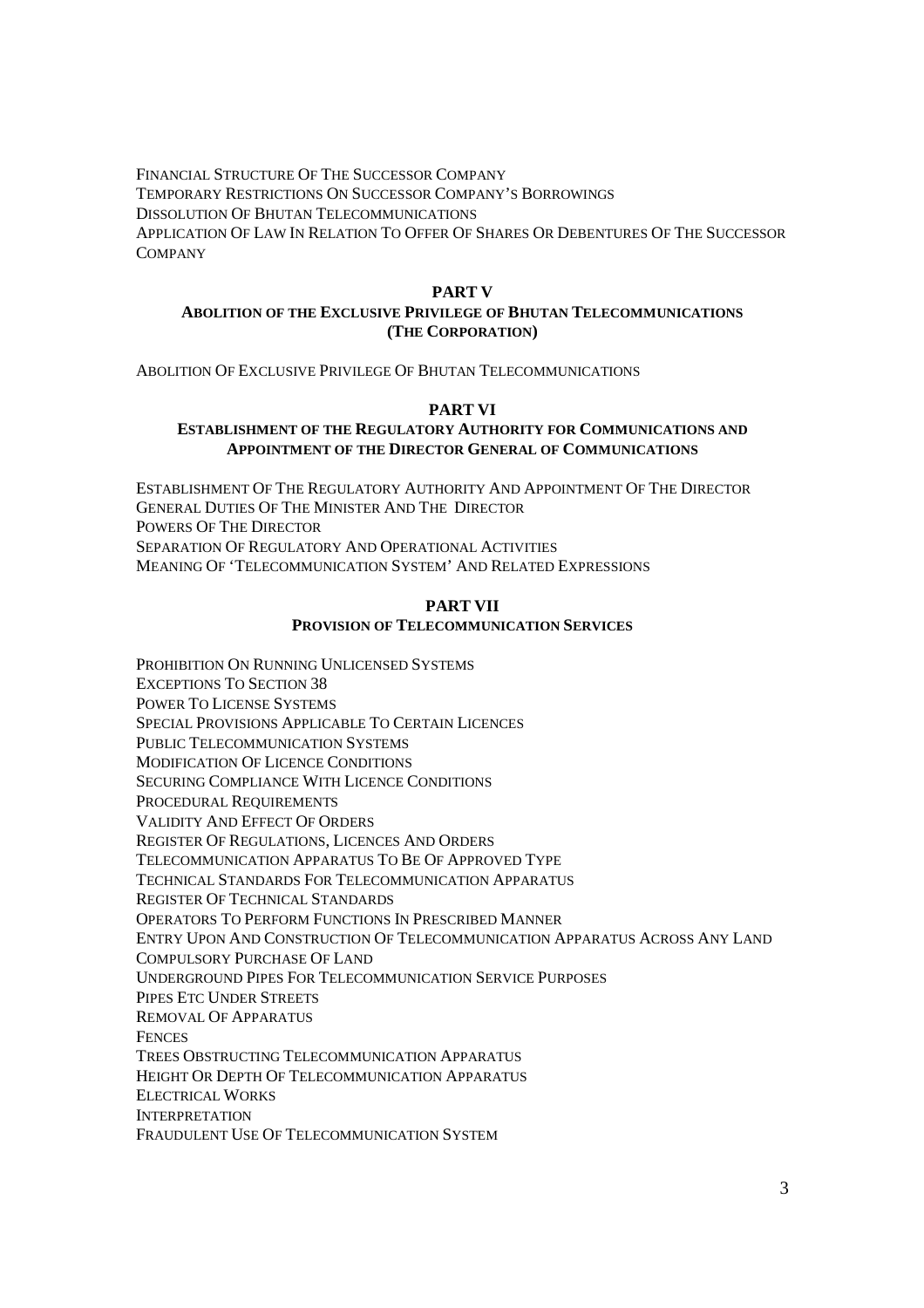IMPROPER USE OF PUBLIC TELECOMMUNICATION SYSTEMS MODIFICATION ETC OF MESSAGES INTERCEPTION AND DISCLOSURE OF MESSAGES ETC. PROHIBITION OF AFFIXING PLACARDS, NOTICES ETC ON THE PROPERTY OF A PUBLIC TELECOMMUNICATION OPERATOR

# **PART VIII**

# **OTHER FUNCTIONS OF THE DIRECTOR**

GENERAL FUNCTIONS PUBLICATION OF INFORMATION AND ADVICE INVESTIGATION OF COMPLAINTS POWER TO REQUIRE INFORMATION POWER TO ESTABLISH ADVISORY BODIES ANNUAL AND OTHER REPORTS

# **PART IX**

# **PROVISIONS RELATING TO RADIOCOMMUNICATIONS**

CONTROL OF RADIO FREQUENCY SPECTRUM VESTED IN THE DIRECTOR

RADIO FREQUENCY BAND PLANS

POWER TO ISSUE LICENCES AND PERMITS

RESTRICTION ON REVOCATION OR MODIFICATION OF RADIOCOMMUNICATION LICENCES

AMATEUR RADIOCOMMUNICATION OPERATOR'S CERTIFICATE

CONTROL OF POSSESSION OF RADIOCOMMUNICATION APPARATUS

CHARGES FOR RADIOCOMMUNICATION LICENCES

MATTERS TO BE TAKEN INTO ACCOUNT WHEN SETTING CHARGES

BIDDING FOR LICENCES

RADIATION OF ELECTRO-MAGNETIC ENERGY, ETC.

ENFORCEMENT OF REGULATIONS AS TO USE OF APPARATUS

ENFORCEMENT OF REGULATIONS AS TO SALES, ETC., BY MANUFACTURERS AND OTHERS

REGULATIONS WITH RESPECT TO RESISTANCE TO INTERFERENCE

DELIBERATE INTERFERENCE

APPROVAL OF RADIOCOMMUNICATION APPARATUS ETC.

INTERNATIONAL STANDARDS AND AGREEMENTS

IMPLEMENTATION, MONITORING AND ENFORCEMENT OF THE NATIONAL RADIO REGULATIONS MISLEADING MESSAGES AND INTERCEPTION AND DISCLOSURE OF MESSAGES ENTRY AND SEARCH OF PREMISES, ETC.

SEIZURE OF APPARATUS AND OTHER PROPERTY USED IN COMMITTING CERTAIN OFFENCES PENALTIES AND LEGAL PROCEEDINGS

DISPOSAL OF APPARATUS AND OTHER PROPERTY SEIZED BY VIRTUE OF SECTION 92

# **PART X MISCELLANEOUS AND SUPPLEMENTAL**

INTERPRETATION **REGULATIONS** DIRECTIONS IN THE INTERESTS OF NATIONAL SECURITY ETC. OFFENCES BY BODIES CORPORATE FINANCIAL PROVISIONS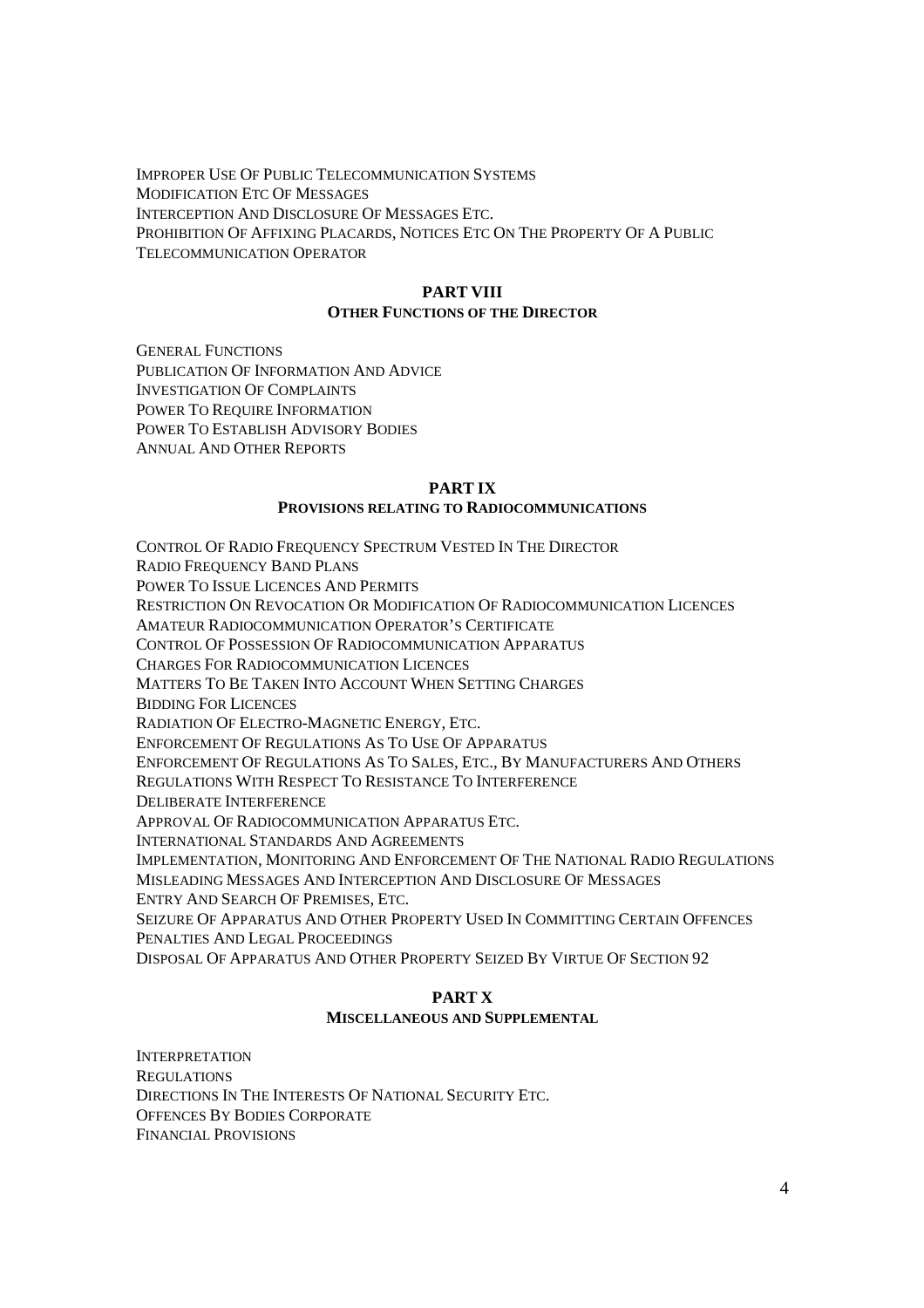GENERAL INTERPRETATION

**SCHEDULE 1 PROVISIONS WITH RESPECT TO THE CORPORATION AND THE MEMBERS THEREOF** 

**SCHEDULE 2 DIRECTOR GENERAL OF COMMUNICATIONS** 

**SCHEDULE 3 PENALTIES IN RESPECT OF OFFENCES**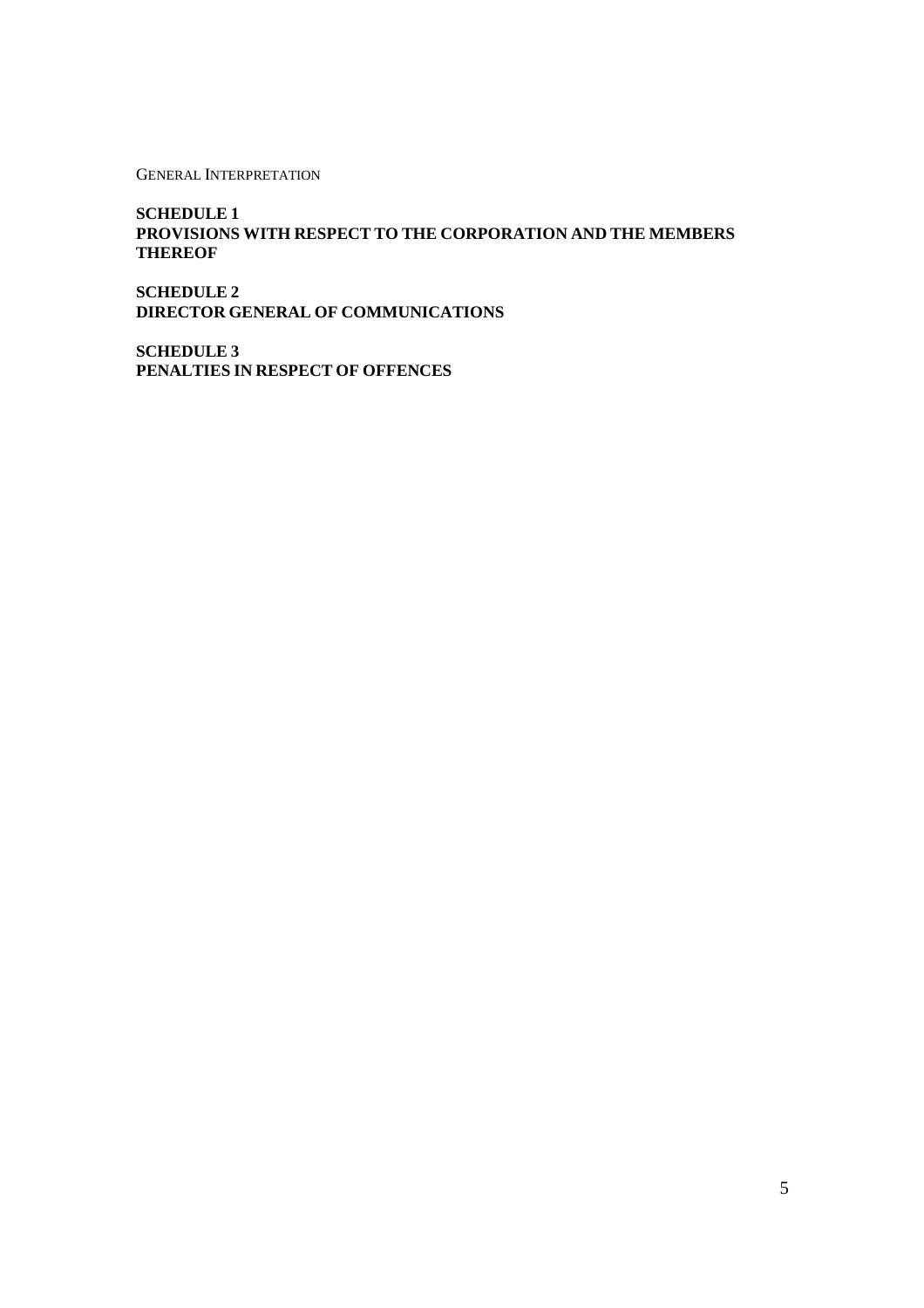# **BHUTAN TELECOMMUNICATIONS ACT 1999**

An Act to establish a public corporation to be called Bhutan Telecommunications; to make provision with respect to its functions and to transfer to it certain property, rights and liabilities of the Ministry of Communications; to provide for the vesting of property, rights and liabilities of Bhutan Telecommunications in a company nominated by the Minister of Communications (hereinafter referred to as Minister) and the subsequent dissolution of Bhutan Telecommunications; to make provision with respect to the finances of that company; to provide for the appointment and functions of a Director General of Communications (hereinafter referred to as Director) within the Ministry of Communications; to abolish the exclusive privilege of Bhutan Telecommunications with respect to telecommunications and to make new provision with respect to the provision of telecommunication services and certain related services; to make provision for the installation and use of telecommunication networks on public and private land; to make provision for the use of radiocommunication frequencies and radiocommunication apparatus; to give statutory authority for the payment out of money provided by Ministry of Finance of expenses incurred by the Director General of Communications in providing spectrum and frequency management services; and for connected purposes.

This Act has been approved by the 77th session of the National Assembly on the  $9<sup>th</sup>$  day of the  $6<sup>th</sup>$  month of the Female Earth Hare Year.

# **PART I Preliminary**

#### *SHORT TITLE, COMMENCEMENT AND EXTENT*

**1.** (1) This Act may be cited as the Bhutan Telecommunications Act 1999.

 (2) This Act shall come into force on such day as the Minister may by order appoint; and different days may be so appointed for different provisions or for different purposes.

 (3) Parts I, II, III, and sections 98 to 100 inclusive of Part X shall come into force on the same day.

 (4) Part V, VI, VII, VIII and IX and sections 96 and 97 of Part X shall come into force on the same day and sections 17 to 20 of Part III shall be repealed simultaneously with the entry into force of Parts V to IX.

 (5) Subsections 4 (1) to (6) inclusive and section 21 shall be repealed simultaneously with the grant of a licence to Bhutan Telecommunications under Section 40 of Part VI.

(6) The remaining parts of Part II shall be repealed after Part IV has been brought into force.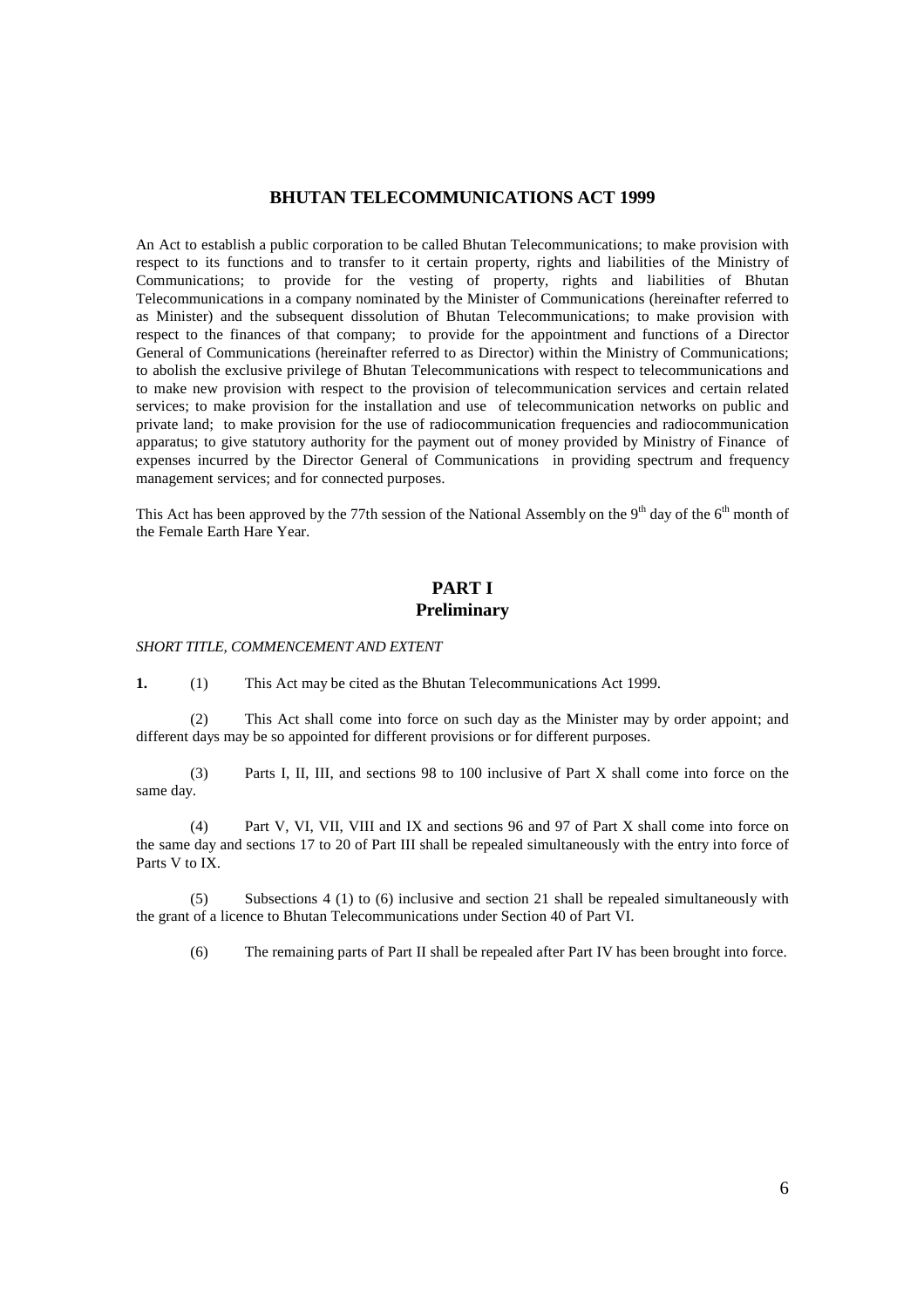# **PART II New corporation for the provision of telecommunication services**

*The Corporation* 

#### *THE CORPORATION*

**2.** (1) There shall be established a public corporation to be called Bhutan Telecommunications (in this Act referred to as "the Corporation").

 (2) The Corporation shall be a body corporate with perpetual succession and shall have a seal.

 (3) The Corporation shall have such powers and duties as are conferred and imposed on it by or by virtue of the following provisions of this Part; so however that, until such day as the Minister may by order appoint, the purpose for which the Corporation's powers are exercised shall be restricted to the preparation for the taking over by it of functions theretofore discharged by the Division of Telecommunications.

 (4) The Corporation shall consist of a chairman and of other members, who may be full-time or part-time.

- of 6**.**
- (5) The number of the other members of the Corporation shall not exceed 10 nor fall short

 (6) The Chairman of the Corporation shall be appointed by the Minister, and the other members of the Corporation shall be appointed by the Minister after consultation with the chairman.

(7) Schedule 1 shall have effect as respects the Corporation and the members thereof.

## *Functions, Obligations and Powers of the Corporation*

# *FUNCTIONS OF THE CORPORATION*

**3.** (1) The functions of the Corporation are:

(a) to run public telecommunication systems and to provide telecommunication services;

(b) to carry on any business or activity relating to the running of public telecommunication systems and the provision of telecommunication services;

(c) to perform services for the Government; and

(d) to carry on any business or activity which is incidental to the activities falling within paragraphs (a) to (c) of this section.

# *OBLIGATIONS OF THE CORPORATION*

**4.** (1) It shall be the duty of the Corporation (consistently with any directions given to it under the following provisions of this Part so to exercise its functions and powers as to provide throughout Bhutan (save in so far as the provision thereof is, in its opinion, impracticable or not reasonably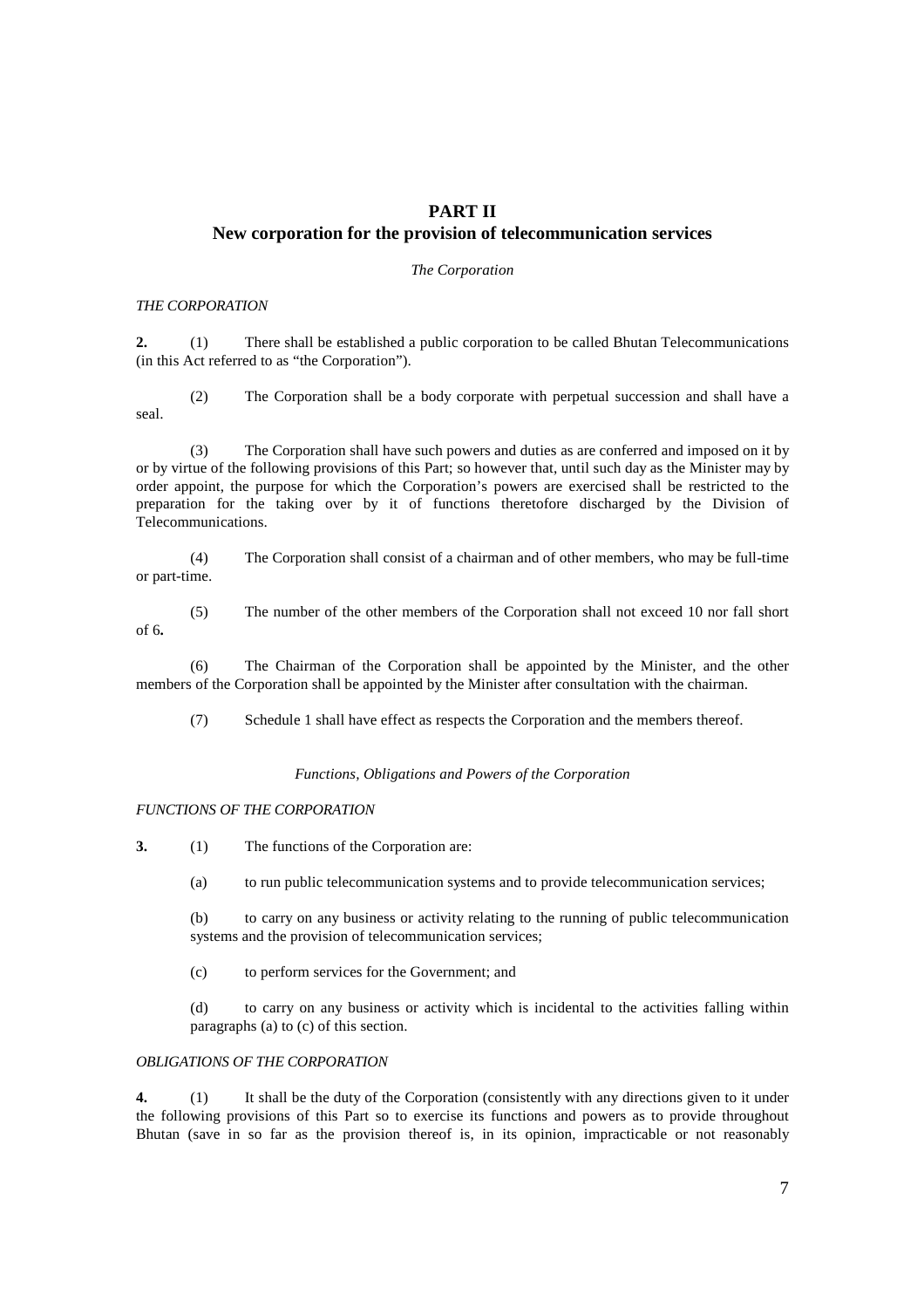practicable) such telecommunication services, including the provision of international telecommunication services but excluding broadcasting services, as satisfy all reasonable demands for them.

(2) It shall also be the duty of the Corporation, in exercising its powers, to have regard to:

(a) efficiency and economy;

(b) the social, industrial and commercial needs of Bhutan with respect to matters that are subserved by its powers, including the need to provide telecommunication services at the lowest prices consistent with efficient and continuous service and meeting the costs of its duties under subsection (1):

(c) maintaining consistency with the appropriate international standards;

(d) the desirability of improving and developing its operating systems.

 (3) the Corporation shall operate in a manner consistent with sound business practice.

(4) the Corporation shall perform its functions in a manner consistent with:

(a) the National Telecom Policy and any other general policies of the Government which have been notified to the Corporation in writing;

(b) any written directions given by the Minister to the Corporation; and

(c) any obligations of Bhutan under any international convention.

 (5) Subsection (1) shall not be taken to preclude the interruption, suspension or restriction, in the case of emergency, of any telephone service provided by the Corporation.

 (6) References in this section to the provision of telecommunication services do not include references to the supply to any customer for use in connection with such services, of any apparatus.

#### *POWERS OF THE CORPORATION*

5. (1) The Corporation shall have the power, subject to the other provisions of this Act, for the purpose of securing the effective exercise of any of the functions and the discharge of any of the obligations conferred on it by the foregoing sections, or in connection with or in consequence of an exercise thereof, to do anything that appears to the Corporation to be requisite, advantageous or convenient for it to do, including in particular (but without prejudice to the generality of the foregoing words) power to :

- (a) determine the charges for the provision of its services;
- (b) determine the terms and conditions for the provision of its services;
- (c) determine the terms and conditions for the employment of its staff;
- (d) sue and be sued;
- (e) enter into contracts and agreements;
- (f) appoint agents and attorneys and act as agent for other persons;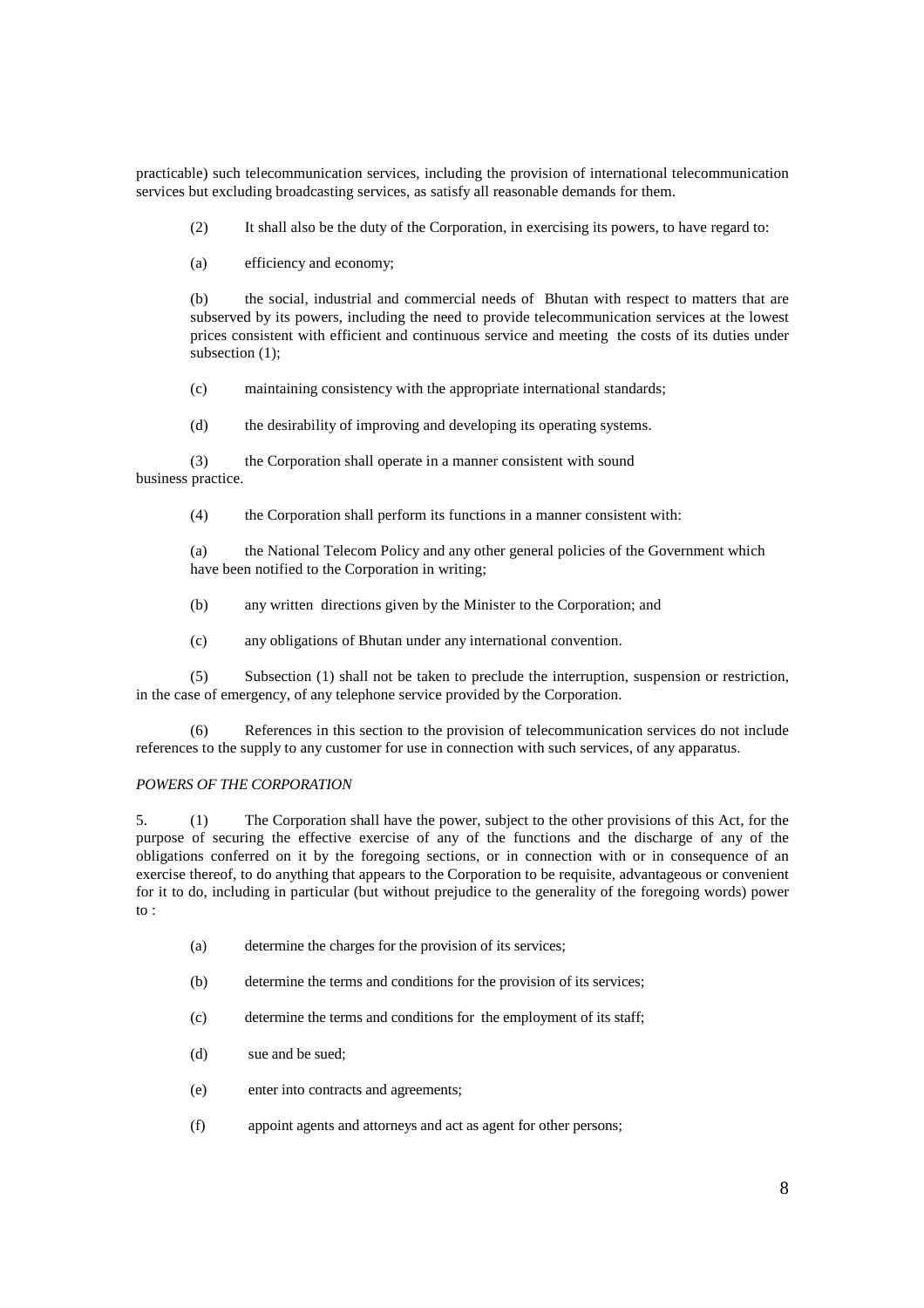(g) acquire, hold, lease, develop and dispose of real and personal property;

(h) form and participate in the formation of companies;

 (i) participate in partnerships, trusts, unincorporated joint ventures and other arrangements for the sharing of profits;

(j) borrow from the Government or other persons, and to give security over assets and pay interest on loans;

(k) by its servants or agents, install on public and private land and buildings such equipment as poles and wires as may be reasonably required, or as to which it can be reasonably foreseen that it will be so required, for the purpose of carrying out all or any part of its functions and obligations under this Act and to enter upon such land or buildings as may be reasonably necessary for the maintenance and upkeep of such installations.

 (2) For the avoidance of doubt, it is hereby declared that the foregoing provisions of this section relate only to the capacity of the Corporation as a statutory corporation, and nothing in those provisions shall be construed as authorising the disregard by it of any enactment or rule of law.

 (3) The provisions of this section shall not be construed as limiting any power of the Corporation conferred by or under any subsequent provision of this Act.

 (4) Nothing in this section shall be taken to confine the exercise of the powers thereby conferred on the Corporation.

## *REDISTRIBUTION OF PROPERTY, RIGHTS AND LIABILITIES AMONG WHOLLY OWNED SUBSIDIARIES*

**6.** (1) Subject to subsection (5), the Corporation may make schemes:

(a) for the reorganisation, amalgamation or dissolution of any of its wholly owned subsidiaries;

(b) for the transfer, between the Corporation and any such subsidiary or between one such subsidiary and another, of any specified property, rights or liabilities, or of all property, rights and liabilities comprised in a specified part of the transferor's undertaking.

 (2) A scheme under subsection (1) may contain such supplementary, incidental and consequential provision as may appear to the Corporation to be necessary or expedient.

 (3) Without prejudice to the generality of subsection (2), a scheme under subsection (1) (b) which transfers to a subsidiary property, rights and liabilities comprised in a part of the transferor's undertaking concerned with the provision of services which, by virtue of the provisions of this Part, the Corporation has the exclusive privilege of providing, may provide that such enactments relating to the provision of those services as may be specified in the scheme shall apply in relation to the subsidiary (but only for so long as it remains a wholly owned subsidiary of the Corporation) as they apply in relation to the Corporation.

 (4) Without prejudice to any power conferred on it by any other provision of this Part, the Corporation may establish subsidiaries for the purpose of schemes under subsection (1) (b).

 (5) A scheme under subsection (1) shall not come into force unless it has been approved by the Minister or until such date as the Minister may in giving his approval specify; and the Minister may approve a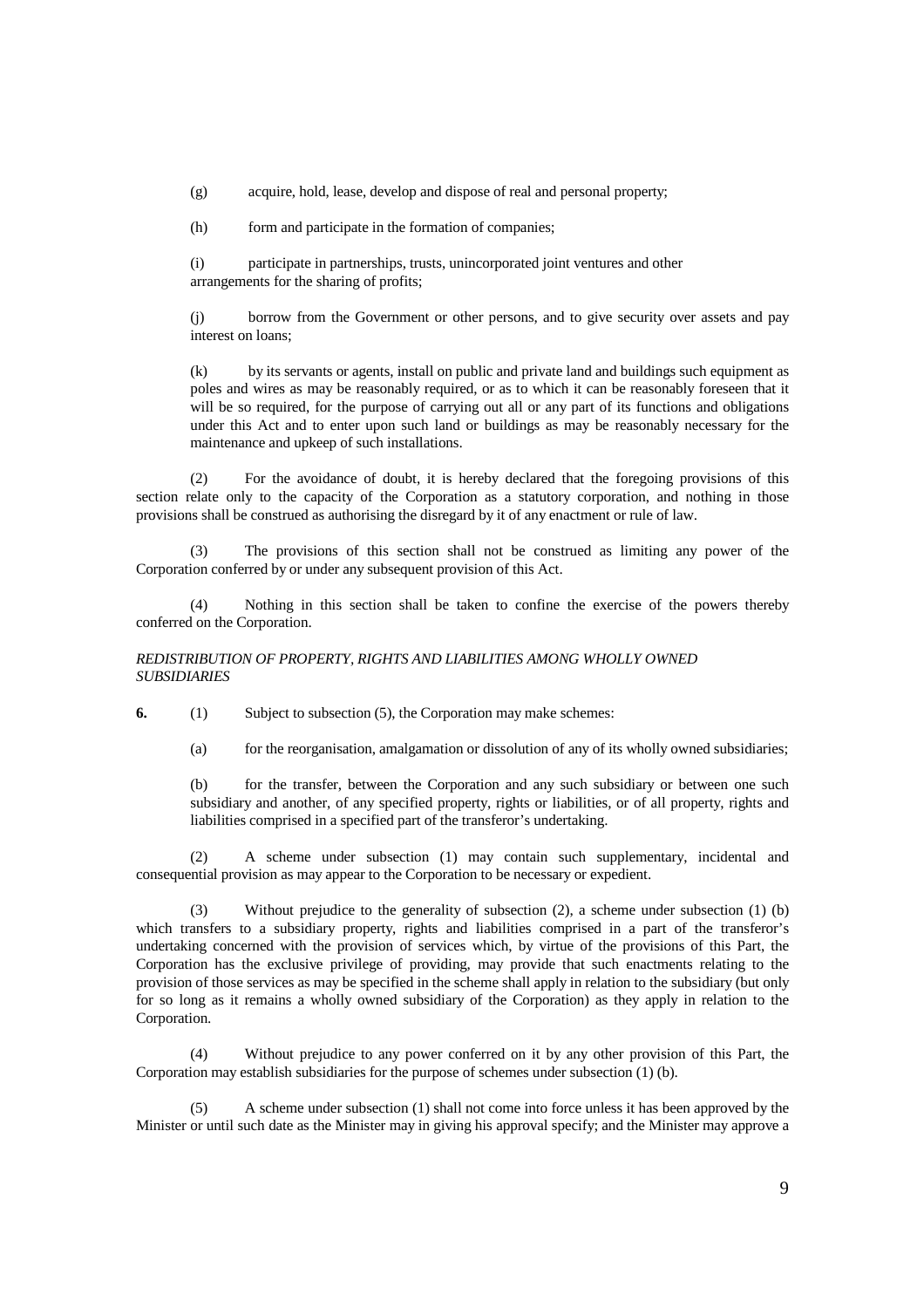scheme either without modifications or with such modifications as, after consultation with the Corporation, he thinks fit.

 (6) Notice of the coming into force of a scheme under subsection (1) (b) which contains such provision as is mentioned in subsection (3) shall be published by the Corporation in the national newspaper.

 (7) In the case of any scheme under subsection (1) (b) the property, rights and liabilities in question shall on the date of the coming into force of the scheme be transferred, and by virtue of the scheme vest, in accordance with the scheme.

## *CONTROL OF WHOLLY OWNED SUBSIDIARIES*

**7.** (1) As regards any wholly owned subsidiary of the Corporation, the Corporation shall so exercise the rights conferred on it by the holding of its interest therein as to secure that no person is elected chairman of the board of directors of the subsidiary except after consultation with the Minister as to his suitability for election.

 (2) As regards any wholly owned subsidiary of the Corporation, the Corporation shall secure that, notwithstanding anything in the subsidiary's memorandum or articles of association, the subsidiary does not:

(a) engage in any activity which the Corporation itself has no power to engage in or has power to engage in only with the consent of the Minister;

(b) issue any of its shares, stock or debentures to a person other than :

(i) the Corporation or another wholly owned subsidiary of the Corporation; or

(ii) a person who is to hold them as a nominee of the Corporation or of a wholly owned subsidiary of the Corporation; or

(c) transfer any interest of the subsidiary in another wholly owned subsidiary of the Corporation to a person not within paragraph (b)(i) or (ii),

except with the consent of, or in accordance with the terms of any general authority given by the Minister.

 (3) As regards any wholly owned subsidiary of the Corporation, the Corporation shall not transfer any of its interest therein to a person other than:

(a) another wholly owned subsidiary of the Corporation; or

(b) a person who is to hold it as a nominee of the Corporation or of a wholly owned subsidiary of the Corporation,

except with the consent of, or in accordance with the terms of any general authority given by, the Minister.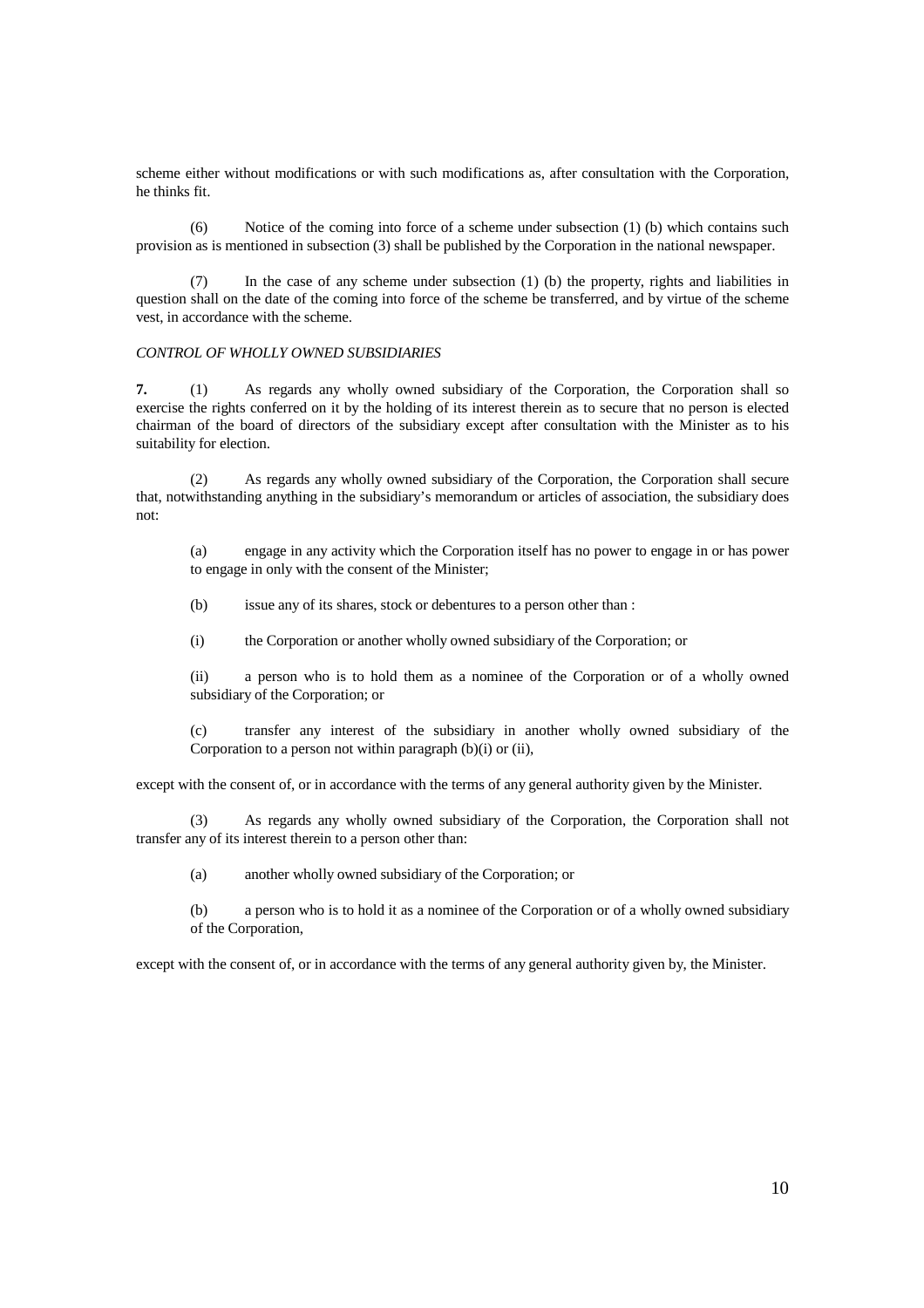#### *Powers of the Minister over the Corporation*

#### *GENERAL CONTROL AND SUPERVISION BY THE MINISTER*

**8.** (1) The Corporation shall give effect to any direction given to it by the Minister under the provisions of this Part of this Act and shall secure, so far as appropriate, that each of its wholly owned subsidiaries also gives effect to any such direction.

 (2) The Minister may, after consultation with the Corporation, give to it such directions of a general character as to the exercise by it of its powers as appear to the Minister to be requisite in the national interest.

 (3) If it appears to the Minister that there is a defect in the general plans or arrangements of the Corporation for exercising any of its powers, he may, after consultation with it, give it directions of a general character for remedying the defect.

 (4) Without prejudice to the foregoing provisions of this section, if it appears to the Minister to be requisite or expedient so to do:

(a) in the interests of national security or relations with the government of a country or territory outside Bhutan;

(b) in order :

(i) to discharge, or facilitate the discharge of, an obligation binding on the Government by virtue of its being a member of an international organisation or a party to an international agreement;

(ii) to attain, or facilitate the attainment of, any other object the attainment of which is, in the Minister's opinion, requisite or expedient in view of the Government being a member of such an organisation or a party to such an agreement; or

(iii) to enable the Government to become a member of such an organisation or a party to such an agreement; or

(c) in order to promote the interests of consumers,

he may, after consultation with the Corporation, give to it directions requiring it (according to the circumstances of the case) to secure that a particular thing that it or any of its subsidiaries is doing is no longer done or that a particular thing that it has power to do, but is not being done either by it or by any of its subsidiaries, is so done.

 (5) If it appears to the Minister that the Corporation is showing undue preference to, or is exercising undue discrimination against, any person or persons of any class or description in the charges or other terms and conditions applicable to the provision of services which, by virtue of the provisions of this Part, it has the exclusive privilege of providing, he may, after consultation with the Corporation, give it such directions as appear to him requisite to secure that it ceases so to do.

(6) The Minister may, after consultation with the Corporation, direct the Corporation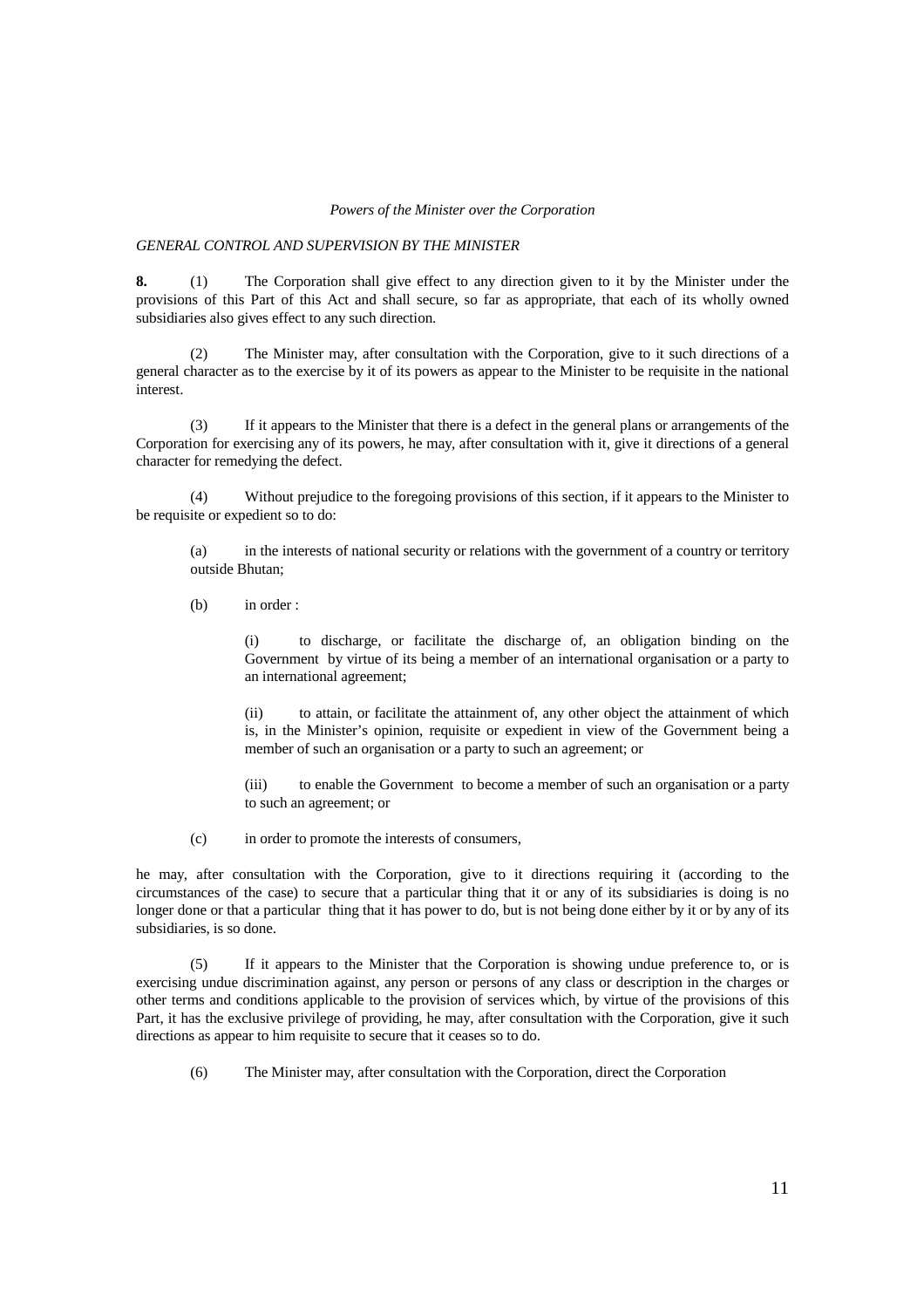(a) to make a scheme under subsection (1) of section 6, or to exercise its powers under subsection (4) of that section, for such purposes and in such manner as may be specified in the direction; or

(b) to dispose of any part of its undertaking or any assets held by it or to exercise its control over any of its wholly owned subsidiaries so as to cause the subsidiary to dispose of any part of its undertaking or any assets held by it;

but the Minister shall not give any direction under this sub-section unless he is satisfied that he will not thereby impede or prevent the proper discharge of the Corporation's obligations under section 4 (1).

(7) The Minister shall present to the Cabinet a copy of every direction given under subsection

 (8) The Corporation shall not disclose any direction given to it under any of the provisions of this section if the Minister notifies it that he is of the opinion that disclosure of the direction is against:

(a) the interests of national security; or

 $(6)$ .

(b) the commercial interests of a person other than the Corporation and its wholly owned subsidiaries.

(9) The Corporation, in such manner and at such times as the Minister may specify in writing to it, shall furnish him with such information:

(a) as he may so specify; and

(b) as the Corporation has or can reasonably be expected to obtain,

with respect to such matters relating to the Corporation or its subsidiaries or the activities (past, present or future), plans or properties of any of them as the Minister may so specify.

 (10) Without prejudice to the provisions of subsection (9), the Corporation shall, as soon as possible after the end of each accounting year, make to the Minister a report on the exercise and performance by it and its subsidiaries of its and their functions during that year (which shall include such particulars as the Minister may, after consultation with the Corporation and with the approval of the Ministry of Finance, direct with respect to its activities and those of its subsidiaries), and the Minister shall present a copy of every such report before the Cabinet**.**

 (11) The report made under subsection (10) for any year shall set out any directions given under this Part by the Minister to the Corporation during that year, except such (if any) as were the subject of notifications under subsection (8)(a).

# *Transfers of property, rights and liabilities*

## *TRANSFER TO THE CORPORATION OF CERTAIN PROPERTY, RIGHTS AND LIABILITIES OF THE MINISTRY OF COMMUNICATIONS*

**9.** (1) Before the appointed day, the Ministry of Communications shall take steps to separate from the remainder of its undertaking the part thereof concerned with the provision of telecommunication services (that is to say, the part thereof which is under the management and control of the Director of the Division of Telecommunications and within the Division of Telecommunications).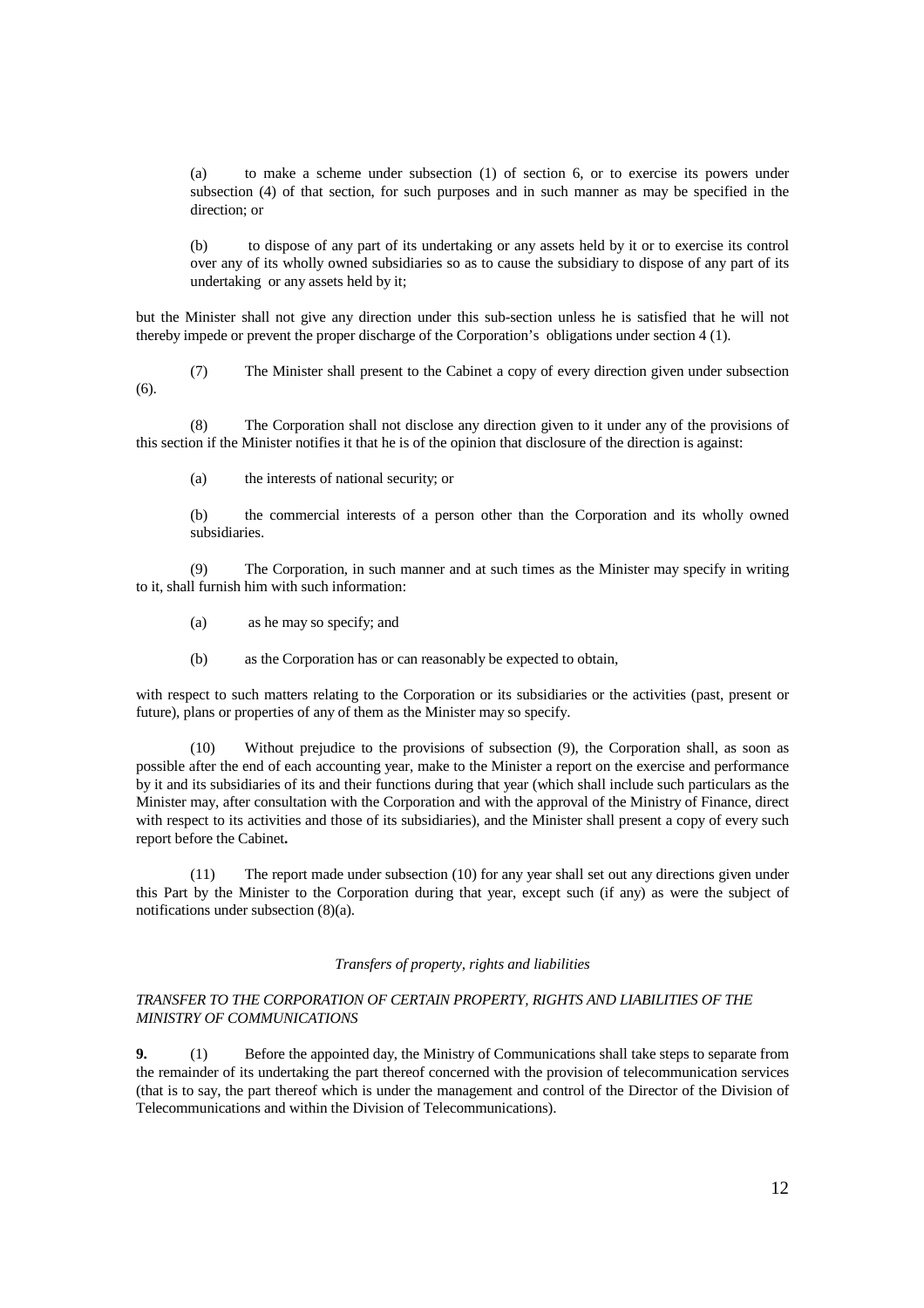(2) Subject to the following provisions of this section, on the appointed day there shall be transferred from the Ministry of Communications and the Ministry of Finance to, and by virtue of this Act, vested in the Corporation all the property, rights and liabilities which, immediately before that day, were comprised in the part of the Ministry of Communications' undertaking mentioned in subsection (1).

 (3) Without limiting its generality, for the purposes of subsection (2), the property, rights and liabilities shall include:

(a) all land, buildings, vehicles, plant, equipment, stores, and any other thing employed in respect of telecommunication services;

(b) any cash in hand, cash at bank, security or other financial entitlement of the Division of Telecommunications in the Royal Government Revenue Accounts administered by the Division of Revenue and Customs or Ministry of Finance;

(c) any building under construction or item for which an order has been placed but not yet fulfilled where that building or item was intended for use of the Division of Telecommunications;

(d) any debt or financial obligation under contract or otherwise;

(e) all the responsibilities, liabilities and duties of the Ministry of Communications and the Government towards the Royal Insurance Corporation of Bhutan's Provident Fund in respect of officers who transfer as employees from the Ministry of Communications to the Corporation.

 (4) At any time before the appointed day the Ministry of Communications and the Corporation may agree in writing that subsection (2) shall not have effect in relation to any property, rights and liabilities specified in the agreement.

 (5) At any time before the expiration of twelve months beginning with the appointed day the Ministry of Communications and the Corporation may agree in writing that, as from such date, not earlier than the appointed day, as may be specified in or determined by or under the agreement and in such circumstances (if any) as may be so specified:

(a) there shall be transferred from the Ministry of Communications to, and vested in, the Corporation any property, rights and liabilities specified in the agreement; or

(b) there shall be transferred from the Corporation to, and vested in, the Ministry any property, rights and liabilities so specified.

 (6) No agreement under subsection (4) shall have effect in relation to rights and liabilities under a contract of employment unless the employee concerned is a party to the agreement.

 (7) In the case of any agreement under subsection (5) the property, rights and liabilities in question shall on the date of the coming into force of the agreement be transferred, and by virtue of the agreement vest, in accordance with the agreement.

 (8) Any reference in this Part to a transfer by this Act includes a reference to a transfer under subsection (7).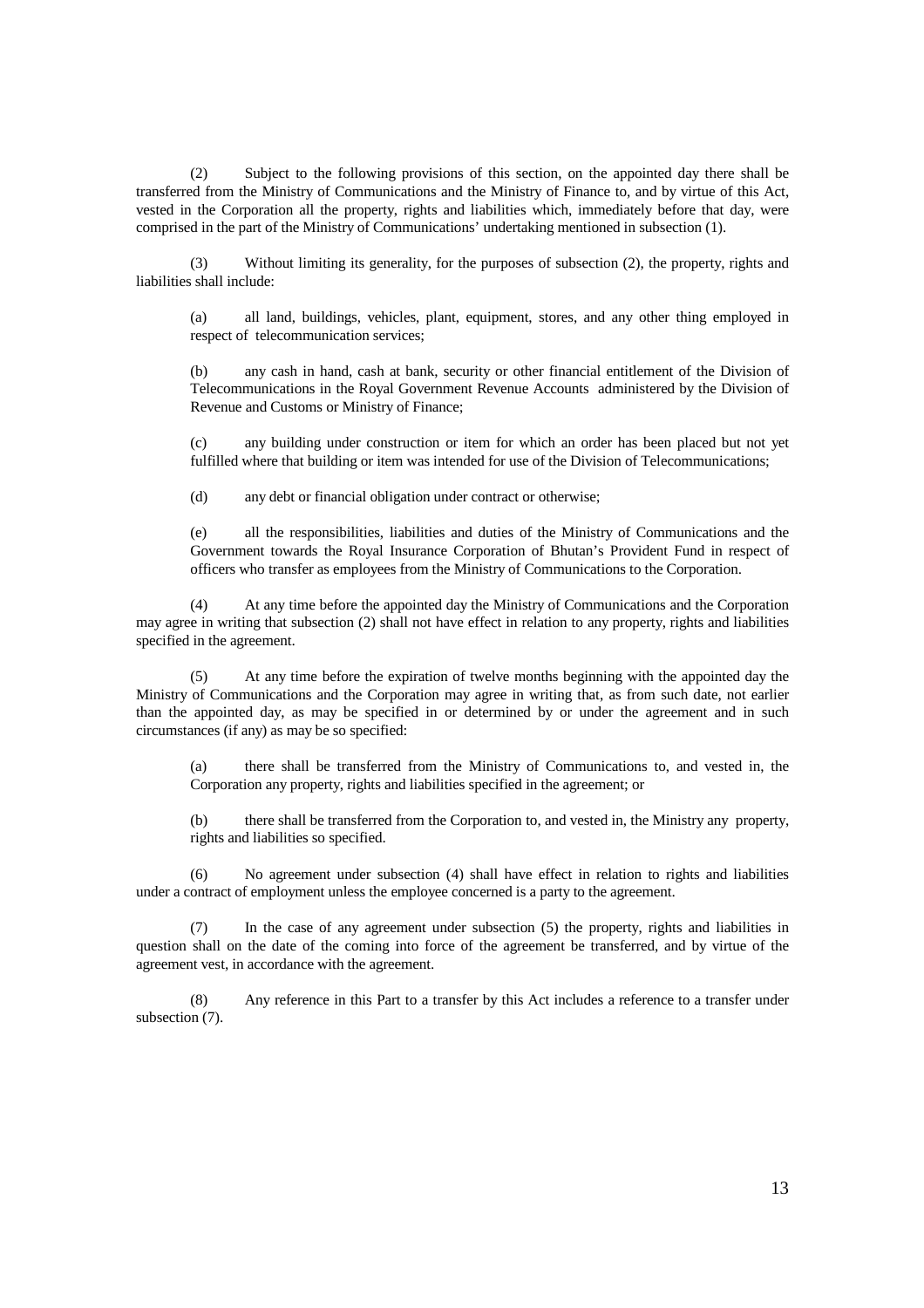#### *Finance*

#### *GENERAL DUTY OF THE CORPORATION AS TO FINANCE*

**10.** (1) It shall be the duty of the Corporation so as to exercise its powers as to secure that the combined revenues of the Corporation and all its wholly owned subsidiaries taken together are not less than sufficient:

(a) to meet all their combined charges properly chargeable to revenue account, taking one year with another; and

(b) to enable the Corporation and its wholly owned subsidiaries to make such allocations to reserve as the Corporation considers adequate, and as may be necessary to comply with any directions given by the Minister under section 11.

 (2) The Minister may from time to time determine, after consultation with the Corporation, as respects such period as he may so determine, the financial objectives which, having regard to the duty imposed on it by subsection (1), he considers it reasonable for the Corporation to achieve in that period; and

(a) different determinations may be made for different periods and in relation to different assets and different activities of the Corporation; and

(b) the Minister may, with the like approval and after such consultation as aforesaid, vary or revoke a determination under this section in respect of any period by a further determination.

(3) A determination under subsection (2):

(a) may relate to a period beginning before the date on which it is made; and

(b) may contain incidental or supplemental provisions.

 (4) The Minister shall give notice in writing to the Corporation of any determinations under subsection (2).

 (5) The Corporation shall conduct its affairs during any period in respect of which a determination has been made under subsection (2) with a view to achieving the financial objectives specified by the determination as for the time being in force.

## *RESERVES OF THE CORPORATION AND ITS WHOLLY OWNED SUBSIDIARIES*

**11**. (1) The Minister may from time to time, after consultation with the Corporation and with the approval of the Ministry of Finance, give to the Corporation directions:

(a) requiring it to allocate to reserve generally, or to reserve for a particular purpose, or to cause any of its wholly owned subsidiaries so to allocate, either a specified amount or such amount as the Corporation considers adequate;

(b) requiring it to re-allocate for a specified purpose, or to cause any of its wholly owned subsidiaries so to re-allocate, the whole or any part of any amount previously allocated by the Corporation or subsidiary, as the case may be, to reserve for some other purpose; or

(c) with respect to the application by the Corporation or any of its wholly owned subsidiaries of amounts allocated to reserve.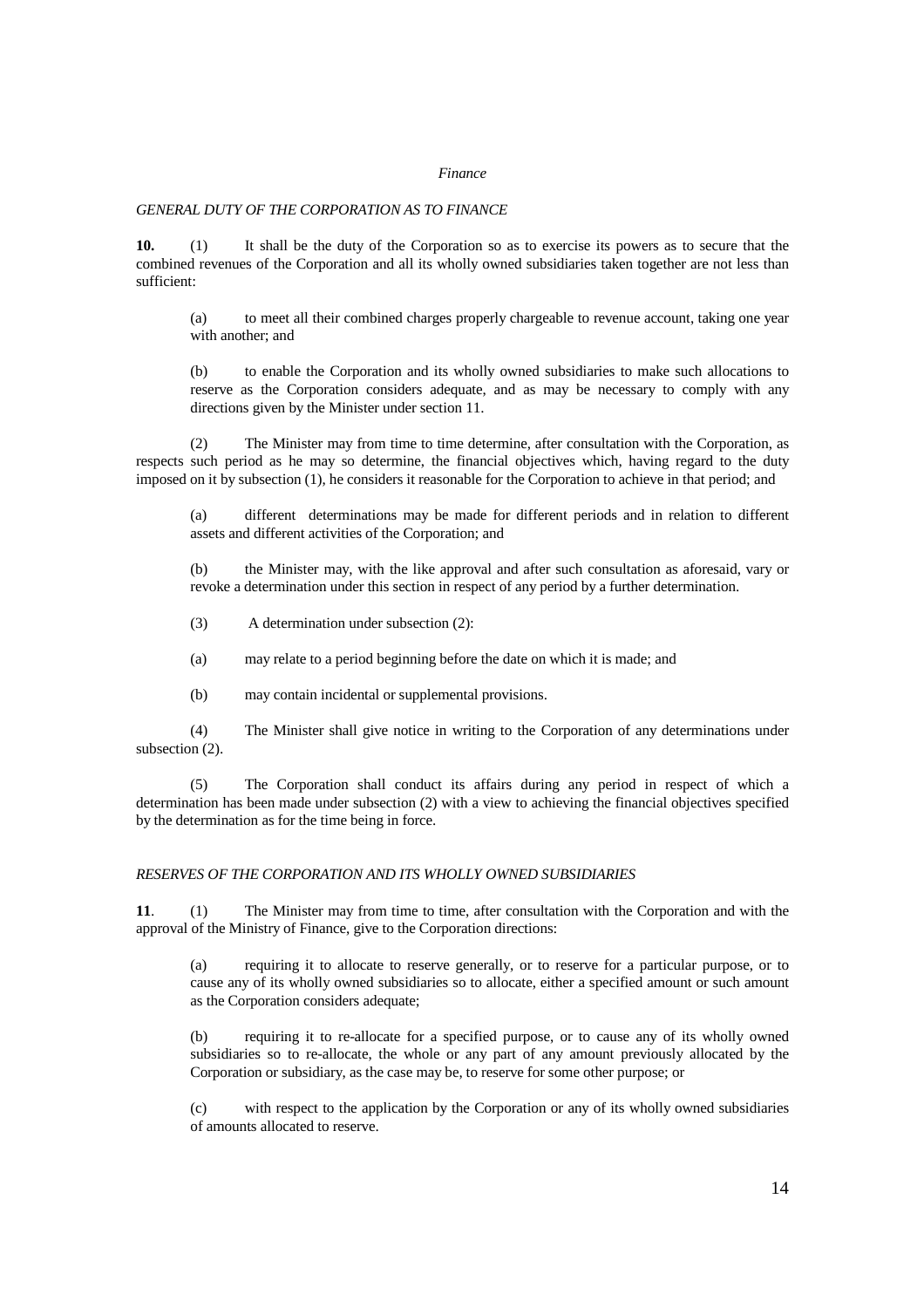(2) Directions under subsection (1) requiring the allocation of any amount to reserves may provide for it to be so allocated either at a specified time or during the course of a specified period.

#### *BORROWING POWERS OF THE CORPORATION AND ITS WHOLLY OWNED SUBSIDIARIES*

**12**. (1) The Corporation may borrow temporarily, by way of overdraft or otherwise in Ngultrums from the Royal Government such sums as may be required for meeting the obligations and discharging the functions of the Corporation or any of its wholly owned subsidiaries.

 (2) The Corporation may borrow, otherwise than by way of temporary loan in Ngultrums from the Royal Government such sums as may be required by the Corporation or any of its wholly owned subsidiaries for all or any of the purposes mentioned in subsection (3).

(3) The said purposes are:

(a) provision of money for meeting any expenses incurred by the Corporation or any of its subsidiaries in connection with any works, the cost of which is chargeable to capital account;

(b) the provision of working capital required by it or any such subsidiary;

(c) subscription for, or acquisition of, securities of any incorporated company or other body corporate, promotion of the formation of an incorporated company or participation in the promotion of such a company or acquisition of an undertaking or part of an undertaking;

(d) repayment of any money borrowed by it or any such subsidiary;

(e) any other purpose for which capital moneys are properly applicable.

 (4) The Corporation may borrow from any of its wholly owned subsidiaries without any consent, approval or other authority.

 (5) References in this section and section 13 to borrowing by the Corporation do not include references to receiving any money in its capacity as the provider of any services or the supplier of any apparatus, or using money received in that capacity.

 (6) It shall be the duty of the Corporation to secure that none of its wholly owned subsidiaries borrows otherwise than from the Corporation or from another of its wholly owned subsidiaries except with the consent of the Minister and the approval of the Ministry of Finance.

(7) This section shall come into operation on the appointed day.

# *LIMITATION OF INDEBTEDNESS*

**13.** (1) The Corporation shall not have power to borrow money except in accordance with section 12.

 (2) The aggregate amount outstanding, otherwise than by way of interest, in respect of money borrowed by the Corporation or any of its wholly owned subsidiaries other than money borrowed or excluded loans, shall not at any time exceed a sum that the Minister may from time to time by order specify.

 (3) A loan is an excluded loan for the purposes of subsection (2) if it consists of money borrowed: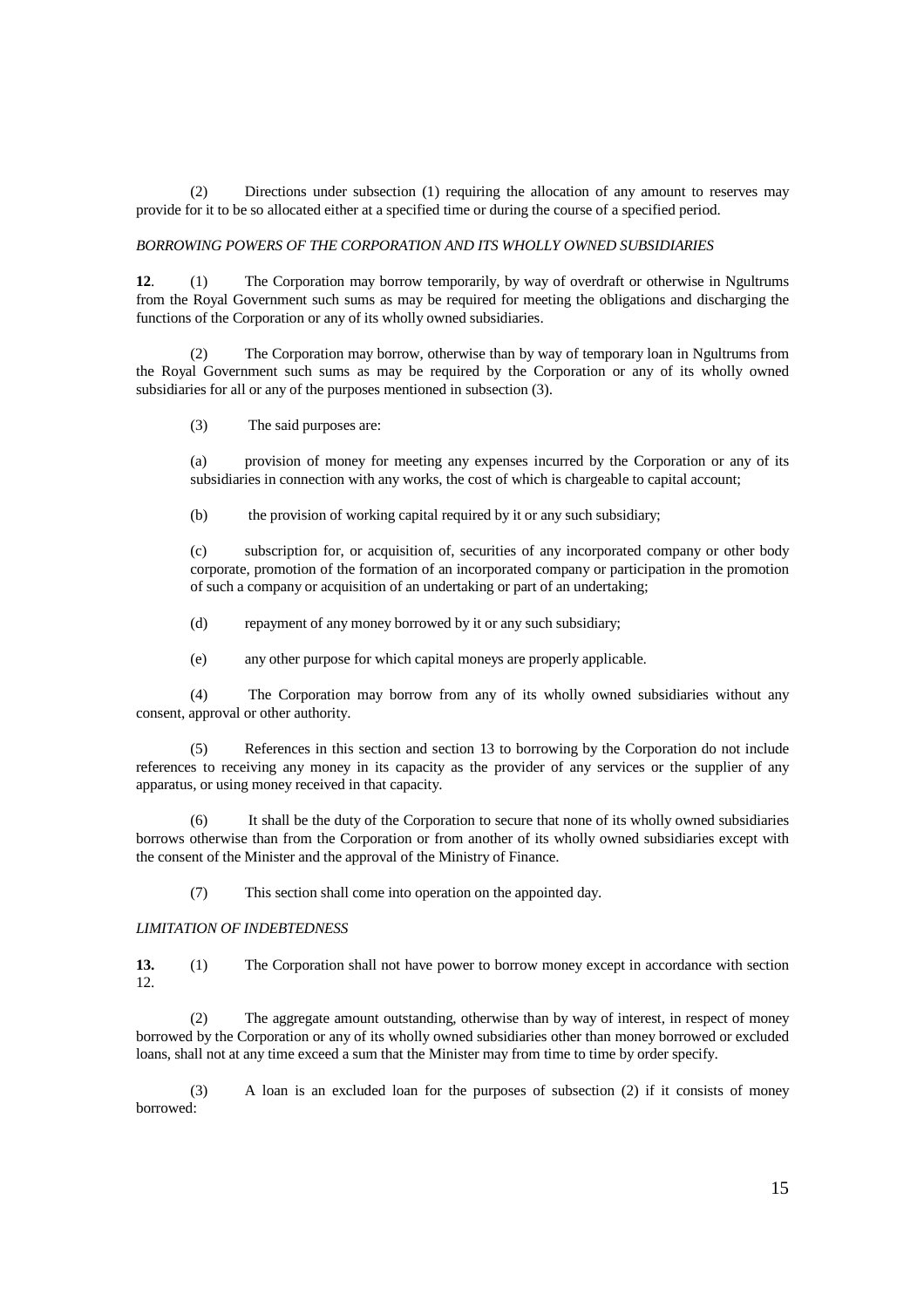(a) by the Corporation from one of its wholly owned subsidiaries; or

(b) by one of its wholly owned subsidiaries from another such subsidiary or from the Corporation.

## *LOANS BY THE GOVERNMENT TO THE CORPORATION*

**14.** (1) The Government may through the Ministry of Finance lend to the Corporation any sums which it has power to borrow under section 12 (1) or (2).

 (2) Any loans which the Government makes under this section shall be repaid to it at such times and by such methods and interest thereon shall be paid to it at such rates and at such times as it may, with the approval of the Ministry of Finance, from time to time direct.

#### *ACCOUNTS OF THE MINISTER WITH REFERENCE TO THE CORPORATION'S INDEBTEDNESS TO HIM*

**15.** (1) The Minister shall, as respects each financial year, prepare in such form and manner as the Ministry of Finance may direct, an account of:

- (a) sums received by him under subsection (1) of section 14;
- (b) sums issued to him under subsection (2) of that section; and
- (c) the disposal by him of those sums respectively,

and send it to the Auditor General not later than the end of December following the year; and the Auditor General shall examine, certify and report on the account and present a copy of it together with his report, to the Cabinet.

#### *The Corporation's accounts, and audit thereof*

#### *THE CORPORATION'S ACCOUNTS AND AUDIT THEREOF*

- **16**. (1) Subject to the following provisions of this section, it shall be the duty of the Corporation :
	- (a) to keep proper accounts and proper records in relation thereto;

(b) to prepare in respect of each accounting year a statement of accounts giving a true and fair view of the state of affairs and profit or loss of the Corporation; and

(c) to prepare in respect of each accounting year such a statement or statements of consolidated accounts dealing with, and giving a true and fair view of the state of affairs and profit or loss of :

(i) the Corporation and all of its subsidiaries (in this section referred to as "the group"); or

(ii) some but not all the members of the group, as the Corporation may determine and the Minister and the Ministry of Finance may for the time being approve.

 (2) If the Minister with the consent of the Ministry of Finance so requires the Corporation by notice in writing, the Corporation shall, in respect of any accounting year to which the notice relates, comply with its obligation under subsection (1) (c), so far as it relates to those members of the group which are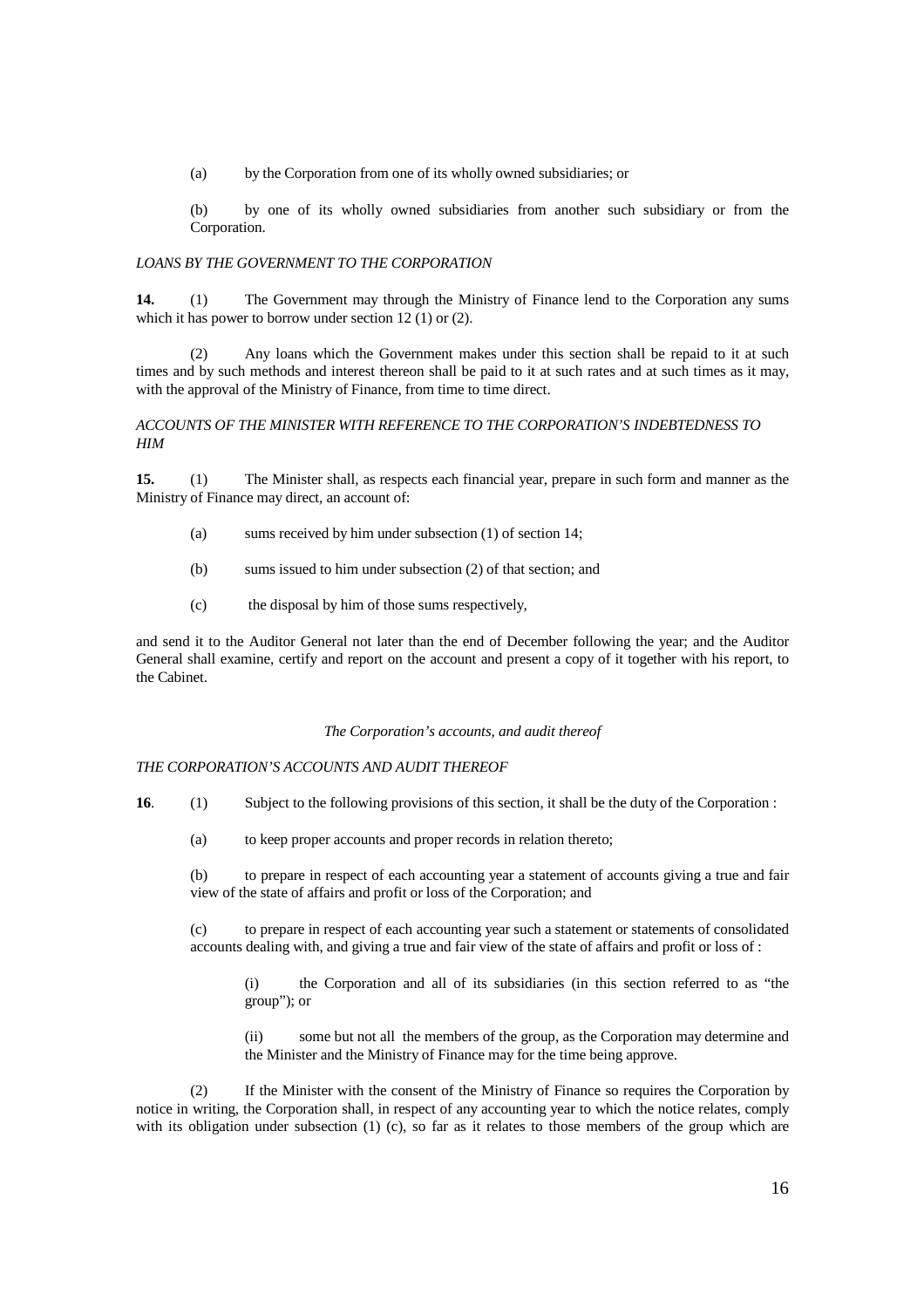specified in the notice, by preparing a statement of consolidated accounts dealing with the members of the group specified in the notice and giving a true and fair view of their state of affairs and profit or loss.

 (3) Every statement of accounts prepared by the Corporation in accordance with this section shall comply with any requirements which the Minister has, after consultation with the Corporation and with the consent of the Ministry of Finance, notified in writing to the Corporation relating to:

- (a) the information to be contained in the statement;
- (b) the manner in which that information is to be presented; and
- (c) the methods and principles according to which the statement is to be prepared.

 (4) Subject to any requirement notified to the Corporation under subsection (3), in preparing any statement of accounts in accordance with this section, the Corporation shall follow with respect to each of the matters specified in paragraphs (a) to (c) of that subsection, such course as may for the time being be approved by the Minister with the consent of the Ministry of Finance.

 (5) If the Minister after consultation with the Corporation so directs in relation to an accounting year of the Corporation, that accounting year shall end on such date as may be specified in the direction (whether before or after the date on which it would otherwise end).

 (6) The accounts kept, and all statements prepared, by the Corporation under this section shall be audited by auditors appointed for each accounting year by the Minister after consultation with the Corporation.

 (7) A person shall not be qualified for appointment under subsection (6) unless he is an accountant appointed from the panel maintained by the Royal Audit Authority under section 40 of the Companies Act of 1989.

 (8) As soon as the accounts kept, and the statements prepared, by the Corporation under this section have been audited, the Corporation shall send to the Minister:

(a) a copy of the statements;

(b) copies of the statements of accounts for such of its subsidiaries as the Corporation may, with the approval of the Minister and the consent of the Ministry of Finance, determine; and

(c) if the Minister with the consent of the Ministry of Finance so requires by notice in writing, copies of the statements of accounts for each subsidiary of the Corporation which is specified in the notice,

together with a copy of any report made by the auditors on the statements or on the accounts of the Corporation; and the Minister shall present a copy of every statement and report of which a copy is received by him in pursuance of this subsection before the Cabinet.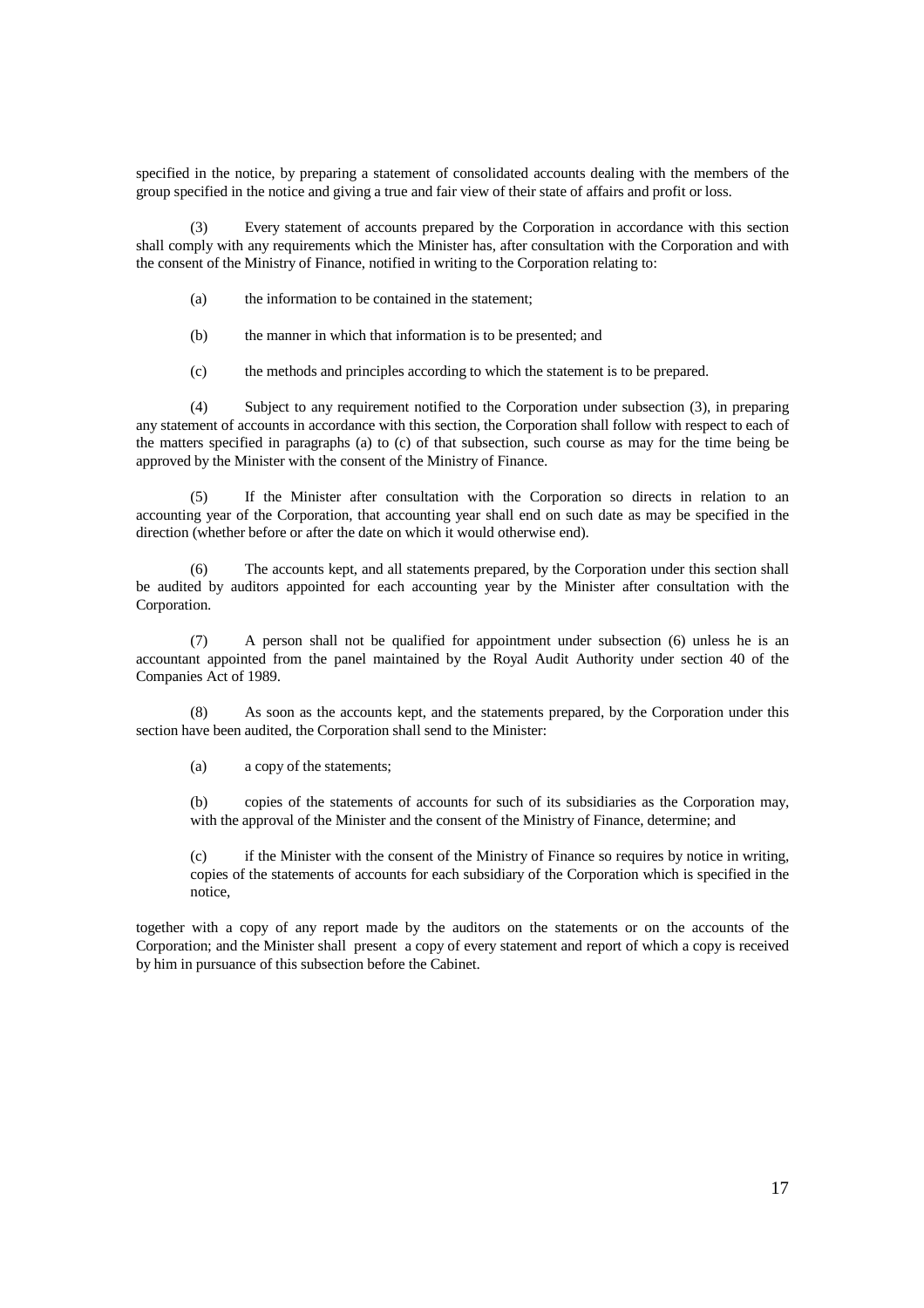# **PART III**

# **Exclusive Privilege of the Corporation with Respect to Telecommunications, etc.**

*EXCLUSIVE PRIVILEGE OF THE CORPORATION WITH RESPECT TO TELECOMMUNICATIONS* 

**17.** (1) Subject to the following provisions of this Part and to section 32 below, the Corporation shall have throughout Bhutan the exclusive privilege of running telecommunication systems, that is to say systems for the conveyance, through the agency of electric, electro-magnetic, electro-chemical or electromechanical energy, or:

(a) speech, music and other sounds;

(b) visual images;

(c) signals serving for the impartation (whether as between persons and persons and things )of any matter otherwise than in the form of sound or visual images; and

(d) signals serving for the actuation or control of machinery or apparatus.

 (2) In the case of an infringement, in relation to a system not extending beyond Bhutan, of the privilege conferred by subsection (1), the person running the system (or, if different people run different parts of it, each of them) shall be guilty of an offence and liable on conviction to a fine not exceeding the maximum specified in Schedule 3 to this Act and in the case of an infringement, in relation to a system extending beyond Bhutan, of that privilege, the person running the portion of the system within Bhutan (or, if different people run different parts of it, each of them) shall be guilty of an offence and similarly liable.

 (3) In any proceedings in respect of an offence under this section consisting in the running of a system in the case of which, at the time of the commission of the offence, different parts were run by different persons, it shall be a defence for the defendant to prove that a part of the system had been included without his knowledge and that, had it not been, the running of the system would not have constituted an infringement of the privilege conferred by subsection (1).

 (4) References in this Act to services, which by virtue of the provisions of this Part, the Corporation has the exclusive privilege of providing are references to services the provision of which by a person other than the Corporation would necessarily infringe the privilege conferred by subsection (1); and for this purpose licences granted under section 20 (1) otherwise than to all persons shall be disregarded.

## *GENERAL CLASSES OF ACTS NOT INFRINGING THE TELECOMMUNICATIONS PRIVILEGE*

**18.** (1) The privilege conferred by subsection (1) of section 17 is not infringed by

(a) the running of a system in the case of which the only agency involved in the conveyance of things thereby conveyed is light and the things thereby conveyed are so conveyed as to be capable of being received or perceived by the eye and without more;

(b) the running by a person of a system in the case of which all the apparatus comprised therein is situated either :

(i) on a single set of premises occupied by him; or

(ii) in a vehicle, vessel, aircraft or in two or more vehicles, vessels or aircraft mechanically coupled together; or

(c) the running by a single individual of a system in the case of which :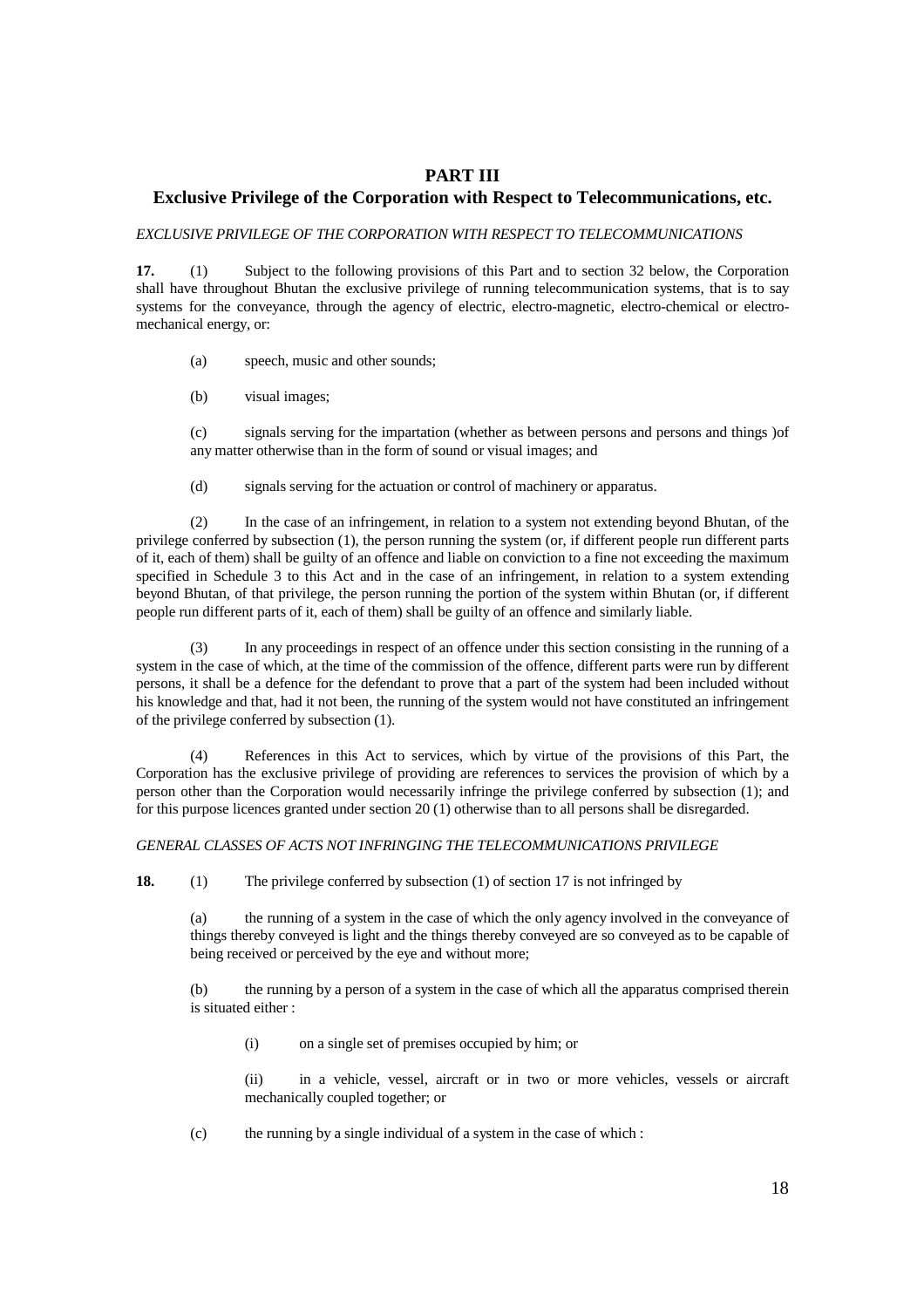(i) all the apparatus comprised therein is under his control; and

(ii) everything conveyed by it that falls within paragraphs (a) to (d) of the said subsection (1) is conveyed solely for domestic purposes of his.

 (2) In the case of a business carried on by a person, the said privilege is not infringed by the running, for the purposes of that business, of a system with respect to which the conditions specified in subsection (3) are satisfied and

(a) in a case in which all the apparatus therein comprised is situated in Bhutan, no person except him or the Corporation is concerned in the control of the apparatus;

(b) in any other case, no person except him or the Corporation is concerned in the control of so much of the apparatus as is so situate.

(3) The said conditions are:

(a) that nothing falling within paragraphs (a) to (d) of subsection (1) of section 17 is conveyed by the system by way of rendering a service to another;

(b) that, in so far as sounds or visual images are conveyed by the system they are not conveyed for the purpose of their being heard or seen by persons other than the person carrying on the business or any employees of his engaged in the conduct thereof;

(c) that, in so far as such signals as are mentioned in paragraph (c) of that subsection are conveyed by the system, they are not conveyed for the purpose of imparting matter otherwise than to the person carrying on the business, any employees of his engaged in the conduct thereof or things used in the course of the business and controlled by him; and

(d) that, in so far as such signals as are mentioned in paragraph (d) of that subsection are conveyed by the system, they are not conveyed for the purpose of actuating or controlling machinery or apparatus used otherwise than in the course of the business.

(4) In this section:

"business" includes a trade, profession or employment and includes any activity carried on by a body of persons, whether corporate or unincorporated;

"vessel" means a vessel of any description used in navigation.

## *ACTS RELATING TO BROADCASTING NOT INFRINGING THE TELECOMMUNICATION PRIVILEGE*

**19.** (1) The privilege conferred by subsection (1) of section 17 is not infringed by the Bhutan Broadcasting Service by reason only of the transmission by it, by radiocommunications, of sounds and images from a transmitting station for general reception direct from that station.

# *SAVING FOR THINGS DONE UNDER A LICENCE*

20. (1) A licence may be granted by the Minister either unconditionally or subject to any conditions specified in the licence, and either irrevocably or subject to revocation as therein specified, for the running of any such telecommunication system as is specified in the licence; and anything done under, and in accordance with, a licence granted under this subsection shall not constitute an infringement of the privilege conferred by section 17 (1).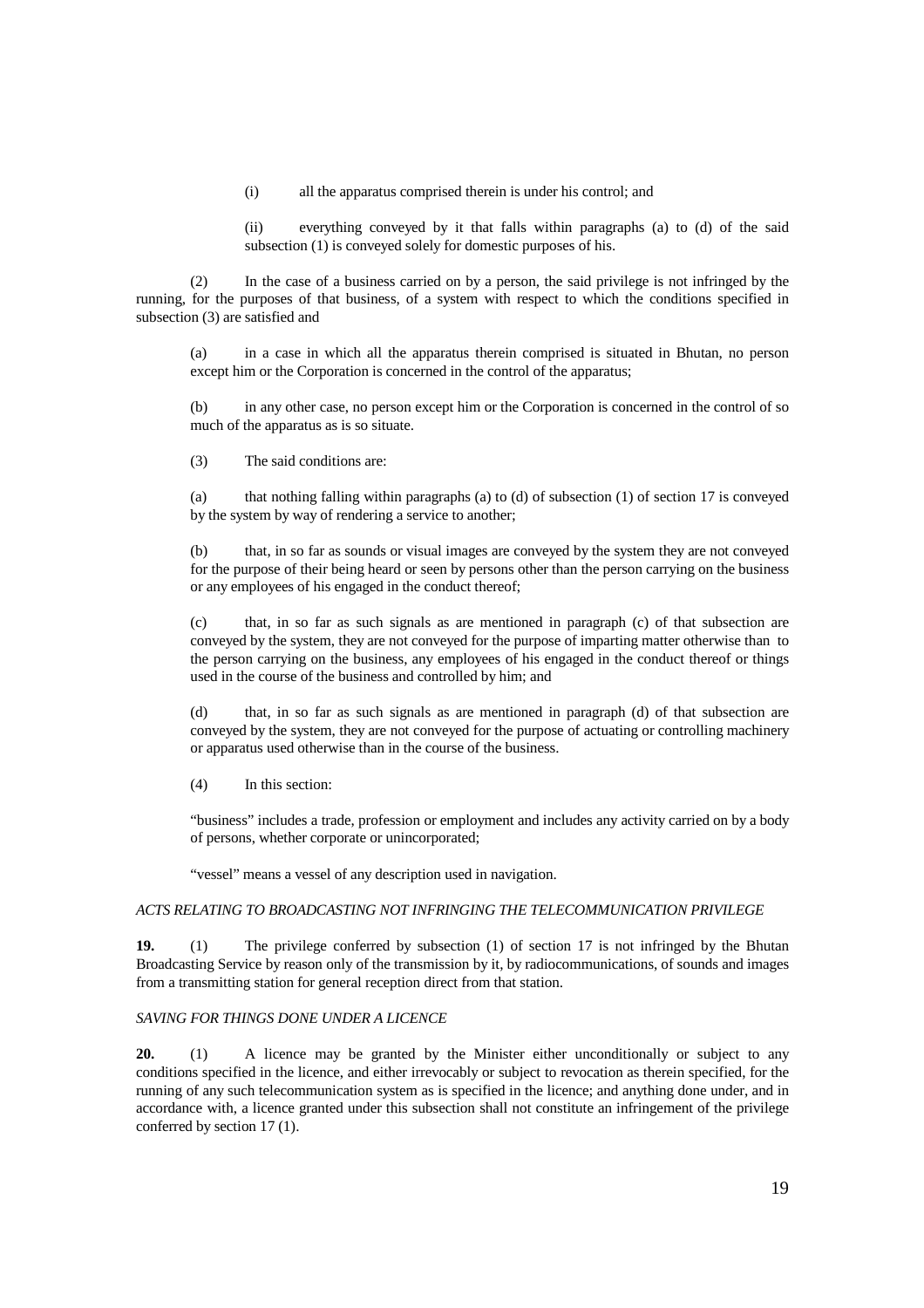(2) A licence granted under subsection (1) shall, unless previously revoked in accordance with any term in that behalf contained in the licence, continue in force for such period as may be specified therein.

 (3) A licence granted under subsection (1) may be granted either to all persons, to persons of a class or to a particular person, and may include (without prejudice to the power to impose conditions conferred by that subsection) conditions requiring the rendering of a payment on the grant of the licence or periodic payments during the currency of the licence or both.

 (4) A licence granted under subsection (1) otherwise than to a specified person shall be published in such manner as appears to the Minister to be appropriate for bringing it to the attention of the persons for whose benefit it will enure, and a licence expressed to be so granted must be in writing.

 (5) For the purposes of a licence granted under subsection (1), the definition of a class of persons may be framed by reference to any circumstances whatever.

 (6) Any sums received by the Minister under this section shall be paid to the Royal Government Revenue Accounts.

#### *CHARGES AND OTHER TERMS AND CONDITIONS APPLICABLE TO SERVICES*

**21.** (1) The Corporation's charges in respect of the telecommunication services provided by it under Part II of this Act and the Corporation's other terms and conditions which are applicable to those services, including any modifications to such charges, terms and conditions will be set by the Corporation and submitted to the Minister for his approval and the Minister shall either approve the same or direct the Corporation to modify its proposals in such manner as he sees fit.

 (2) The Corporation's charges, terms and conditions prevailing at the date of entry into force of this Part shall be deemed to have been approved in accordance with subsection (1) but subsequent modifications thereto must be approved in accordance with subsection (1).

 (3) A charge exigible by virtue of this section may be recovered by the Corporation in any District Court and may be so recovered as if it were a simple contract debt.

 (4) Any charges, terms and conditions set under this section shall come into operation on such day as is specified therein, not being earlier than the day after that on which publication of the charges, terms and conditions (or, if the Minister agrees a summary thereof) has been effected in the national newspaper.

(5) The Corporation shall:

(a) place a copy of its charges, terms and conditions in a publicly accessible part of its main offices, in such manner and in such place that it is readily available for inspection free of charge by members of the general public during normal office hours; and

send a copy of its charges, terms and conditions or such part or parts thereof as are appropriate to any person who may request such a copy.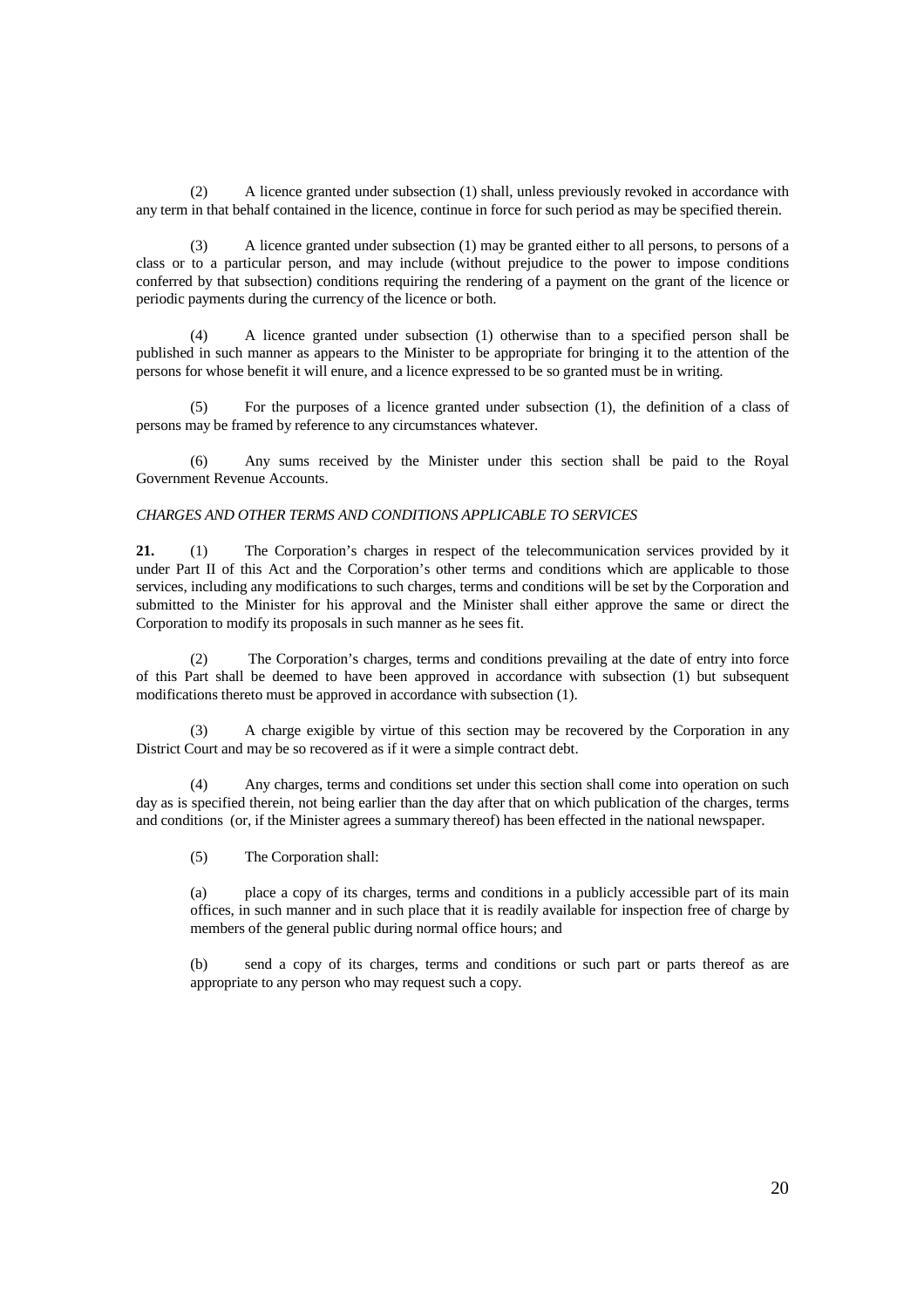# **PART IV Transfer of Undertaking of the Corporation (Bhutan Telecommunications)**

*Vesting of property etc. of the Corporation in a company nominated by the Minister* 

### *VESTING OF PROPERTY*

**22.** (1) On such day as the Minister may by order appoint for the purposes of this Part (in this Part referred to as "the transfer date"), all the property, rights and liabilities to which the Corporation was entitled or subject immediately before that date shall (subject to the following provisions of this section) become by virtue of this section property, rights and liabilities of a company nominated for the purposes of this section by the Minister (in this Act referred to as "the successor company").

 (2) The Minister may, after consulting the Corporation, by order nominate for the purposes of this section any company formed and registered under the Companies Act; but on the transfer date the company in question must be a company limited by shares which is wholly owned by the Government.

 (3) References in this Part to property, rights and liabilities of the Corporation are references to all such property, rights and liabilities, whether or not capable of being transferred or assigned by the Corporation.

(4) It is hereby declared for the avoidance of doubt that:

(a) any reference in this Part to property of the Corporation is a reference to property of the Corporation whether situated in Bhutan or elsewhere; and

(b) any such reference to rights or liabilities of the Corporation is a reference to rights to which the Corporation is entitled, or (as the case may be) liabilities to which the Corporation is subject, whether under the law of Bhutan or under the law of any country or territory outside Bhutan.

#### *INITIAL GOVERNMENT HOLDING IN THE SUCCESSOR COMPANY*

23. (1) As a consequence of the vesting in the successor company by virtue of section 22 above, of property, rights and liabilities of the Corporation, the successor company shall issue such securities of the company as the Minister may from time to time direct:

(a) to the Minister ; or

 (b) to any person entitled to require the issue of the securities following their initial allotment to the Minister .

 (2) The Minister shall not give a direction under subsection (1) above at a time when the successor company has ceased to be wholly owned by the Government.

 (3) Securities required to be issued in pursuance of this section shall be issued or allotted at such time or times and on such terms (as to allotment) as the Minister may direct.

(4) Shares issued in pursuance of this section:

(a) shall be of such nominal value as the Minister may direct; and

(b) shall be issued as fully paid and treated for the purposes of the Companies Act as if they had been paid up by virtue of the payment to the successor company of their nominal value in cash.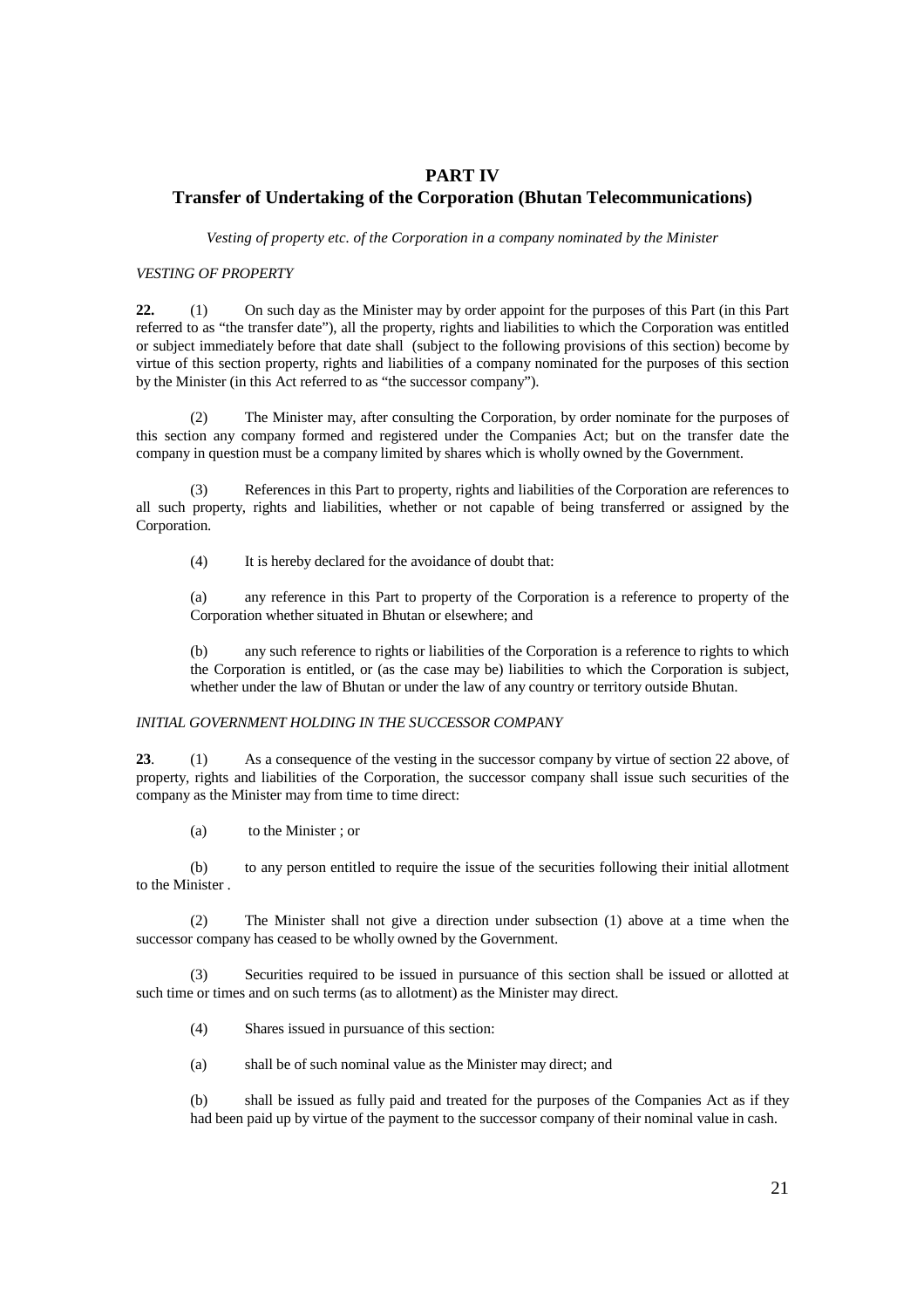(5) The Minister may not exercise any power conferred on him by this section, or dispose of any securities issued or of any rights to securities initially allotted to him in pursuance of this section, without the consent of the Ministry of Finance.

 (6) Any dividends or other sums received by the Minister in right of or on the disposal of any securities or rights acquired by virtue of this section shall be paid into the Royal Government Revenue Accounts or its functional successor.

#### *CONVERSION OF CERTAIN LOANS TRANSFERRED TO THE SUCCESSOR COMPANY*

**24.** (1) The Minister may by order extinguish all or any liabilities of the successor company to the Minister in respect of the principal of such transferred loans as may be specified in the order.

 (2) As a consequence of the extinguishment by an order under subsection (1) above of any such liabilities, the successor company shall issue such debentures of the company as the Minister may direct:

(a) to the Minister; or

(b) to any person entitled to require the issue of the debentures following their initial allotment to the Minister.

 (3) The Minister shall not make an order or give a direction under this section at a time when the successor company has ceased to be wholly owned by the Government.

(4) Except as may be agreed between the Minister and the successor company

(a) the aggregate of the principal sums payable under debentures issued in pursuance of this section shall be equal to the aggregate of the sum of the liability to repay which is extinguished by the order; and

(b) the terms as to the payment of the principal sums so payable, and as to the payment of interest thereon, shall be the same as the corresponding terms of the transferred loans specified in the order.

 (5) For the purposes of subsection (4) above any expressed or implied terms of a transferred loan shall be disregarded in so far as they relate to the early discharge of liabilities to make repayments of principal and payments of interest.

 (6) Subsection (3) and subsection (5) of section 23 above shall apply for the purposes of this section as they apply for the purposes of that section.

 (7) In this section "transferred loan" means any sum borrowed or treated as borrowed by Bhutan Telecommunications the liability to repay which vests in the successor company by virtue of section 22 above.

#### *GOVERNMENT INVESTMENT IN SECURITIES OF THE SUCCESSOR COMPANY*

- **25.** (1) The Minister may at any time, with the consent of the Ministry of Finance, acquire:
	- (a) securities of the successor company or of any subsidiary of the successor company; or
	- (b) rights to subscribe for any such securities.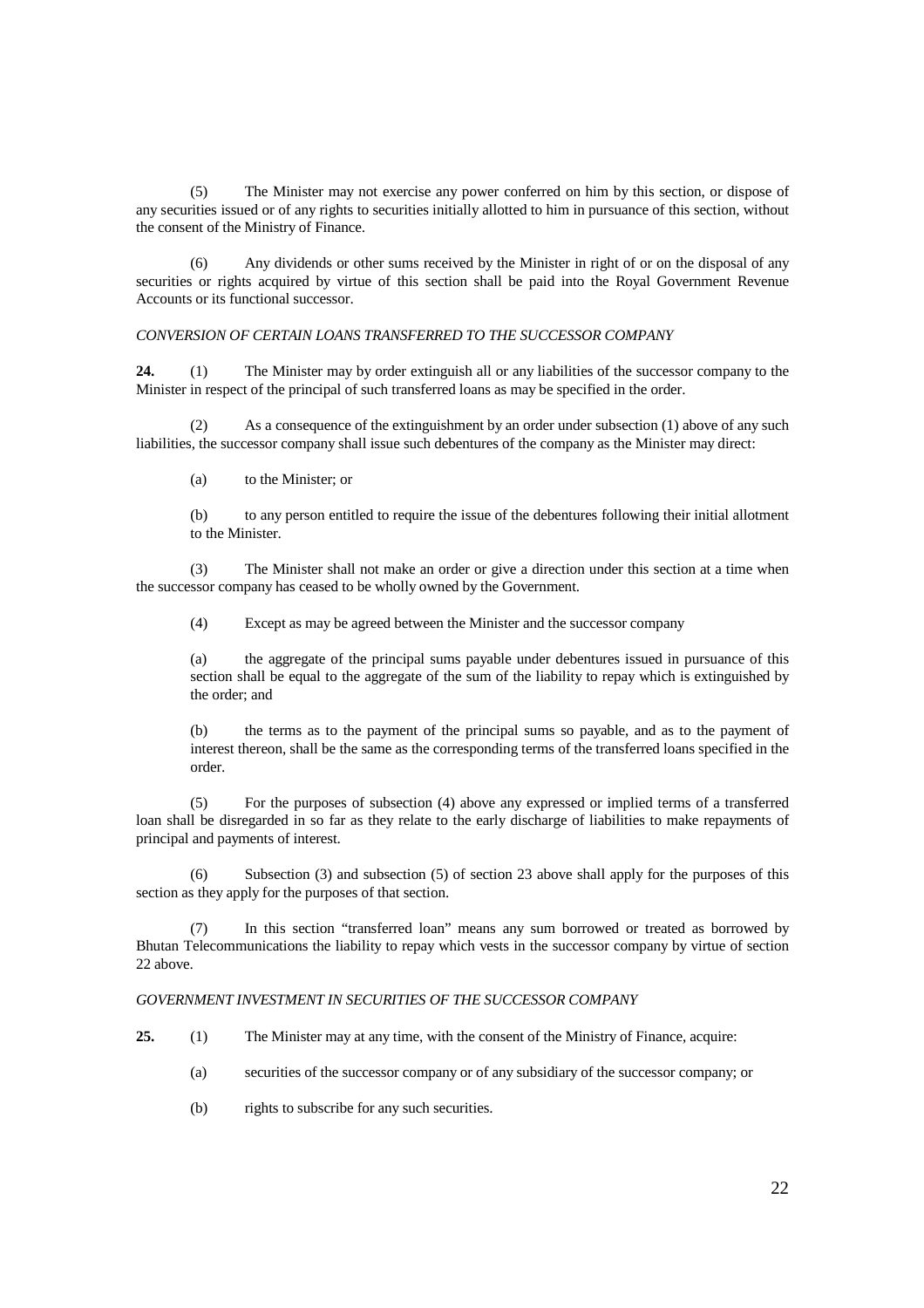(2) The Minister may not dispose of any securities or rights acquired under this section without the consent of the Ministry of Finance.

 (3) Any expenses incurred by the Minister in consequence of the provisions of this section shall be paid out of money provided by the Ministry of Finance.

 (4) Any dividends or other sums received by the Minister in right of, or on the disposal of, any securities or rights acquired under this section shall be paid into the Government Revenue Accounts or its functional successor.

## *EXERCISE OF THE MINISTER'S FUNCTIONS THROUGH NOMINEES*

26.. (1) The Minister may with the consent of the Ministry of Finance appoint such person or persons as he thinks fit to act as his nominees for the purposes of sections 23, 24 or 25 above; and :

securities of the successor company may be issued under section 23 or 24 above to any nominee of the Minister appointed for the purposes of that section or to any person entitled to require the issue of the securities following their initial allotment to any such nominee; and

(b) any such nominee appointed for the purposes of section 25 above may acquire securities or rights in accordance with that section,

in accordance with directions given from time to time by the Minister with the consent of the Ministry of Finance.

 (2) Any person holding any securities or rights as a nominee of the Minister by virtue of subsection (1) above shall hold and deal with them (or any of them) on such terms and in such manner as the Minister may direct with the consent of the Ministry of Finance.

#### *TARGET INVESTMENT LIMIT FOR GOVERNMENT SHAREHOLDING*

**27**. (1) As soon as the successor company ceases to be wholly owned by the Government, the Minister shall by order fix a target investment limit in relation to the shares for the time being held in that company by the Minister or his nominee by virtue of any provision of this Part (in this section referred to as "the Government shareholding").

 (2) The target investment limit shall be expressed as a proportion of the voting rights which are exercisable in all circumstances at general meetings of the successor company (in this section referred to as "the ordinary voting rights").

 (3) The first target investment limit fixed under this section shall be equal to the proportion of the ordinary voting rights which is carried by the Government shareholding at the time when the order fixing the limit is made.

 (4) The Minister may from time to time by order fix a new target investment limit in place of the one previously in force under this section; but:

- (a) any new limit must be lower than the one it replaces; and
- (b) an order under this section may only be revoked by an order fixing a new limit.
- (5) It shall be the duty of the Minister so to exercise: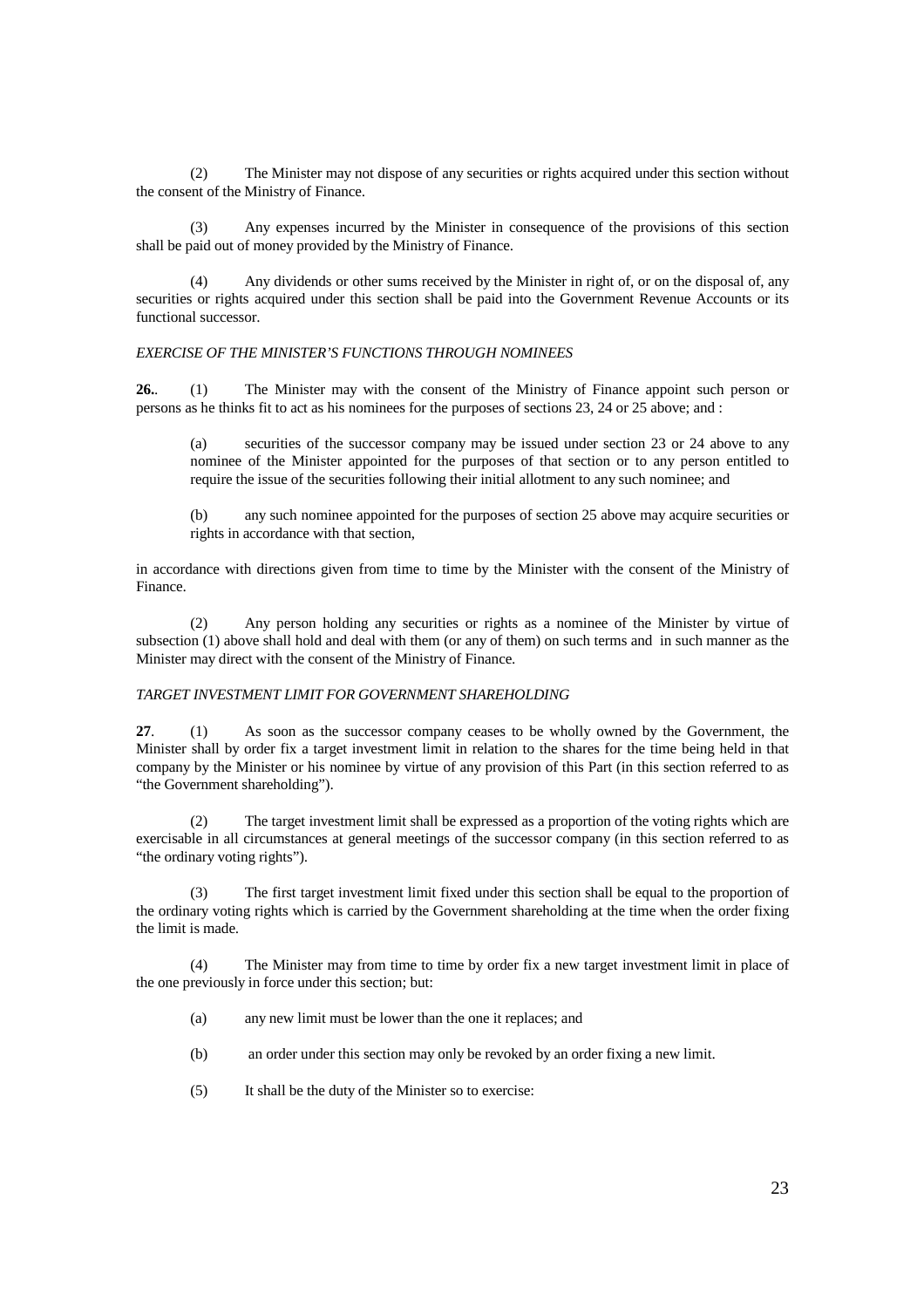(a) his powers under section 25 above and his power to dispose of any shares held by him by virtue of any provision of this Part; and

(b) his power to give directions to his nominees,

as to secure that the Government shareholding does not carry a proportion of the ordinary voting rights exceeding any target investment limit for the time being in force under this section.

 (6) Notwithstanding subsection (5) above, the Minister may take up, or direct any nominee of his to take up, any rights for the time being available to him, or to that nominee, as an existing holder of shares or other securities of the successor company or of any subsidiary of the successor company; but if as a result the ordinary voting rights carried by the Government shareholding at any time exceeds the target investment limit it shall be the duty of the Minister to comply with subsection (5) as soon after that time as is reasonably practicable.

 (7) For the purposes of this section the temporary suspension of any of the ordinary voting rights shall be disregarded.

#### *FINANCIAL STRUCTURE OF THE SUCCESSOR COMPANY*

28. (1) If the Minister so directs at any time before the successor company ceases to be wholly owned by the Government, such sum (not exceeding the accumulated realised profits of the Corporation) as may be specified in the direction shall be carried by the successor company to a reserve (in this section referred to as "the statutory reserve").

 (2) The statutory reserve may only be applied by the successor company in paying up unissued shares of the company to be allotted to members of the company as fully paid bonus shares.

(3) For the purposes of any statutory accounts of the successor company:

(a) the vesting effected by virtue of section 22 above shall be taken to have been a vesting of all the property, rights and liabilities to which Bhutan Telecommunications was entitled or subject immediately before the end of the last complete accounting year of Bhutan Telecommunications ending before the transfer date and to have been effected immediately after the end of that year; and

(b) the value of any asset and the amount of any liability of Bhutan Telecommunications taken to have been vested in the successor company by virtue of paragraph (a) above shall be taken to be the value or (as the case may be) the amount assigned to that asset or liability for the purposes of the corresponding statement of accounts prepared by Bhutan telecommunications in respect of that year.

 (4) For the purposes of any statutory accounts of the successor company the amount to be included in respect of any item shall be determined as if anything done by the Corporation (whether by way of acquiring, revaluing or disposing of any asset or incurring, revaluing or discharging any liability, or by carrying any amount to any provision or reserve or otherwise) had been done by the successor company.

 (5) Accordingly (but without prejudice to the generality of subsection (4)) the amount to be included from time to time in any reserves of the successor company as representing its accumulated realised profits shall be determined as if any profits realised and retained by the Corporation had been realised and retained by the successor company.

References in this section to the statutory accounts of the successor company are references to any accounts prepared by the successor company for the purposes of any provision of the Companies Act (including group accounts); and in this section "complete accounting year" means an accounting year ending with 31<sup>st</sup> December.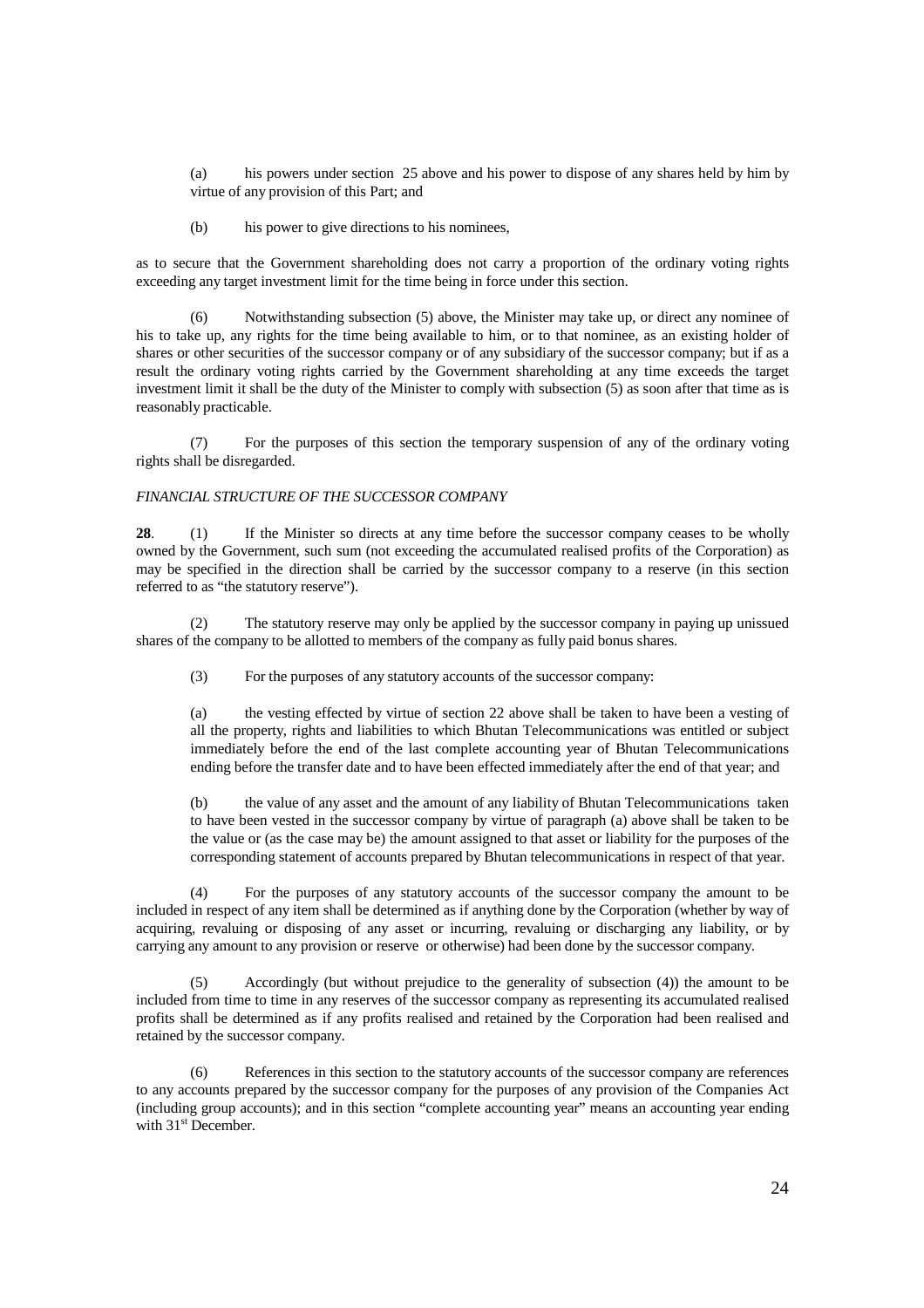#### *TEMPORARY RESTRICTIONS ON SUCCESSOR COMPANY'S BORROWINGS*

**29.** (1) If articles of association of the successor company confer on the Minister powers exercisable with the consent of the Ministry of Finance for, or in connection with, restricting the sums of money which may be borrowed or raised by the group during any period, those powers shall be exercisable in the national interest notwithstanding any rule of law and the provisions of any enactment.

 (2) For the purposes of this section any alteration of the articles of association of the successor company which:

(a) has the effect of conferring or extending any such power as is mentioned in subsection (1) above; and

(b) is made at a time when that company has ceased to be wholly owned by the Government,

shall be disregarded.

 (3) In this section "group" means the successor company and all of its subsidiaries taken together.

### *DISSOLUTION OF BHUTAN TELECOMMUNICATIONS*

**30**. (1) Bhutan Telecommunications shall continue in existence after the transfer date until it is dissolved in accordance with subsection (2) below; and the period of its continued existence after the transfer date is in this Act referred to as "the transitional period".

(2) The Minister may by order, after consulting Bhutan Telecommunications and the successor company, dissolve Bhutan Telecommunications on a day specified in the order, as soon as he is satisfied that nothing further remains to be done by the Corporation.

## *Miscellaneous and supplemental*

## *APPLICATION OF LAW IN RELATION TO OFFER OF SHARES OR DEBENTURES OF THE SUCCESSOR COMPANY*

**31.** (1) This section applies where the Minister or a nominee of his offers for sale to the public shares or debentures of the successor company at a time when that company is wholly owned by the Government; and in this section "full prospectus" means a prospectus which complies, or is deemed to comply, with the requirements of section 19 of the Companies Act (matters to be specified in prospectus and reports to be set out therein).

 (2) If the shares or debentures are offered by a full prospectus as respects which the conditions mentioned in subsection (3) below are fulfilled (in this section referred to as "the offer prospectus"), any form of application for the shares or debentures may (instead of being issued with a full prospectus) be issued with a notice given by the Minister which includes:

(a) a brief description of the shares or debentures offered, the terms of the offer, the successor company's business and its financial position;

(b) an indication of the places in Bhutan where copies of the offer prospectus are to be available for inspection by members of the public; and

(c) a statement of the effect of subsections (4) and (5) below.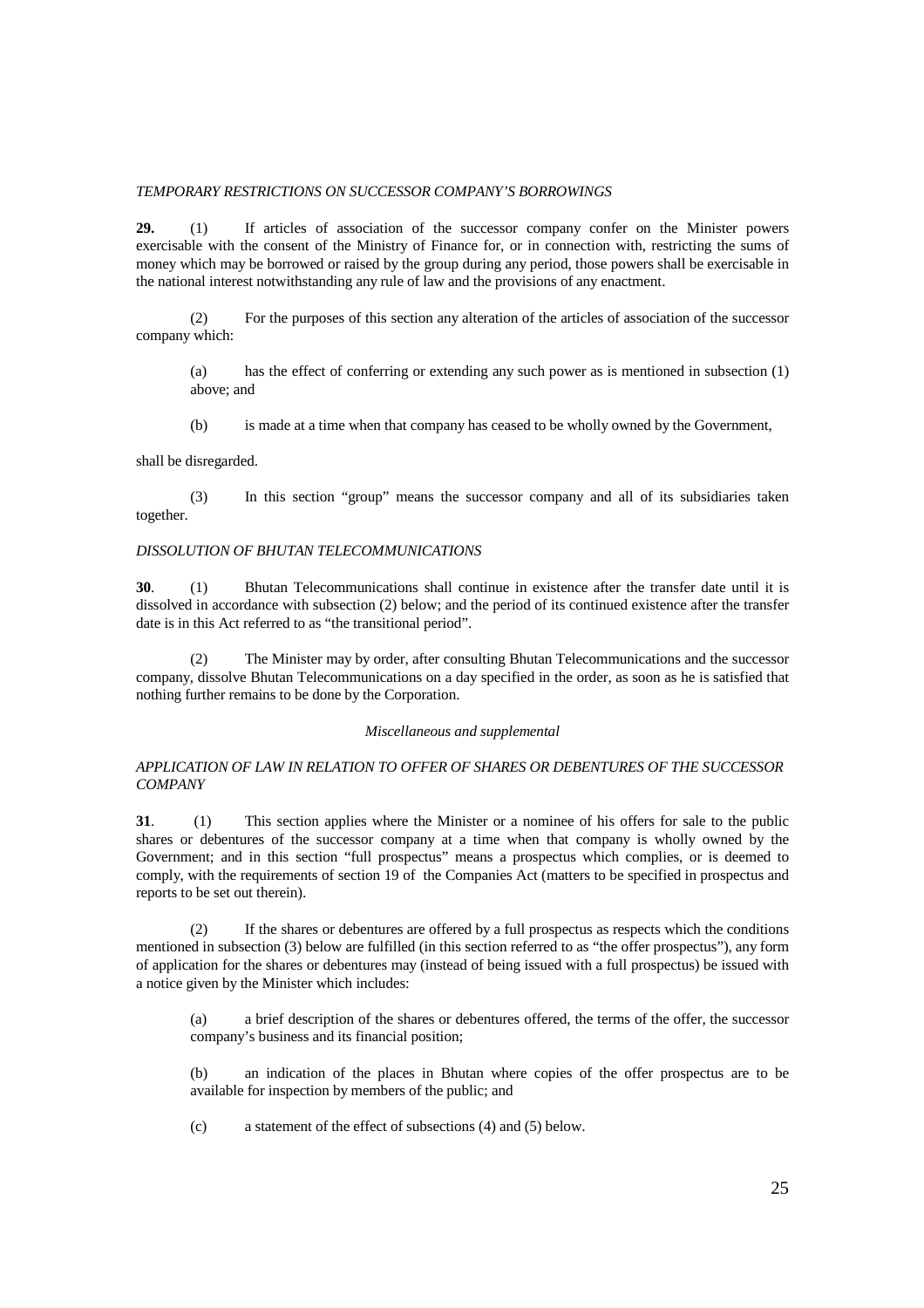(3) The said conditions are that arrangements have been made with a view to securing :

(a) that on or before the date of receipt of the form of application by a member of the public a copy of the prospectus is published in the national newspaper**;**

(b) that on that date copies of the prospectus are generally available in Bhutan for inspection by members of the public.

 (4) Where a form of application is issued without a full prospectus but with a notice given by the Minister under subsection (2) above, then, for the purposes of any enactment or any rule of law :

(a) the notice shall be taken to have incorporated the offer prospectus; and

(b) any application for the shares or debentures which is made in pursuance of the notice shall be taken to have been made in pursuance of that prospectus.

(5) Where a form of application is issued without a full prospectus, neither the form of application nor any document which is issued with it shall be regarded as a prospectus for the purposes of section 19 of the Companies Act but only, where the form of application is issued without a notice given by the Minister under subsection (2) above, for the purpose of determining the liability of persons other than the Minister.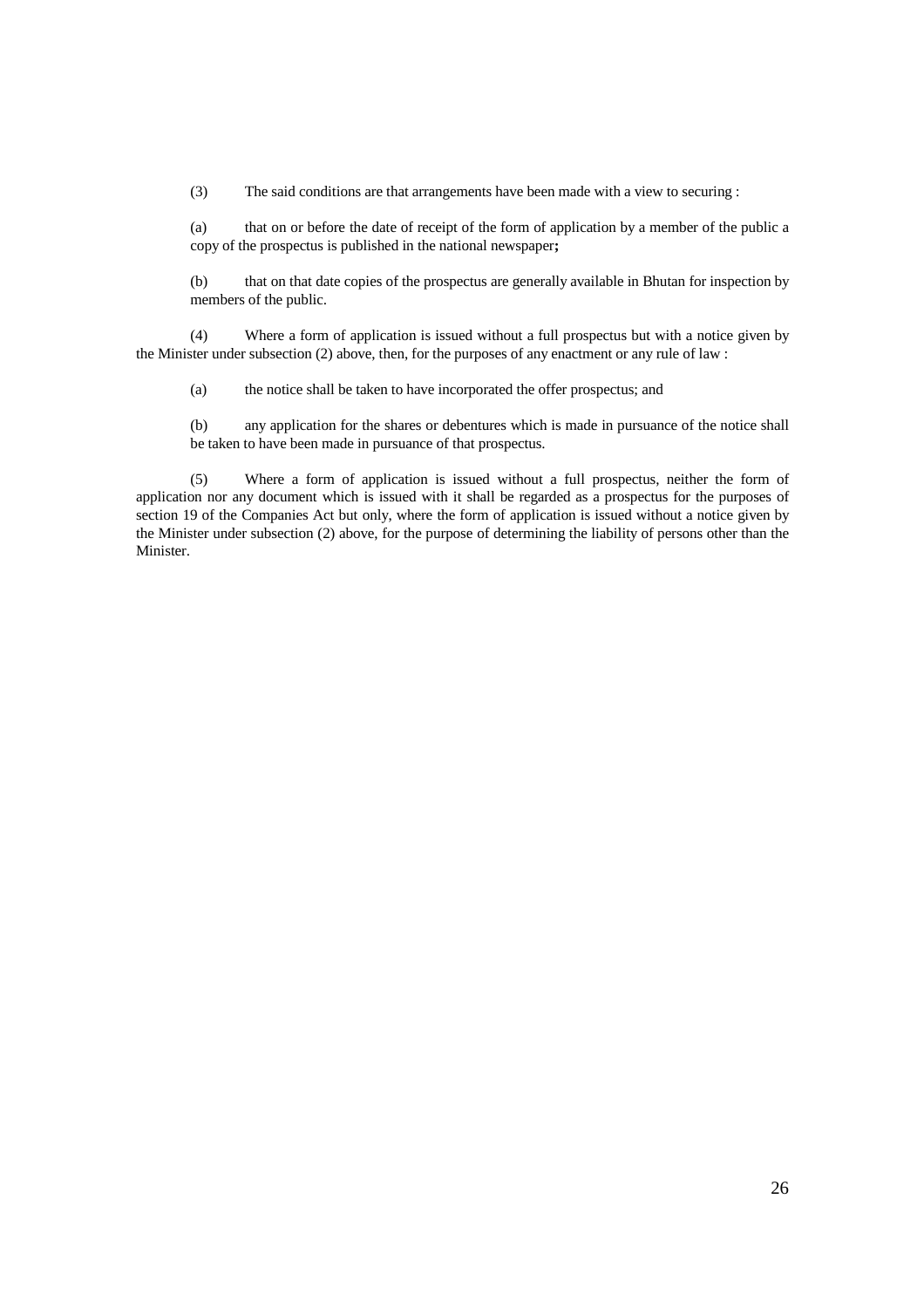# **PART V Abolition of the Exclusive Privilege of Bhutan Telecommunications (The Corporation)**

*ABOLITION OF EXCLUSIVE PRIVILEGE OF BHUTAN TELECOMMUNICATIONS*

**32.** As from such date as the Minister may by order appoint for the purposes of this section the exclusive privilege of running telecommunication systems conferred on Bhutan Telecommunications by section 17 above shall cease to exist.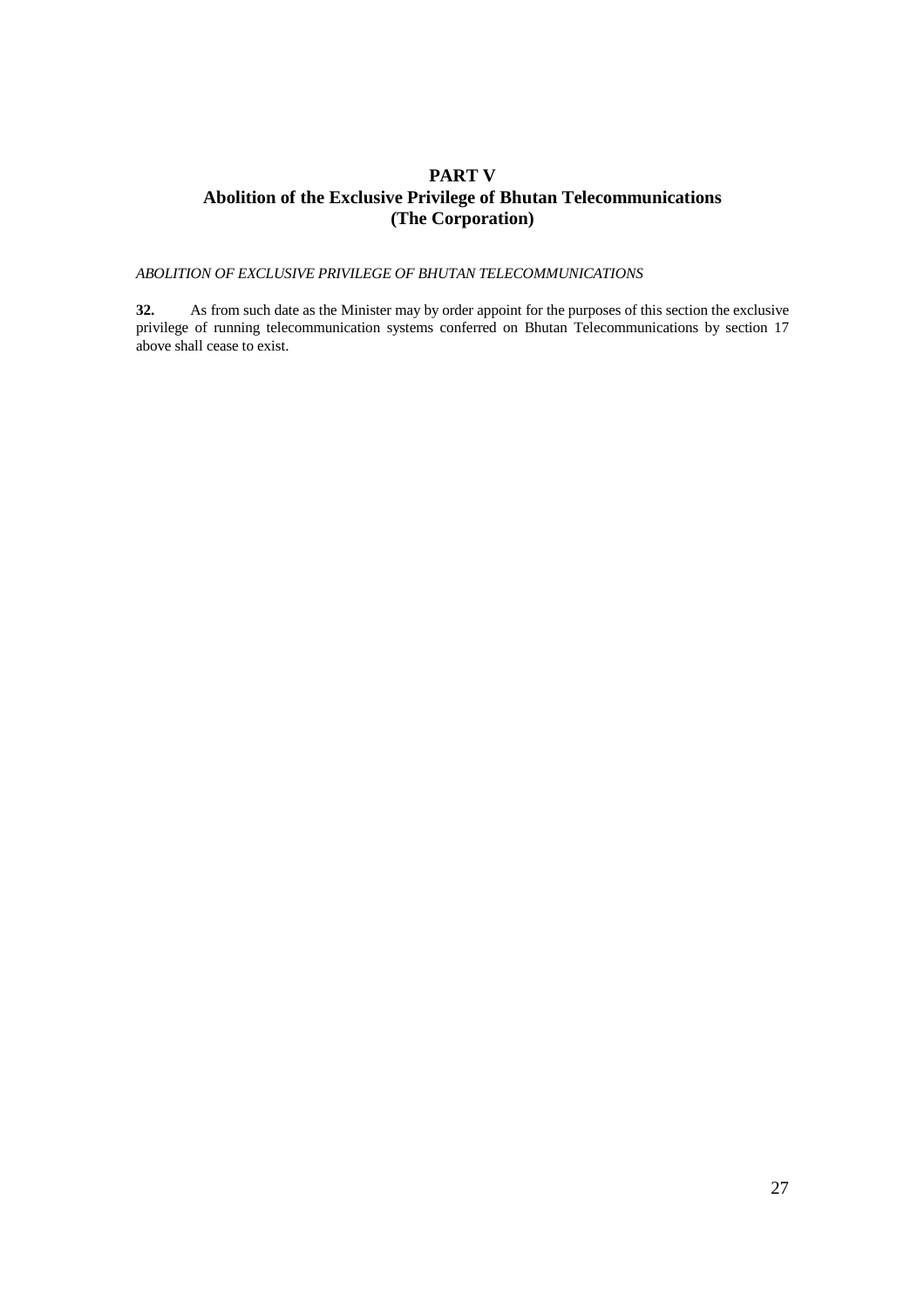# **PART VI**

# **Establishment of the Regulatory Authority for Communications and Appointment of the Director General of Communications**

#### *ESTABLISHMENT OF THE REGULATORY AUTHORITY AND APPOINTMENT OF THE DIRECTOR*

**33**. (1) There shall be established as an authority within the Ministry of Communications a Regulatory Authority for Communications (in this Act referred to as "the Authority") for the purpose of performing the functions assigned to the Authority by this Act.

 (2) The Authority shall be run by the Director General of Communications (in this Act referred to as "the Director") and the Director shall report directly to the Minister.

 (3) The Minister shall appoint the Director in consultation with the Royal Civil Service Commission. An appointment of a person to hold the office as the Director shall not be for a term exceeding 5 years; but previous appointment to that office shall not affect eligibility for re-appointment.

 (4) The Director may at any time resign his office as the Director by notice in writing addressed to the Minister; and the Minister may remove any person from that office on the ground of incapacity or misbehaviour.

 (5) Subject to subsections (2) and (3) above, the Director shall hold and vacate office as such in accordance with the terms of his appointment.

 (6) The Director may appoint such staff as he may think fit, subject to the approval of the Royal Civil Service Commission as to numbers and as to terms and conditions of service.

- (7) The activities of the Authority shall be funded from:
- (a) Sums appropriated by the Ministry of Finance
- (b) Fees and other charges payable to the Authority in the performance of its functions under this Act.
- (8) The provisions of Schedule 2 shall have effect with respect to the Director.

## *GENERAL DUTIES OF THE MINISTER AND THE DIRECTOR*

**34.** (1) The Minister and the Director shall each have a duty to exercise the functions assigned to him by Parts VI to X of this Act in the manner which he considers is best calculated:

 (a) to ensure that the objectives of the Government's policies, especially, the National Telecom Policy are implemented

(b) to make progress towards the universal provision of telecommunication services within Bhutan;

(c) to secure that there are provided throughout Bhutan, save in so far as the provision thereof is impracticable or not reasonably practicable, such telecommunication services at affordable prices as satisfy all reasonable demands for them including, in particular, emergency services, licensed public call offices, directory information services and services in rural areas; and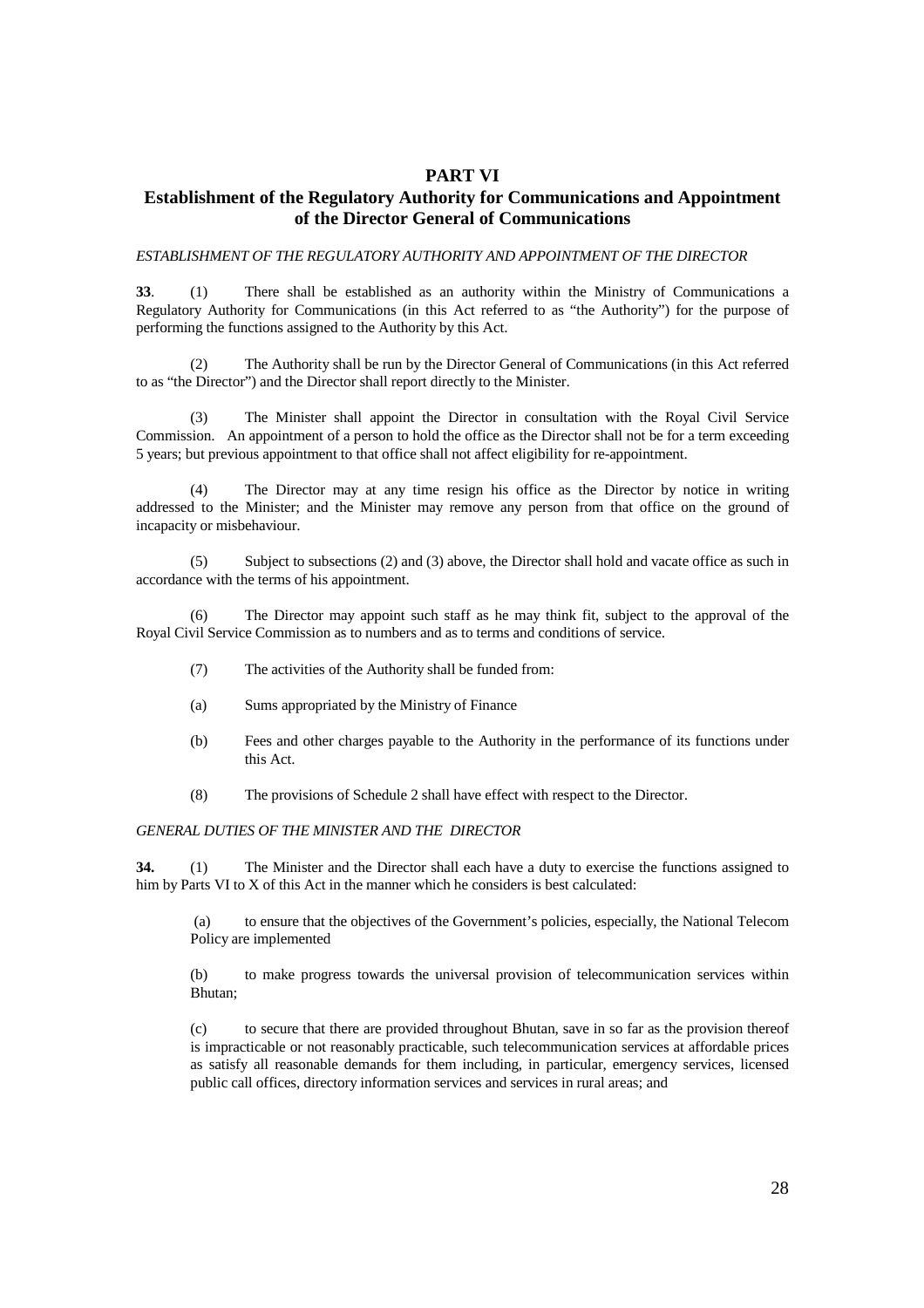(d) without prejudice to the generality of paragraph (c) above, to secure that any person by whom any such services fall to be provided is able to finance the provision of those services at rates consistent with efficient service and the necessity for maintaining independent financial viability.

 (2) Subject to subsection (1) above, the Minister and the Director shall each have a duty to exercise the functions assigned to him by Parts VI to X of this Act in the manner which he considers is best calculated :

(a) to promote the interests of consumers, purchasers and other users in Bhutan (including, in particular, those who are disabled or of pensionable age) in respect of the prices charged for, and the quality and variety of, telecommunication services provided and telecommunication apparatus supplied in Bhutan;

(b) to maintain and promote effective competition between persons engaged in commercial activities connected with telecommunications in Bhutan and to promote efficiency and economy on the part of such persons;

(c) to promote research into and the development and use of new techniques in the provision of telecommunication services by such persons;

(d) to promote the swift and sustainable development of telecommunication facilities within Bhutan;

(e) to ensure that operators are able to carry out their obligations to provide telecommunication services free of undue delay, hindrance or impediment;

(f) to encourage investment and innovation in the telecommunications sector;

(g) to promote improvements in the effective and efficient use of the radio spectrum and effectively to manage other scarce national resources required for the provision of telecommunication services.

(h) to encourage major users of telecommunication services whose places of business are outside Bhutan to establish places of business in Bhutan;

(i) to promote the provision of international transit services by persons providing telecommunication services in Bhutan;

(j) to enable persons providing telecommunication services in Bhutan to compete effectively in the provision of such services outside Bhutan;

(k) to enable persons producing telecommunication apparatus in Bhutan to compete effectively in the supply of such apparatus both in and outside Bhutan.

 (3) Subsections (1) and (2) above do not apply in relation to anything done by the Minister in the interests of national security or relations with the government of a country or territory outside Bhutan.

 (4) In this section "international transit service" means a telecommunication service consisting in the conveyance of sounds, visual images or signals which have been conveyed from, and are to be conveyed to, places outside Bhutan.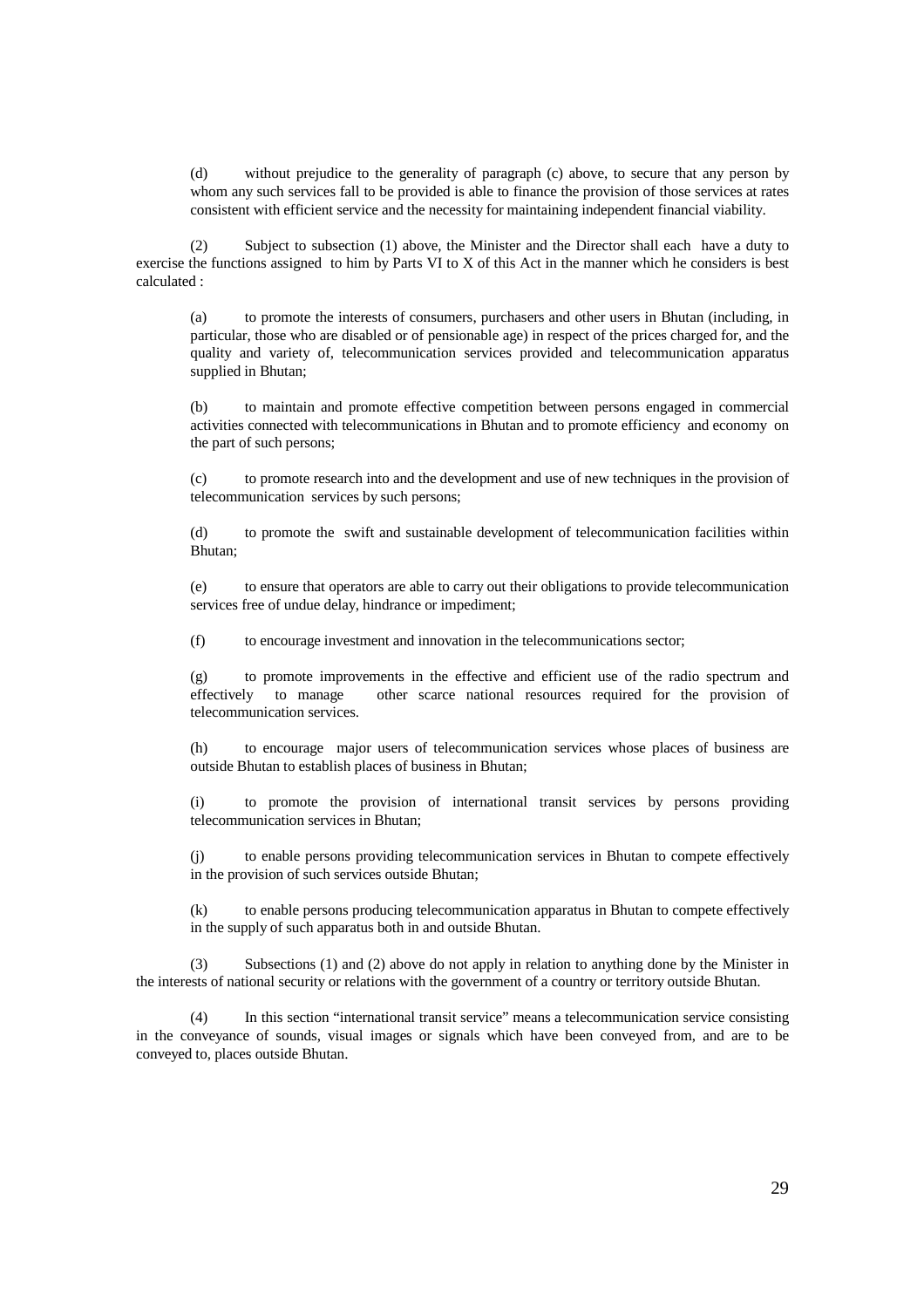#### *POWERS OF THE DIRECTOR*

**35.** (1) The Director shall have the power, for the purpose of securing the effective performance of his functions and duties under this Act, or in connection with or in consequence of the performance thereof, to do anything that appears to the Director to be requisite, advantageous or convenient for him to do, including in particular (but without prejudice to the generality of the foregoing and subsequent provisions of this Act) powers:

(a) to designate operators as universal service providers; to establish and/or approve universal service plans and to establish and manage a universal service fund for the financing of such universal service plans;

(b) to administer and manage the National Numbering Scheme of Bhutan**;**

(c) to regulate the pricing of telecommunications services;

(d) to regulate the interconnection, including its financial and technical aspects, of public telecommunication systems and to resolve disputes between operators of such systems;

(e) to establish such advisory bodies as he sees fit for the purpose of advising the Director on any matter pertaining to the exercise, performance and discharge of his duties, functions and powers under this Act;

(f) where so required and at the request of the Minister or of any other relevant Ministry, to participate in the preparation of Bhutan's position in international negotiations on telecommunications issues and to participate in representing Bhutan or to represent Bhutan in the relevant international organisations

(g) to direct any operator to comply with requirements laid down by the International Telecommunications Union and any other relevant International Organisation in respect of equipment and technical standards;

(h) to ensure compliance by operators with international or other obligations entered into by the Government in relation to telecommunication activities;

(i) to set technical standards and rules applicable to telecommunication systems and terminal equipment to ensure interoperability, efficient use of radio spectrum and telephone numbers;

(j) to conduct administrative processes and hearings to resolve technological issues, interoperator disputes, consumer complaints and other matters which affect the structure and functioning of the telecoms sector;

(k) to take action to prohibit, prevent and bring to an end any abuse of market power or anticompetitive behaviour within the telecommunications sector;

(l) to ensure the proper maintenance of accounting systems by public telecommunications operators;

(m) to make and enforce regulations, and to issue guidelines and codes of practice governing the telecommunications sector, and in particular, in respect of the operators running public telecommunication systems and/or providing public telecommunication services.

 (2) Any direction, regulation, guideline or code of practice made or issued in accordance with the provisions of subsection (1) or pursuant to any other provisions of this Act shall be adopted and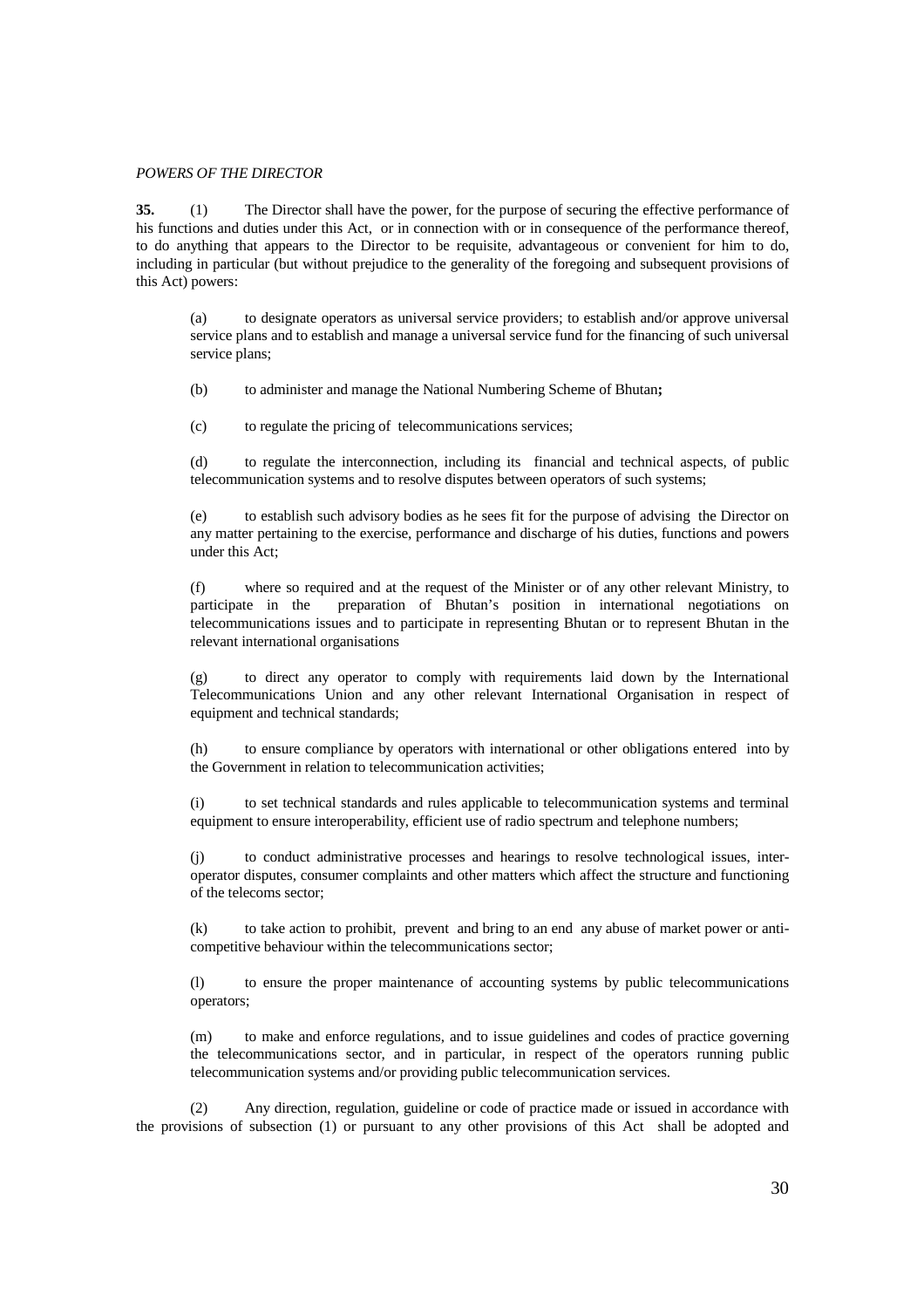published in such manner as the Director considers appropriate for bringing the contents thereof to the attention of persons likely to be affected by them and placed on the register in accordance with section 47 below.

(3) In this section:

(a) "National Numbering Scheme" means a plan describing the method adopted or to be adopted for allocating and re-allocating a number to any network termination point in a public telecommunication network or to any user, telecommunications apparatus or service element;

(b) "number" means any identifier which would need to be used in conjunction with any public switched telecommunication service for the purposes of establishing a connection with any network termination point in a public telecommunication network, user, telecommunications apparatus connected to any public switched telecommunication system or service element, but not including any identifier which is not accessible to the generality of users of a public switched telecommunication service;

## *SEPARATION OF REGULATORY AND OPERATIONAL ACTIVITIES*

**36.** (1) Regulation of the telecommunications sector shall be carried out independently of the operation of telecommunication systems and the provision of telecommunication services.

## *MEANING OF 'TELECOMMUNICATION SYSTEM' AND RELATED EXPRESSIONS*

**37**. (1) In Parts V to X of this Act "telecommunication system" means a system for the conveyance through the agency of electric, magnetic, electro-magnetic, electro-chemical or electromechanical energy, of :

- (a) speech, music and other sounds;
- (b) visual images;
- (c) data;

(d) signals serving for the impartation (whether as between persons and persons, things and things or persons and things of any matter otherwise than in the form of things) or any matter otherwise than in the form of sounds or visual images; or

(e) signals serving for the actuation or control of machinery or apparatus.

 (2) For the purposes of Parts V to X of this Act telecommunication apparatus which is situated in Bhutan and:

(a) is connected to but not comprised in a telecommunication system which extends beyond Bhutan; or

(b) is connected to and comprised in a telecommunication system which extends beyond Bhutan,

shall be regarded as a telecommunication system and any person who controls the apparatus shall be regarded as running the system.

(3) In Parts V to X of this Act: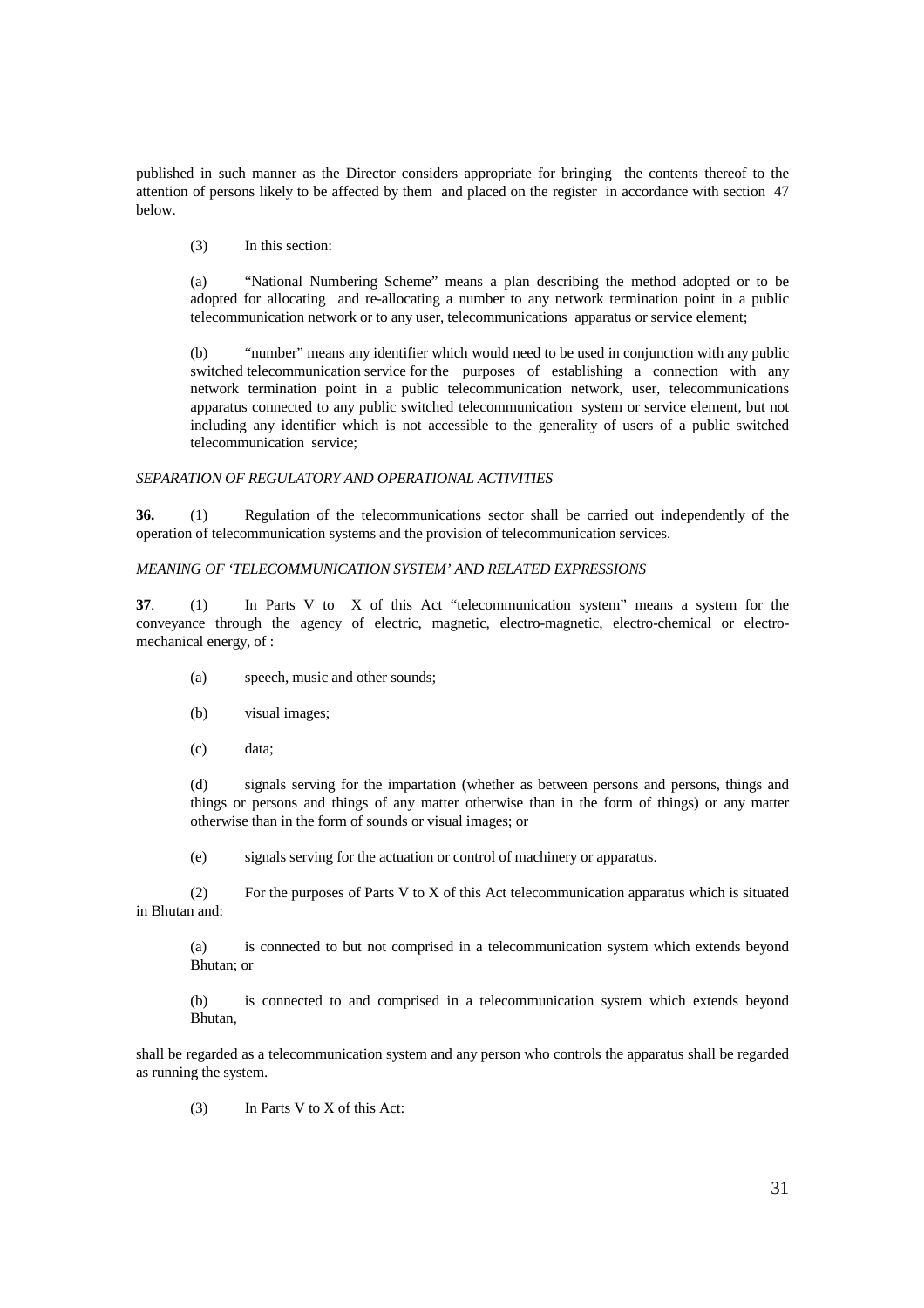"commercial activities connected with telecommunications" means any of the following, that is to say, the provision of telecommunication services, the supply or export of telecommunication apparatus and the production or acquisition of such apparatus for supply or export;

"telecommunication apparatus" means apparatus constructed or adapted for use :

(a) in transmitting or receiving anything falling within paragraphs (a) to (e) of subsection (1) above which is to be or has been conveyed by means of a telecommunication system; or

(b) in conveying, for the purposes of such a system, anything falling within those paragraphs;

"telecommunication service" means any of the following, that is to say :

(a) a service consisting in the conveyance by means of a telecommunication system of anything falling within paragraphs (a) to (e) of subsection (1) above;

(b) a directory information service, that is to say, a service consisting in the provision by means of a telecommunication system of directory information for the purpose of facilitating the use of a service falling within paragraph (a) above and provided by means of that system; and

(c) a service consisting in the installation, maintenance, adjustment, repair, alteration, moving, removal or replacement of apparatus which is or is to be connected to a telecommunication system.

 (4) Subject to subsection (6) below, a telecommunication system is connected to another telecommunication system for the purposes of Parts IV to IX of this Act if it is being used, or is installed or connected for use, in conveying anything falling within paragraphs (a) to (e) of subsection (1) above which is to be or has been conveyed by means of that other system.

 (5) Subject to subsection (6) below, apparatus is connected to a telecommunication system for the purposes of Parts V to X of this Act if it is being used, or is installed or connected for use:

(a) in transmitting or receiving anything falling within paragraphs (a) to (e) of subsection (1) above which is to be or has been conveyed by means of that system; or

(b) in conveying, for the purposes of that system, anything falling within those paragraphs;

and references in this subsection to anything falling within those paragraphs shall include references to energy of any kind mentioned in that subsection.

 (6) The connection to a telecommunication system of any other telecommunication system or any apparatus shall not be regarded as a connection for the purposes of this Act if that other telecommunication system or that apparatus would not be so but for its connection to another telecommunication system.

 (7) In this section, except subsection (1) above, "convey" includes transmit, switch and receive and cognate expressions shall be construed accordingly.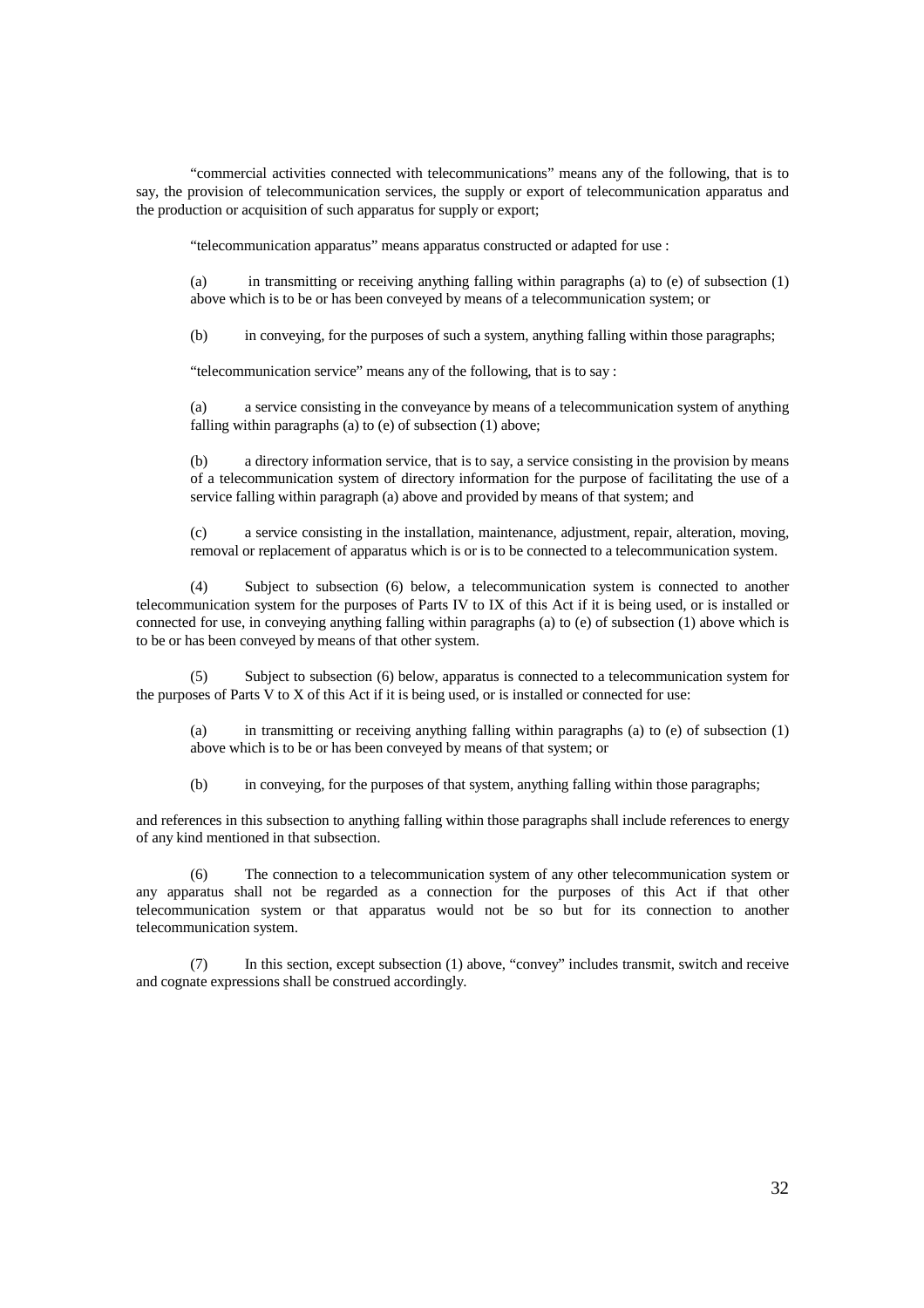# **PART VII Provision of Telecommunication Services**

*Licensing etc. of telecommunication systems* 

#### *PROHIBITION ON RUNNING UNLICENSED SYSTEMS*

**38.** (1) Subject to the provisions of this section and section 39 below, a person who runs a telecommunication system within Bhutan after the appointed day shall be guilty of an offence unless he is authorised to run the system by a licence granted under section 39 below.

 (2) Subject to the provisions of this section, a person who runs within Bhutan a telecommunication system which he is authorised to run by a licence granted under section 39 below shall be guilty of an offence if there are provided by means of the system any telecommunication services which are not authorised by the licence to be so provided.

(3) A person guilty of an offence under this section shall be liable on conviction to a fine not exceeding the maximum specified in Schedule 3 to this Act.

(4) Where the commission by any person of an offence under this section is due to the act or default of some other person, that other person shall be guilty of the offence; and a person may be charged with and convicted of the offence by virtue of this subsection whether or not proceedings are taken against the first-mentioned person.

 (5) In any proceedings for an offence under this section it shall, subject to subsection (6) below, be a defence for the person charged to prove that he took all reasonable steps and exercised all due diligence to avoid committing the offence.

 (6) Where the defence provided by subsection (5) above involves an allegation that the commission of the offence was due to the act or default of another person, the person charged shall not, without leave of the court, be entitled to rely on that defence unless, within a period ending seven clear days before the hearing, he has served on the prosecutor a notice in writing giving such information identifying or assisting in the identification of that other person as was then in his possession.

 (7) No proceedings shall be instituted in respect of an offence under this section except by or on behalf of the Minister or the Director.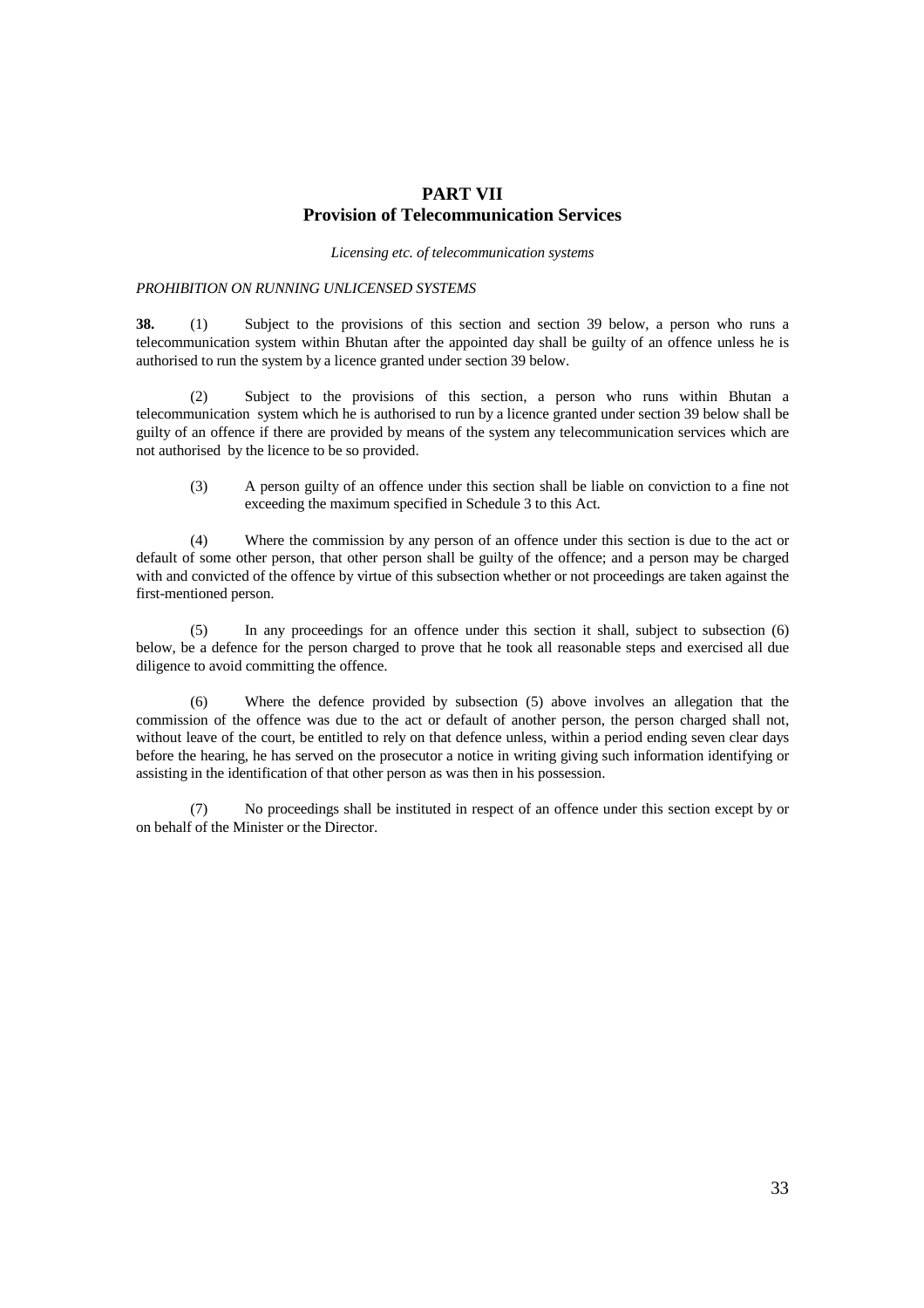#### *EXCEPTIONS TO SECTION 38*

**39**. (1) Section 38(1) above is not contravened by the running by a broadcasting authority of a telecommunication system in the case of which every conveyance made by it is either :

(a) a transmission, by radiocommunication, from a transmitting station for general reception of sounds, visual images or such signals as are mentioned in paragraph (c) of section 37(1) above; or

(b) a conveyance within a single set of premises of sounds, visual images or such signals which are to be or have been so transmitted.

(2) Section 38(1) above is not contravened by:

(a) the running of a telecommunication system in the case of which the only agency involved in the conveyance of things thereby conveyed is light and the things thereby conveyed are so conveyed as to be capable of being received or perceived by the eye and without more;

(b) the running by a person of a telecommunication system which is not connected to another telecommunication system and in the case of which all the apparatus comprised therein is situated either :

- (i) on a single set of premises in single occupation;
- or

 (ii) in a vehicle, vessel or aircraft or in two or more vehicles, vessels of aircraft mechanically coupled together; or

- (c) the running by a single individual of a telecommunication system which is not connected to another telecommunication system and in the case of which:
	- (i) all the apparatus comprised therein is under his control; and
	- (ii) everything conveyed by it that falls within paragraphs (a) to (e) of section 37 (1) above is conveyed solely for domestic purposes of this;

and references in paragraphs (b) and (c) above to another telecommunication system do not include references to such a system as is mentioned in subsection (1) above (whether run by a broadcasting authority or by any other person).

 (3) In the case of a business carried on by a person, section 38(1) above is not contravened by the running, for the purposes of that business, of a telecommunication system which is not connected to another telecommunication system and with respect to which the conditions specified in subsection (4) below are satisfied:

(4) The said conditions are:

(a) that no person except the person carrying on the business is concerned in the control of the apparatus comprised in the system;

(b) that nothing falling within paragraphs (a) to (d) of section 37(1) above is conveyed by the system by way of rendering a service to another;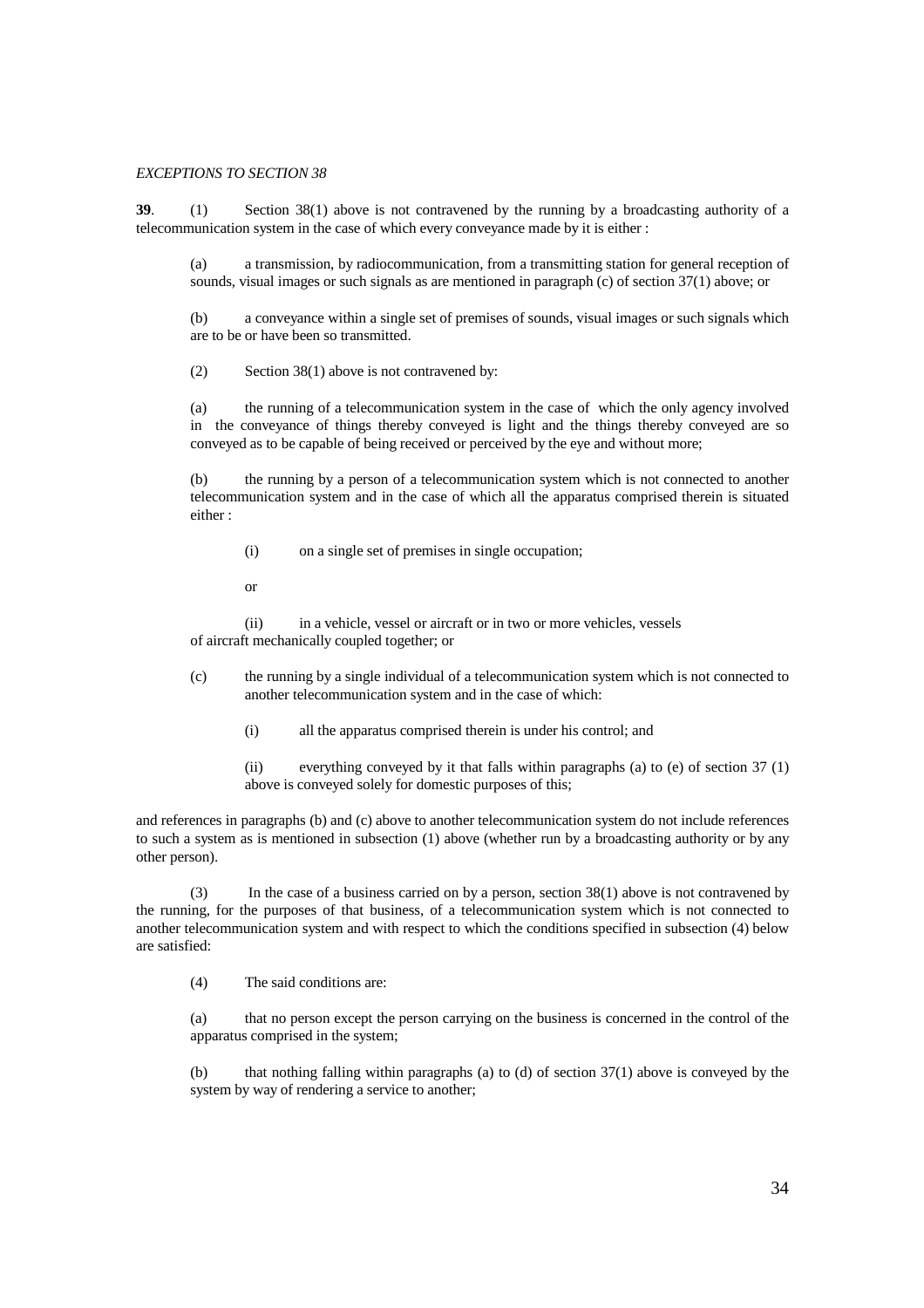(c) that, in so far as sounds or visual images are conveyed by the system, they are not conveyed for the purpose of their being heard or seen by persons other than the person carrying on the business of any employees of his engaged in the conduct thereof;

(d) that in so far as such signals as are mentioned in paragraph (c) of section 37 above are conveyed by the system, they are not conveyed for the purpose of imparting matter otherwise than to the person carrying on the business, any employees of his engaged in the conduct thereof or things used in the course of the business and controlled by him; and

(e) that, in so as such signals as are mentioned in paragraph (d) of section  $37(1)$  above are conveyed by the system, they are not conveyed for the purpose of actuating or controlling machinery or apparatus used otherwise than in the course of the business.

 (5) The Minister may from time to time by order provide that the running, without a licence granted under this section, of such other systems as he may specify in the order does not constitute a contravention of section 38(1) above.

 (6) Any order made pursuant to subsection (5) above shall be published in such manner as the Minister considers appropriate for bringing it to the attention of the persons for whose benefit it will enure and placing a copy of the order on the register in accordance with section 47 below.

(7) In this section :

 "broadcasting authority" means a person licensed by the Minister under the relevant legislation to broadcast programmes for general reception;

 "business" includes a trade, profession or employment and includes any activity carried on by a body of persons whether corporate or unincorporate;

"radiocommunication" has the meaning given in section 95 below; and

"vessel" means a vessel of any description used in navigation.

#### *POWER TO LICENSE SYSTEMS*

**40**. (1) A licence may be granted :

(a) by the Minister after consultation with the Director; or

(b) with the consent of, or in accordance with a general authorisation given by, the Minister to the Director,

for the running of any such telecommunication system as is specified in the licence or is of a description so specified.

 (2) A licence granted under this section shall be in writing and, unless previously revoked in accordance with any term in that behalf contained in the licence, shall continue in force for such period as may be specified in or determined by or under the licence.

 (3) A licence granted under this section may be granted either to all persons, to persons of a class or to a particular person.

(4) A licence granted under this section may authorise: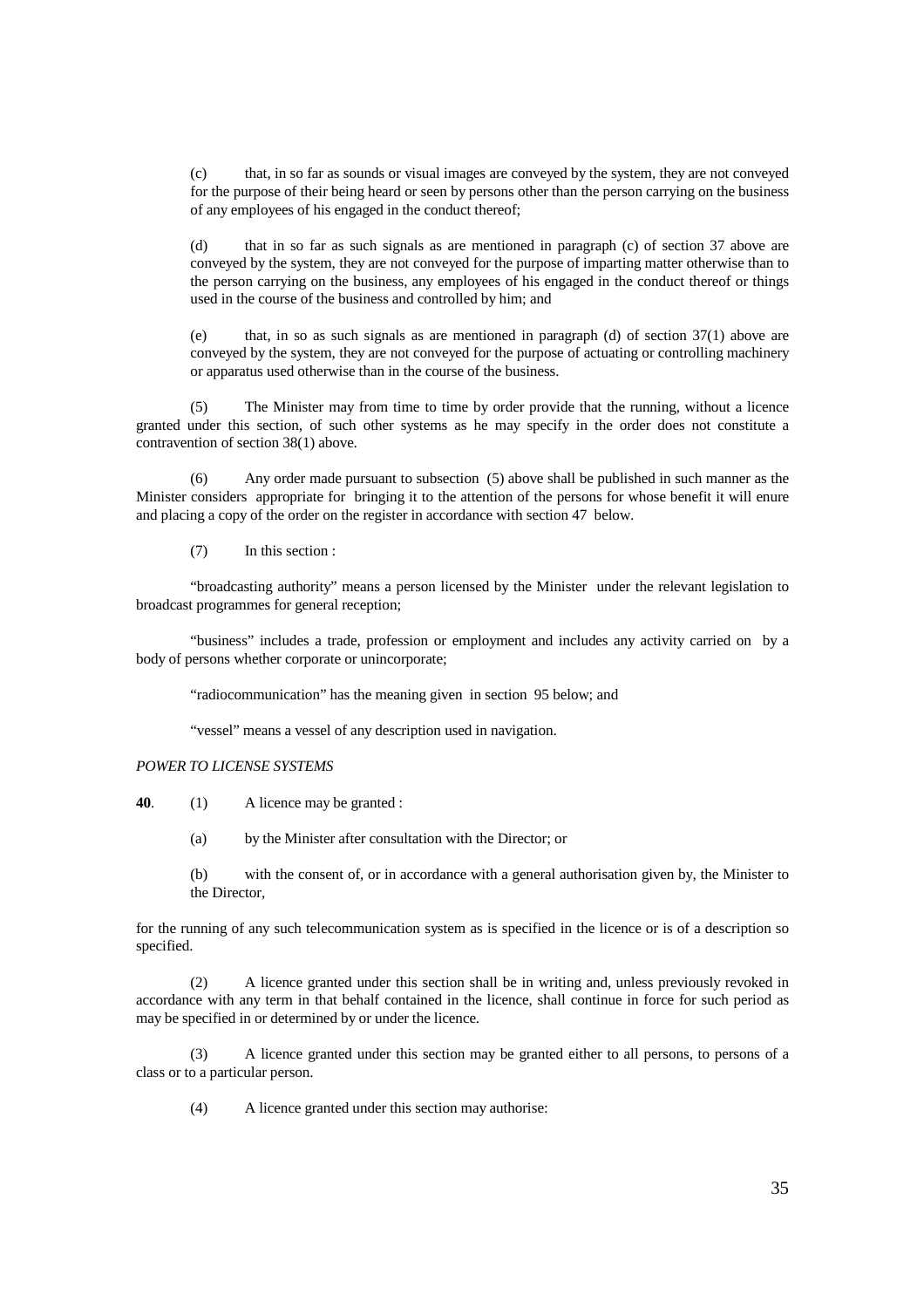(a) the connection to any telecommunication system to which the licence relates of:

(i) any other telecommunication system specified in the licence or of a description so specified; and

(ii) any apparatus so specified or of a description so specified; and

(b) the provision by means of any telecommunication system to which the licence relates of any telecommunication services specified in the licence or of a description so specified.

(5) A licence granted under this section may include :

(a) such conditions (whether relating to the running of a telecommunication system to which the licence relates or otherwise) as appear to the Minister or the Director to be requisite or expedient having regard to the duties imposed on him by section 34 above;

(b) conditions requiring the rendering to the Minister of a payment on the grant of the licence or payments during the currency of the licence or both of such amount or amounts as may be determined by or under the licence;

(c) conditions requiring any person who is authorised by the licence to run a telecommunication system to comply with any regulations as the Director may make from time to time pursuant to section 35 of this Act;

(d) conditions requiring any person who is authorised by the licence to run a telecommunication system to furnish to the Director, in such manner and at such times as he may reasonably require, such documents, accounts, estimates, returns or other information he may require for the purpose of exercising the functions assigned or transferred to him by or under this Parts IV to IX of this Act, and

(e) a condition stipulating the process to be complied with by the Director and the licensee in the event that the licensee does not consent to any modification to the licence proposed by the Director in accordance with subsection 43 (5) below and the Director still wishes to make the modification.

 (6) Without prejudice to the generality of paragraph (a) of subsection (5) above, conditions included by virtue of that paragraph in a licence granted under this section to a particular person may require that person:

(a) to comply with any direction given by the Director as to such matters as are specified in the licence or are of a description so specified;

(b) except in so far as the Director consents to his doing or not doing them, not to or to do such things as are specified in the licence or are of a description so specified; and

(c) to refer to determination by the Director such questions arising under the licence as are specified in the licence or are of a description so specified.

 (7) A licence granted under this section otherwise than to a particular person shall be published in such manner as the Minister or the Director considers appropriate for bringing it to the attention of the persons for whose benefit it will enure.

 (8) A copy of every licence granted under this section by the Minister shall be sent to the Director.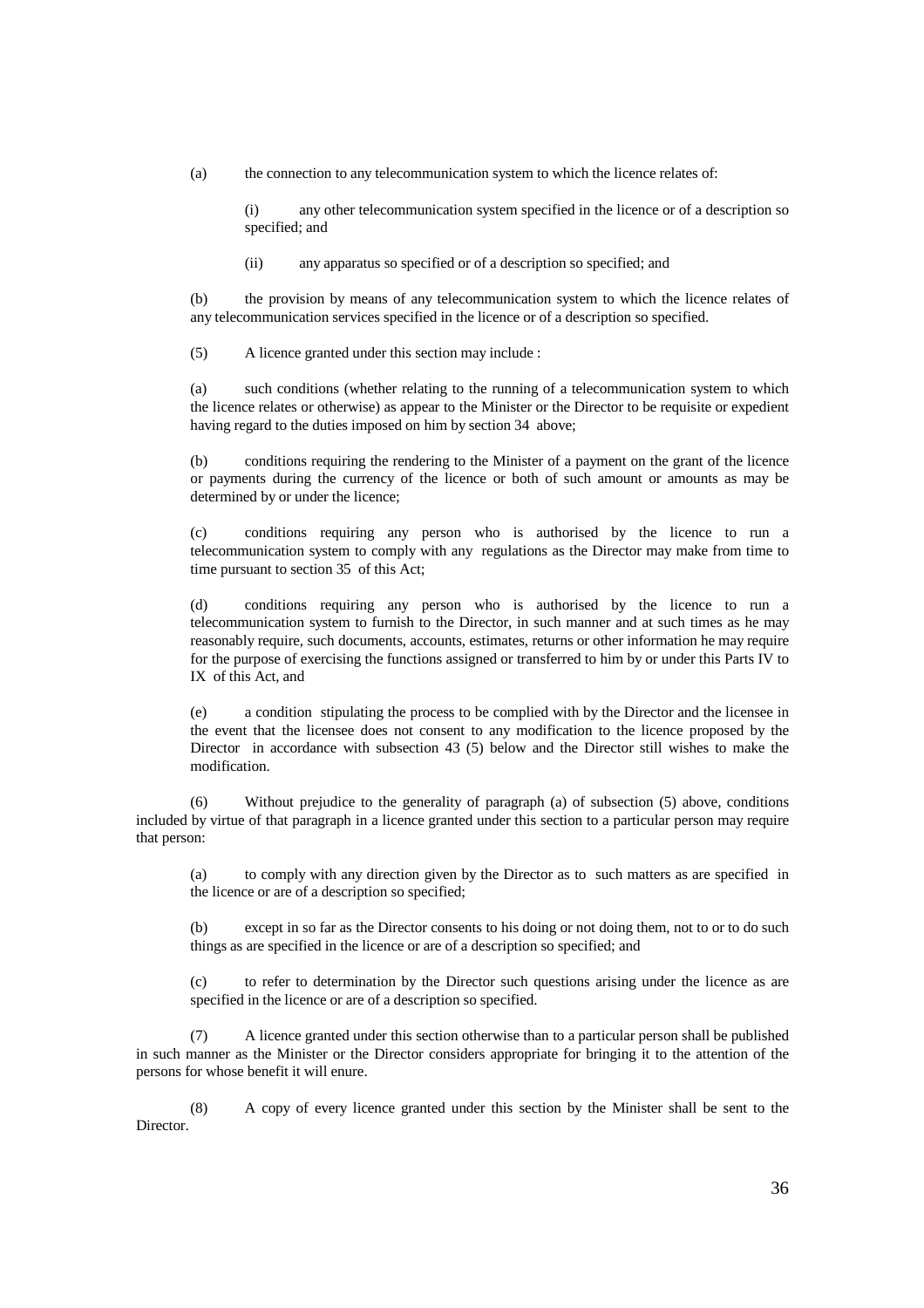(9) Any sums received by the Minister under this section shall be paid to the Royal Government Revenue Accounts.

## *SPECIAL PROVISIONS APPLICABLE TO CERTAIN LICENCES*

**41.** (1) This section applies to any licence granted under section 40 above to a particular person which includes conditions requiring that person :

(a) to provide such telecommunication services as are specified in the licence or are of a description so specified in the circumstances specified in the licence;

(b) to connect to any telecommunication system to which the licence relates, or permit the connection to any such system of, such other telecommunication systems and such apparatus as are specified in the licence or are of a description so specified in the circumstances specified in the licence;

(c) to permit the provision by means of any telecommunication system to which the licence relates of such services as are specified in the licence or are of a description so specified in the circumstances specified in the licence;

(d) not to show undue preference to, or to exercise undue discrimination against, particular persons or persons of any class or description as respects any service provided, connection made or permission given in pursuance of such conditions as are mentioned in the foregoing paragraphs (whether in respect of the charges or other terms or conditions applied or otherwise); and

(e) to publish, in such manner and at such times and such circumstances as are specified in the licence, a notice specifying, or specifying the method that is to be adopted for determining, the charges and other terms and conditions that are to be applicable to such services so provided, such connections so made and such permissions so given as are specified in the licences or are of a description so specified.

 (2) It is immaterial for the purposes of subsection (1) above whether the person to whom the licence is granted is required to refer for determination by the Director such questions arising under the conditions mentioned in those subsections as are specified in the licence or are of a description so specified.

 (3) Before granting a licence to which this section applies, the Minister or the Director shall give notice:

(a) stating that he proposes to grant the licence and setting out its effect;

(b) stating the reasons why he proposes to grant the licence; and

(c) specifying the time (not being less that 28 days from the date of publication of the notice) within which representations or objections with respect to the proposed licence may be made,

and shall consider any representations or objections which are duly made and not withdrawn.

 (4) A notice under subsection (3) above shall be given by publication in such manner as the Minister or the Director considers appropriate for bringing the matters to which the notice relates to the attention of persons likely to be affected by them.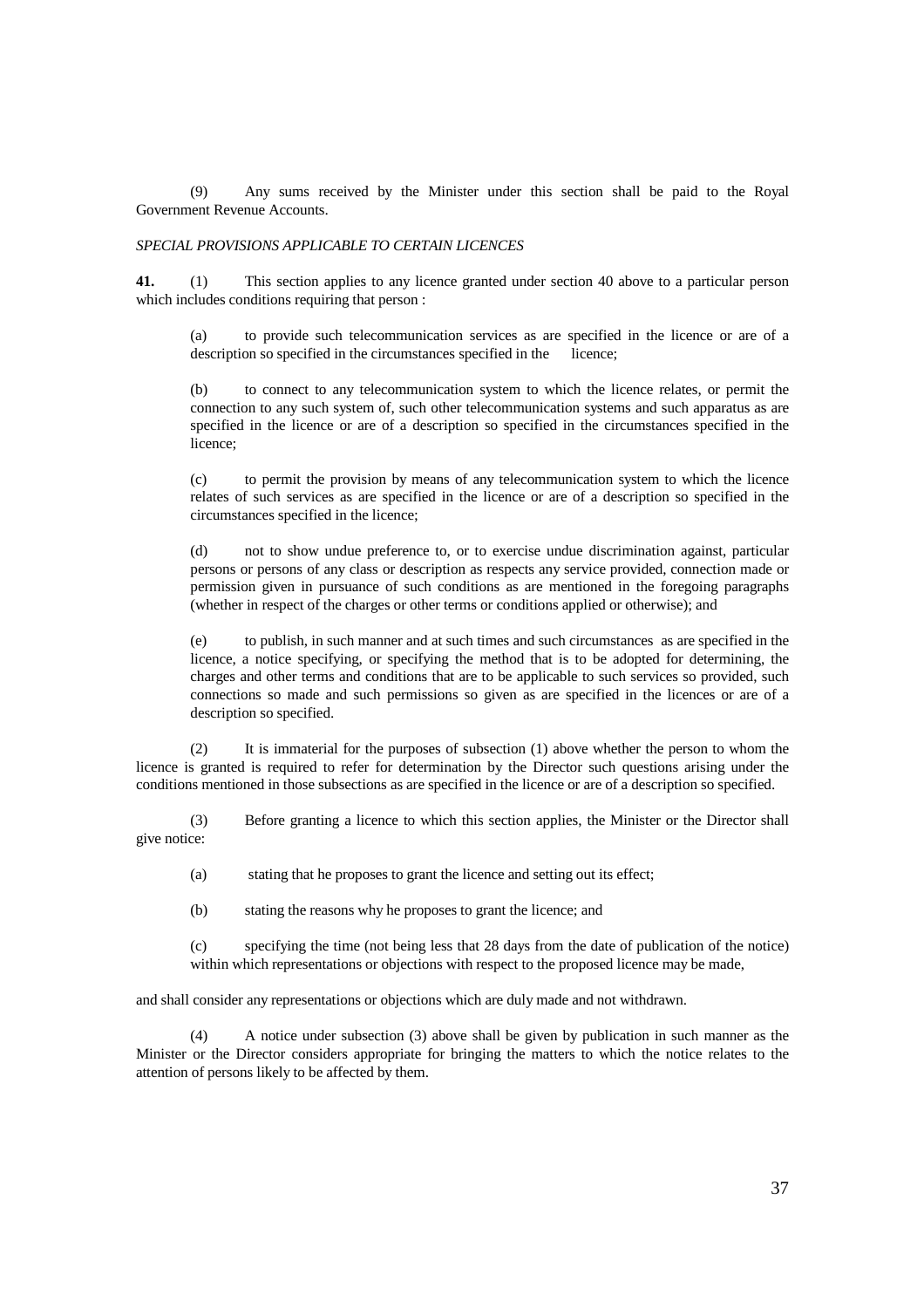## *PUBLIC TELECOMMUNICATION SYSTEMS*

**42.** (1) The Minister may by order designate as a public telecommunication system, any telecommunication system the running of which is authorised by a licence to which section 41 above applies; and any reference in this Act to a public telecommunication system which is so designated and the running of which is so authorised.

 (2) An order under subsection (1) above shall not come into operation until after end of the period of 28 days beginning with the day on which copies of the order, and of the licence to which section 40 above applies, are laid before the Cabinet.

 (3) In this Act "public telecommunications operator" means a person authorised by a licence to which section 41 above applies to run a public telecommunication system.

#### *Modification of licences*

## *MODIFICATION OF LICENCE CONDITIONS*

**43**. (1) Subject to the following provisions of this section, the Director may modify the conditions of, or schedules or annexes to a licence under section 40 above.

(2) Before making modifications under this section, the Director shall give notice :

(a) stating that he proposes to make the modifications and setting out their effect;

(b) stating the reasons why he proposes to make the modifications; and

(c) specifying the time (not being less than 28 days from the date of publication of the notice) within which representations or objections with respect to the proposed modifications may be made,

and shall consider any representations or objections which are duly made and not withdrawn.

 (3) A notice under subsection (2) above shall be given by publication in such manner as the Director considers appropriate for the purpose of bringing the matters to which the notice relates to the attention of persons likely to be affected by them and, in the case of a licence granted to a particular person, by sending a copy of the notice to that person.

(4) The Director shall also send a copy of a notice under subsection (2) above to the Minister.

 (5) In the case of a licence granted to a particular person, the Director shall not make the modifications except with the consent of that person. If that consent is not forthcoming within 28 days of the date of the notice given under subsection (2) above, the Director may only make the modification in accordance with the relevant condition in licence, which condition may not itself be modified except with the consent of the licensee.

 (6) In the case of a licence granted to all persons or to persons of a class, the Director shall not make the modifications unless either :

(a) no representations or objections are duly made by persons authorised by that licence to run telecommunication systems; or

(b) any representations or objections duly made by such persons are withdrawn.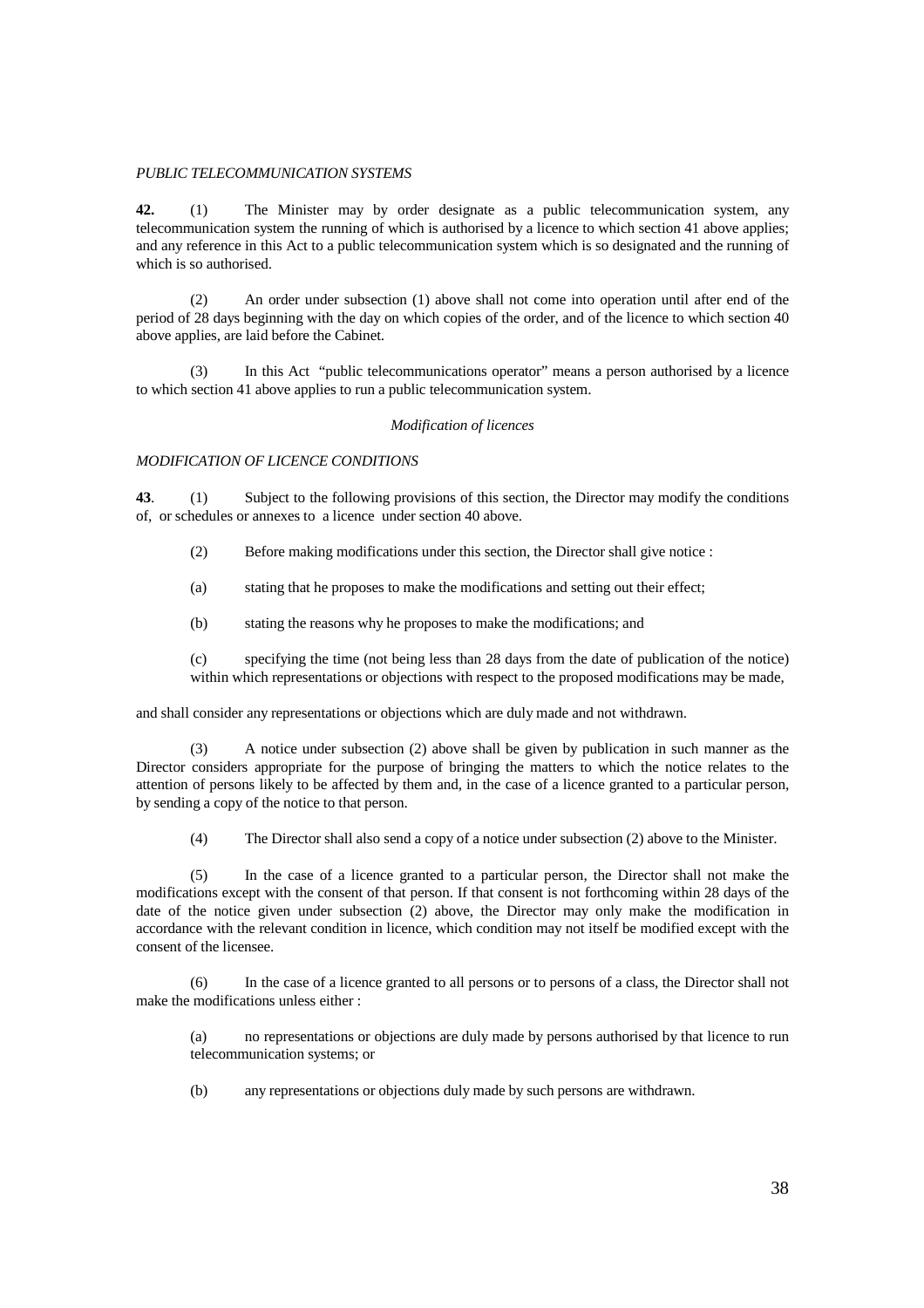(7) In the event that a required consent is not forthcoming within 28 days from the date of publication of the notice given under subsection (2) above, modifications will be made with the consent of the Minister, having given that the particular person to whom the license has been granted has a reasonable opportunity to make representations to the Minister in connection with the proposed modification.

#### *Enforcement of Licences*

## *SECURING COMPLIANCE WITH LICENCE CONDITIONS*

**44**. (1) Subject to subsections (2) and (5) and section 45 below, where the Director is satisfied that a person who is authorised by a licence granted under section 40 above to run a telecommunication system (in this Act referred to as a "telecommunications operator") is contravening or has contravened any of the conditions or other terms of his licence, the Director shall by a final order make such provision, including the payment of a fine or fines, as is requisite for the purpose of securing compliance with that condition.

(2) Subject to subsection (5) below, where it appears to the Director:

(a) that a telecommunications operator is contravening or has contravened any of the conditions or other terms of his licence; and

(b) that it is requisite that a provisional order be made,

the Director shall (instead of taking steps towards the making of a final order) by a provisional order make such provision, including the payment of a fine or fines, as appears to him requisite for the purpose of securing compliance with that condition or term.

 (3) In determining for the purposes of subsection (2) (b) above whether it is requisite that a provisional order be made, the Director shall have regard, in particular, to the extent to which any person is likely to sustain loss or damage in consequence of anything which, in contravention of the relevant condition is likely to be done, or omitted to be done, before a final order may be made.

 (4) Subject to subsection (5) and section 44 below, the Director shall confirm a provisional order with or without modifications if:

(a) he is satisfied that the telecommunications operator is contravening, or has contravened any of the conditions or other terms of his licence; and

(b) the provision made by the order (with any modification) is requisite for the purpose of securing continued compliance with that condition or term.

 (5) The duties imposed by subsections (1) and (4) above shall not apply where the Director gives notice that he is satisfied:

(a) that the duties imposed on him by section 34 above preclude the making of final or provisional order, or as the case may be, the confirmation of the provisional order; or

(b) that the contravention or apprehended contraventions are of a trivial nature;

and a notice under this subsection shall be given by publication in such manner as the Director appropriate for the purpose of bringing the matters to which the notice relates to the attention of persons likely to be affected by them and by sending a copy of the notice to the telecommunications operator.

(6) A final or provisional order: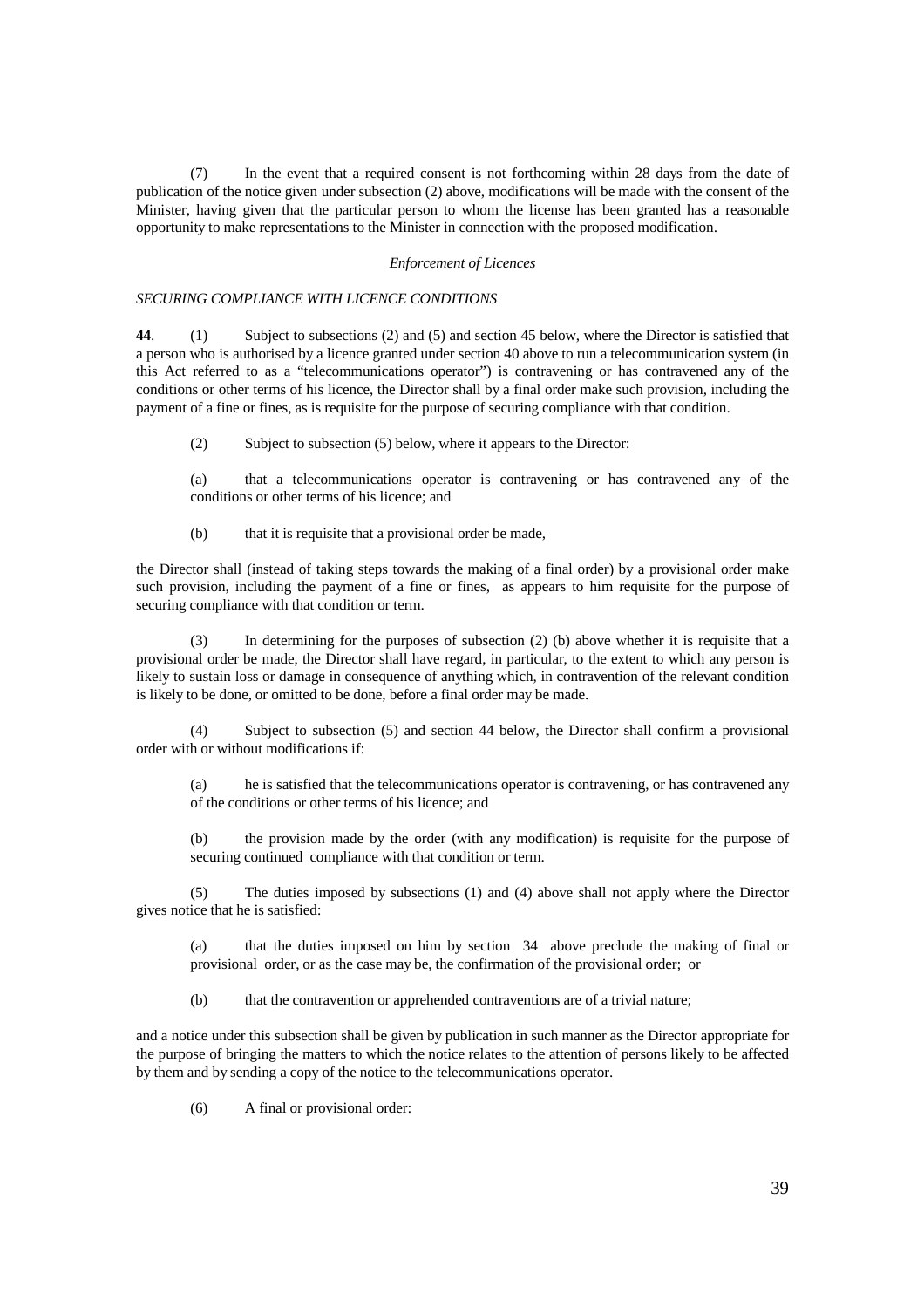(a) shall require the telecommunications operator (according to the circumstances of the case) to do, or not to do, such things as are specified in the order or are of a description so specified;

(b) may require the telecommunications operator (according to the circumstances of the case) to pay such fine or fines, as are specified in the order until such time as the operator has fully remedied the breach of licence giving rise to the order;

(c) shall take effect at such time, being the earliest practicable time, as is determined by or under the order; and

(d) may be revoked at any time by the Director.

(7) In this section and sections 45 to 47 below:

 "contravention", in relation to any condition of a licence, includes any failure to comply with that condition and "contravene" shall be construed accordingly;

"final order" means an order under this section other than a provisional order;

 "provisional order" means an order under this section which, if not previously confirmed under subsection (4) above, will cease to have effect at the end of such period (not exceeding three months) as is determined by or under the order.

 (8) References in this section to conditions of a licence include any directions, determinations or guidelines made pursuant to such conditions and any regulations made pursuant to section 28 above, the compliance with which may be required by a condition of a licence.

## *PROCEDURAL REQUIREMENTS*

**45.** (1) Before making a final order or confirming a provisional order, the Director shall give notice:

(a) stating that he proposes to make or confirm the order and setting out its effect;

(b) stating the relevant condition or term of the licence and the acts or omissions which, in his opinion, constitute or would constitute contravention of it; and

(c) specifying the time (not being less that 28 days from the date of publication of the notice) within which representations or objections to the proposed order or confirmation of the order may be made,

and shall consider any representations or objections which are duly made and not withdrawn.

 (2) The Director shall not make a final order, or confirm a provisional order, with modifications except with the consent of the telecommunication operator or after complying with the requirements of subsection (3) below.

(3) The said requirements are that the Director shall:

(a) give to the telecommunication operator such notice as appears to him requisite of his proposal to make or confirm the order with modifications;

(b) specify the time (not being less than 28 days from the date of the service of the notice) within which representations or objections to the proposed modifications may be made; and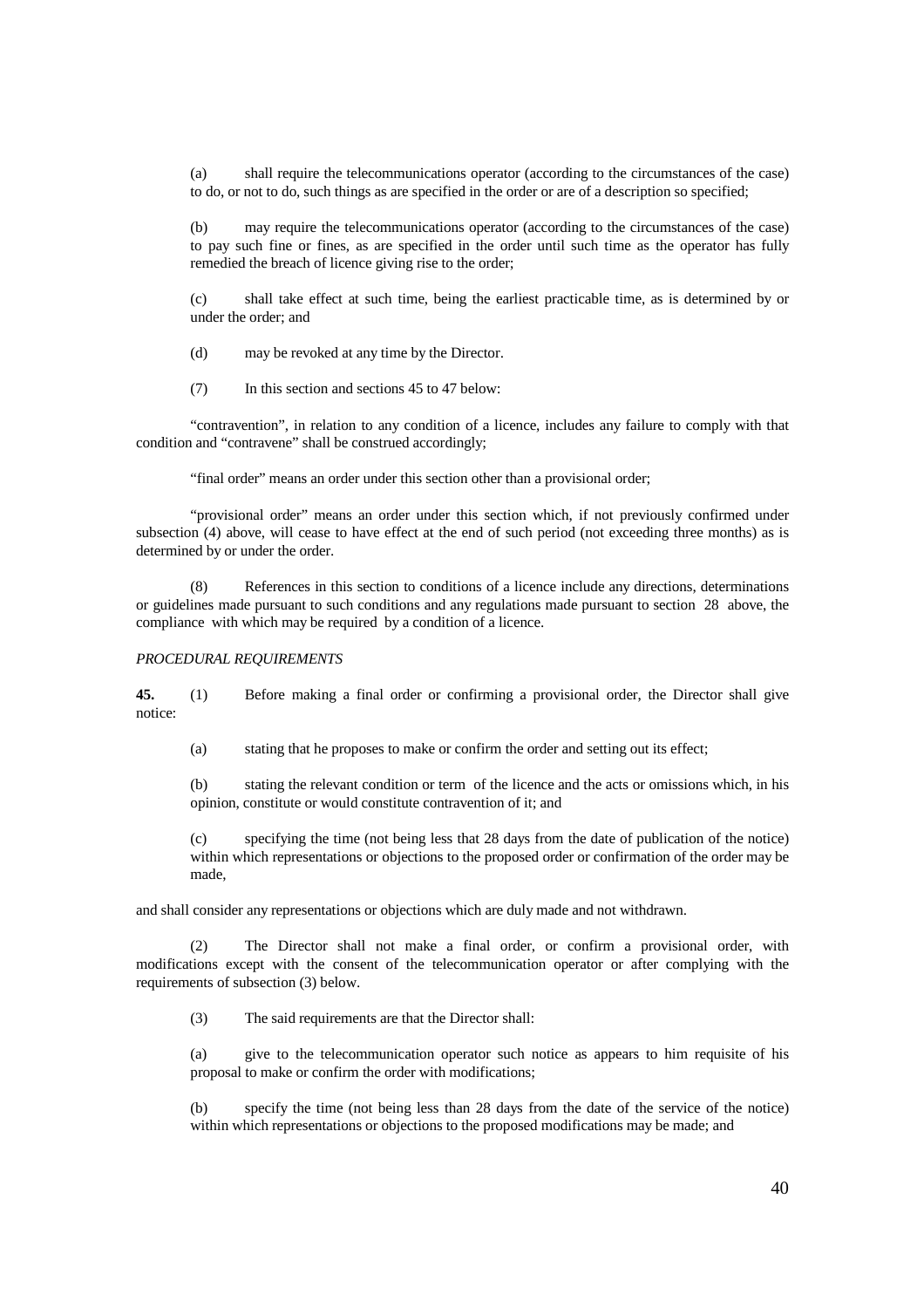(c) consider any representations or objections which are duly made and not withdrawn.

 (4) Before revoking a final order or a provisional order which has been confirmed, the Director shall give notice:

(a) stating that he proposes to revoke the order and setting out its effect; and

(b) specifying the time (not being less than 28 days) from the date of publication of the notice within which representations or objections to the proposed revocation may be made,

and shall consider any representations or objections which are duly made and not withdrawn.

 (5) A notice under subsection (1) or (4) shall be given by publication in such manner as the Director considers appropriate for the purpose of bringing the matters to which the notice relates to the attention of persons likely to be affected by them and by sending a copy of the notice to the telecommunications operator.

 (6) As soon as practicable after a final order is made or a provisional order is made or confirmed, the Director shall:

(a) publish the order in such manner as he considers appropriate for the purpose of bringing the order to the attention of persons likely to be affected by it; and

(b) serve a copy of the order on the telecommunication operator.

## *VALIDITY AND EFFECT OF ORDERS*

**46.** (1) If the telecommunication operator is aggrieved by a final or provisional order and desires to question its validity on the ground that the making or confirmation of it was not within the powers of section 44 above or that any of the requirements of section 38 above have not been complied with in relation to it, he may within 42 days from the date of service on him of a copy of the order make an application to the court under this section.

 (2) On any such application the court may, if satisfied that the making or confirmation of the order was not within those powers or that the interests of the telecommunications operator have been substantially prejudiced by a failure to comply with the requirements, quash the order or any provision of the order.

 (3) Except as provided by this section the validity of a final or provisional order shall not be questioned by any legal proceedings whatever.

 (4) The obligation to comply with a final or provisional order is a duty owed to any person who may be affected by a contravention of it.

- (5) Where a duty is owed by virtue of subsection (4) above to any person:
- (a) any breach of the duty which causes that person to sustain loss or damage; and

(b) any act which, by inducing a breach of that duty or interfering with its performance, causes that person to sustain loss or damage and which is done wholly or partly for the purpose of achieving that result,

shall be actionable at the suit or instance of that person.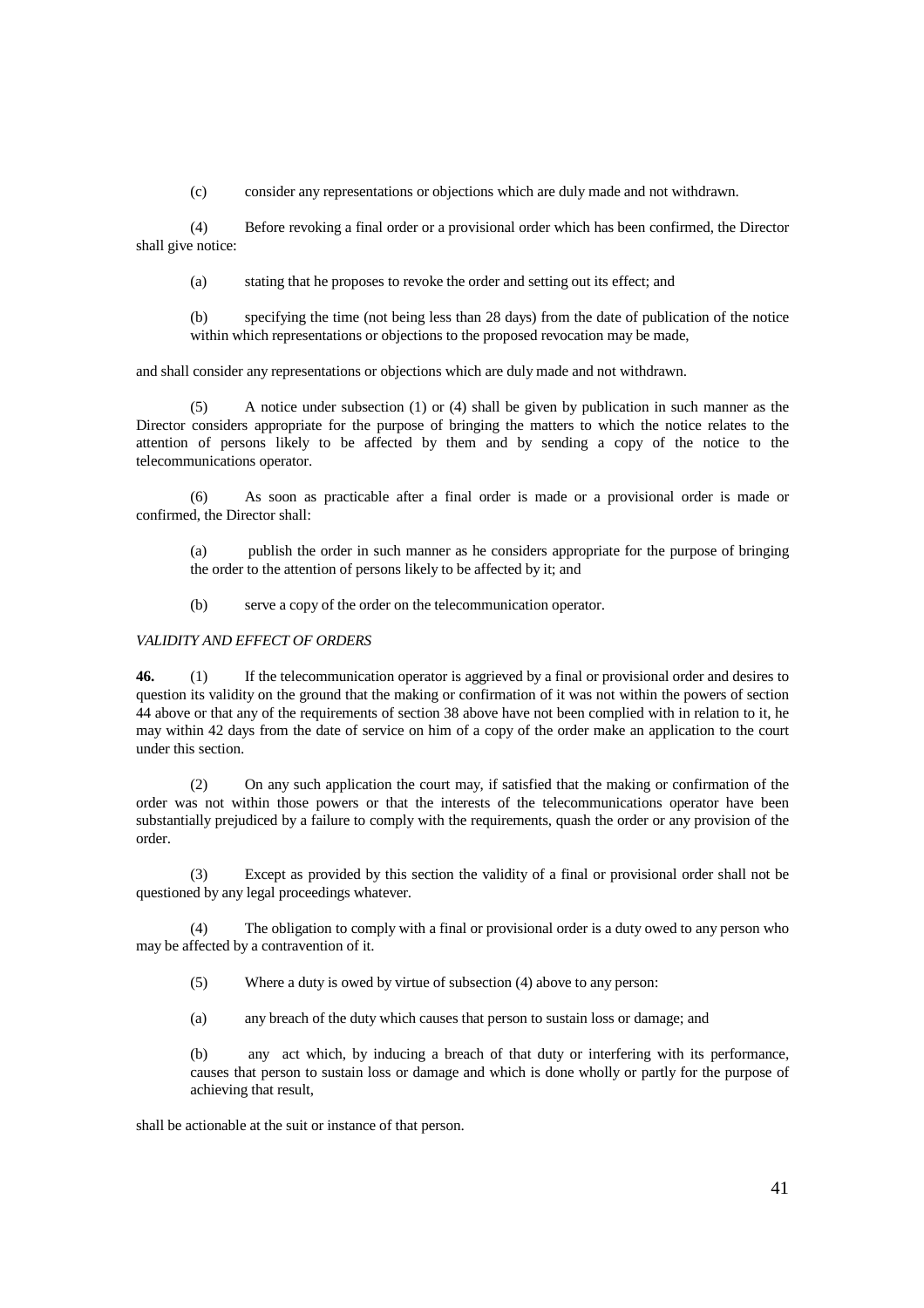(6) In any proceedings brought against any person in pursuance of subsection (5) (a) above, it shall be a defence for him to prove that he took all reasonable steps and exercised all due diligence to avoid contravening the order.

 (7) Without prejudice to any right which any person may have by virtue of subsection (5) (a) above to bring civil proceedings in respect of any contravention or apprehended contravention of a final or provisional order, compliance with any such order shall be enforceable by civil proceedings by the Director for an injunction or for any other appropriate relief.

(8) In this section :

"act", in relation to any person, includes any failure to do an act which he is under a duty to do and "done" shall be construed accordingly;

"contravention" in relation to a final or provisional order, includes any failure to comply with it;

"the court" means the District Court.

#### *REGISTER OF REGULATIONS, LICENCES AND ORDERS*

**47.** (1) The Director shall keep a register of regulations, codes of practice and sets of guidelines made under section 35 above, licences granted under section 40 above and final and provisional orders at such premises and in such form as he may determine.

 (2) Subject to any direction given under subsection (3) below, the Director shall cause to be entered in the register the provisions of:

(a) every regulation made under section 35 above, and every modification or revocation of, and every direction or consent given or determination made under such regulations ;

(b) every code of practice and set of guidelines made under section 35 above and every modification or revocation of, and every direction or consent given or determination made under such codes and guidelines;

(c) every licence granted under section 40 above and every modification or revocation of, and every direction, or consent given or determination made under, such a licence; and

(d) every final or provisional order, every revocation of such an order and every notice under section 44 (5) above.

 (3) If it appears to the Minister that the entry of any provision in the register would be against the public interest or the commercial interests of any person, he may direct the Director in writing, not to enter that provision in the register.

 (4) The register shall be open to public inspection during such hours and subject to payment of such fee as may be prescribed by an order made by the Minister.

Any person may, on payment of such fee as may be prescribed by an order so made, require the Director to supply to him a copy of or extract from any part of the register, certified by the Director to be a true copy or extract.

 (6) Any sums received by the Director under this section shall be paid into the Royal Government Revenue Accounts.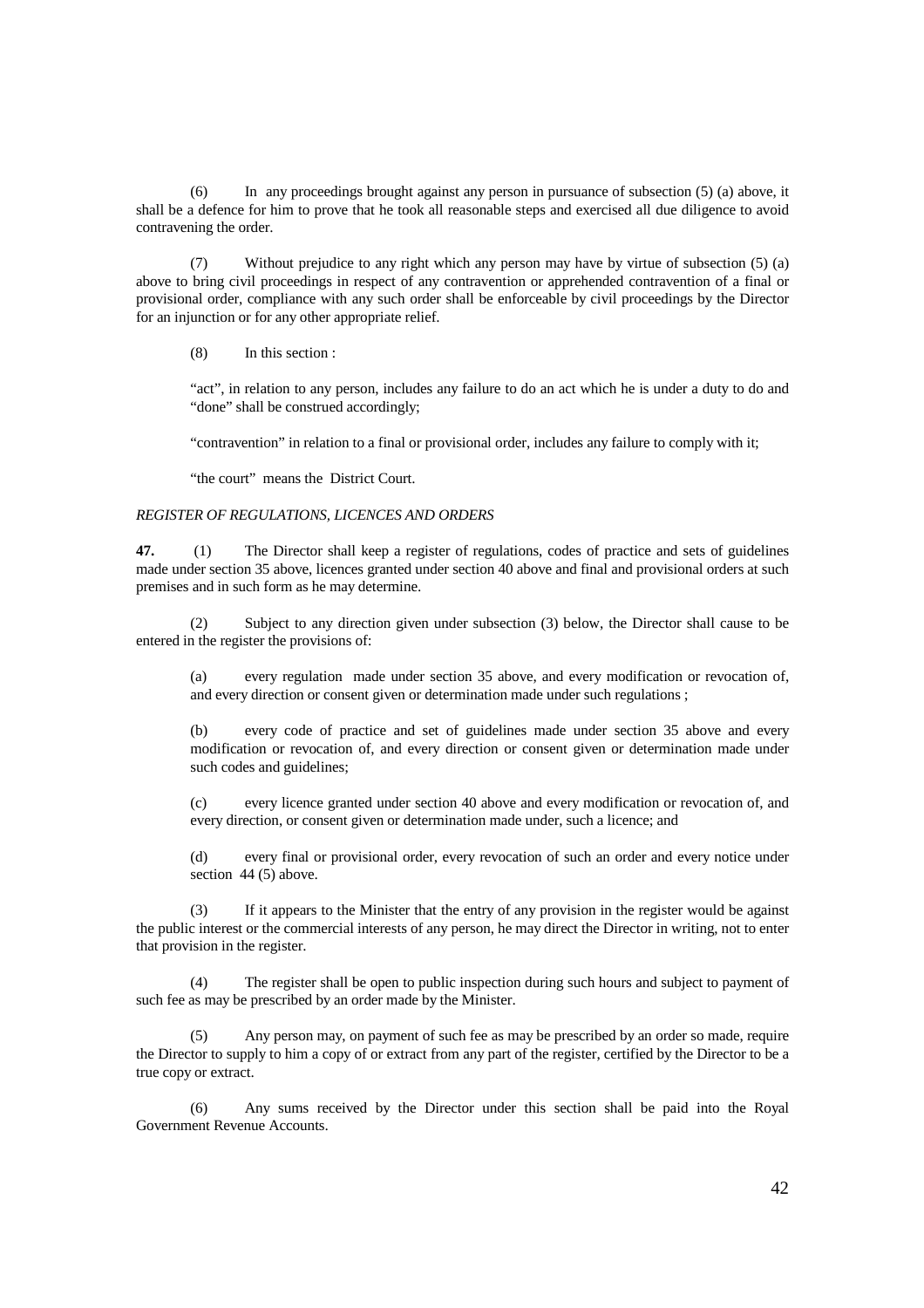#### *Telecommunication equipment, suppliers and technicians*

## *TELECOMMUNICATION APPARATUS TO BE OF APPROVED TYPE*

**48.** (1) No person shall use any type of telecommunication apparatus, including radiocommunication apparatus, in connection with telecommunications unless that type has, subject to subsection (2), been approved by the Director.

(2) The Director may prescribe :

(a) types of apparatus, the use of which shall not require such approval;

(b) circumstances in which the use of telecommunication apparatus shall not require such approval.

#### *TECHNICAL STANDARDS FOR TELECOMMUNICATION APPARATUS*

**49.** (1) The Director may by regulation prescribe standards for the performance and operation of any telecommunication apparatus, including radio apparatus.

(2) Any such standard shall be aimed at:

(a) protecting the integrity of the public telecommunication systems;

(b) ensuring the proper functioning of apparatus connected to public telecommunication systems;

(c) avoiding radio or other interference with telecommunication services.

 (3) Any regulation made under subsection (1) may, for the purposes of this section, incorporate any technical standard, without publishing the text thereof, merely by reference to the number, title and year of issue thereof or to other particulars by which it may be identified sufficiently.

 (4) Any technical standard incorporated in the regulations as contemplated in subsection (3) shall, in so far as it is not contrary to the regulations be deemed to be a regulation.

 (5) Whenever any technical standard is, at any time after the incorporation thereof under subsection (3), amended or substituted by a competent authority, the regulation whereby such technical standard was incorporated in the regulations shall, unless otherwise stated therein, be deemed to refer to such technical standard as so amended or substituted, as the case may be.

## *REGISTER OF TECHNICAL STANDARDS*

**50.** (1) The Director shall keep a register of the technical standard incorporated in the regulations made under section 48 above at such premises and in such form as he may determine.

 (2) The Director shall cause particulars of every such technical standard, and of every variation or withdrawal of such technical standards, to be entered in the register.

 (3) Subsections (4) to (6) of section 47 above shall apply for the purposes of this section as they apply for the purposes of that section.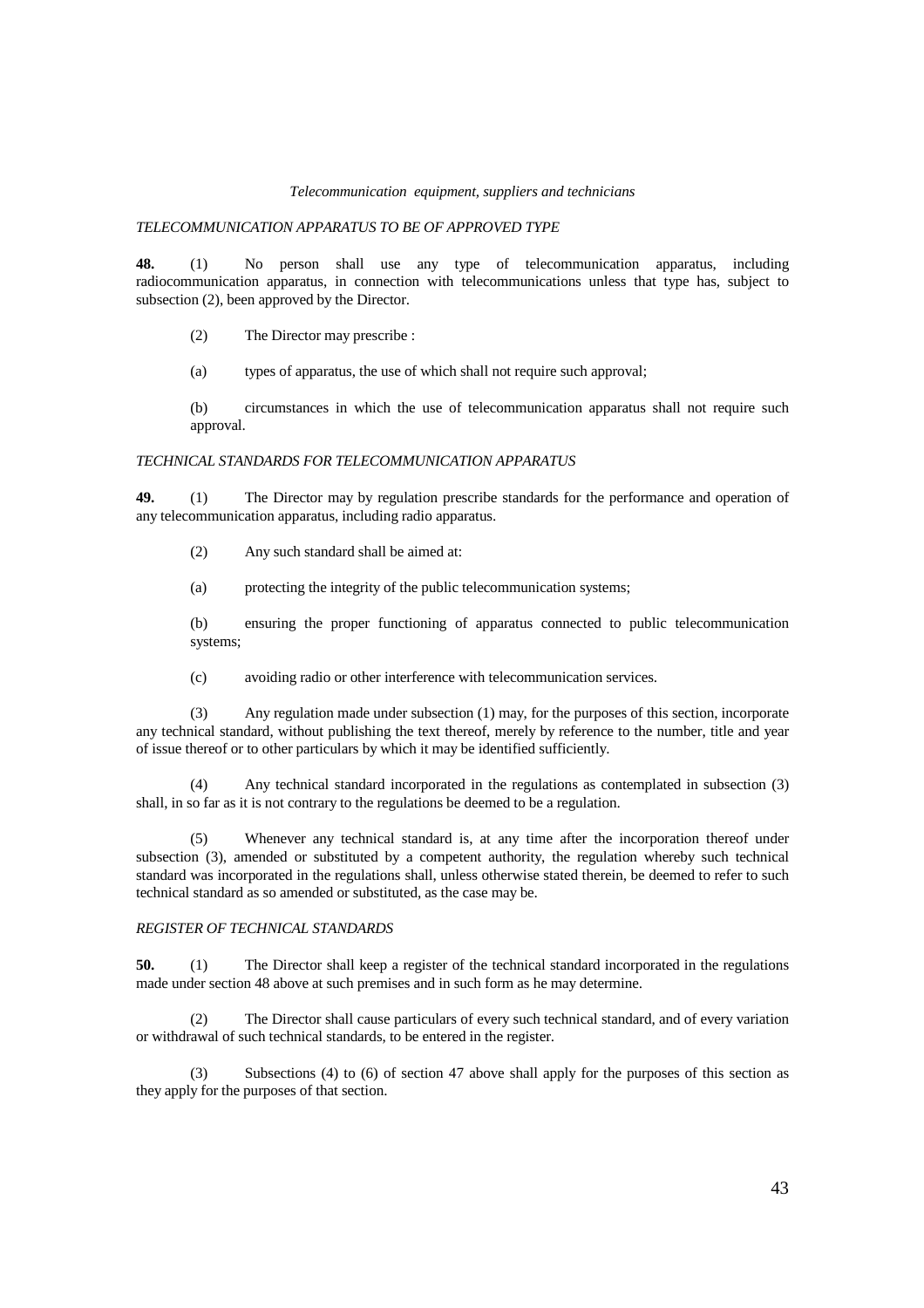## *Functions of public telecommunication operators in relation to works in connection with telecommunication systems*

## *OPERATORS TO PERFORM FUNCTIONS IN PRESCRIBED MANNER*

**51.** (1) A public telecommunication operator (hereinafter in this section and sections 52 to 60 below referred to as "an operator") shall perform its functions under sections 51 to 60 of this Act in accordance with the regulations contemplated in subsection (2).

(2) The Director shall prescribe:

(a) the manner, form and period of notice to be given by an operator to any person or authority in connection with the performance by the operator of functions contemplated in sections 51 to 60 of this Act; and

(b) the procedure to be followed and consultations to be held between an operator and any affected person or authority.

## *ENTRY UPON AND CONSTRUCTION OF TELECOMMUNICATION APPARATUS ACROSS ANY LAND*

**52.** (1) An operator may, for the purposes of providing its telecommunication service, enter upon any land, including any street, road, footpath or land reserved for public purposes and construct and maintain telecommunication apparatus upon, under, over, along or across any land, street, road, footpath or waterway and alter, remove or replace the same, and may for that purpose attach wires, stays or any other kind of support to any building or other structure.

 (2) In taking any action in terms of subsection (1), due regard must be had to the environmental policy of the Government, the Bhutan Municipal Act and any other laws of the country.

## *COMPULSORY PURCHASE OF LAND*

**53.** (1) Subject to subsection (2) below, the Minister may authorise a public telecommunications operator to purchase compulsorily any land in Bhutan which is required by the operator for, or in connection with, the establishment or running of the operator's system or as to which it can reasonably be foreseen that it will be so required; and the Land Act shall apply to any compulsory purchase under this section.

 (2) No order shall be made authorising a compulsory purchase under this section except with the consent of the Director.

 (3) The power of purchasing land compulsorily under this section includes power to acquire an easement or other right over land by the creation of a new right.

 (4) Where a public telecommunications operator has acquired any land under this section, he shall not dispose of that land or of any interest or right in or over it except with the consent of the Director.

## *UNDERGROUND PIPES FOR TELECOMMUNICATION SERVICE PURPOSES*

**54.** (1) If any local authority and operator agree that in a particular area electricity supply and the telecommunication services of that operator shall be provided by means of underground cable, that local authority may on any premises within the said area, when installing such cable for an underground electricity supply line on the said premises, in accordance with the requirements of the operator provide a conduit, pipe or other facility for the installation of an underground telecommunication service line from a point of connection on the street boundary to a building on those premises.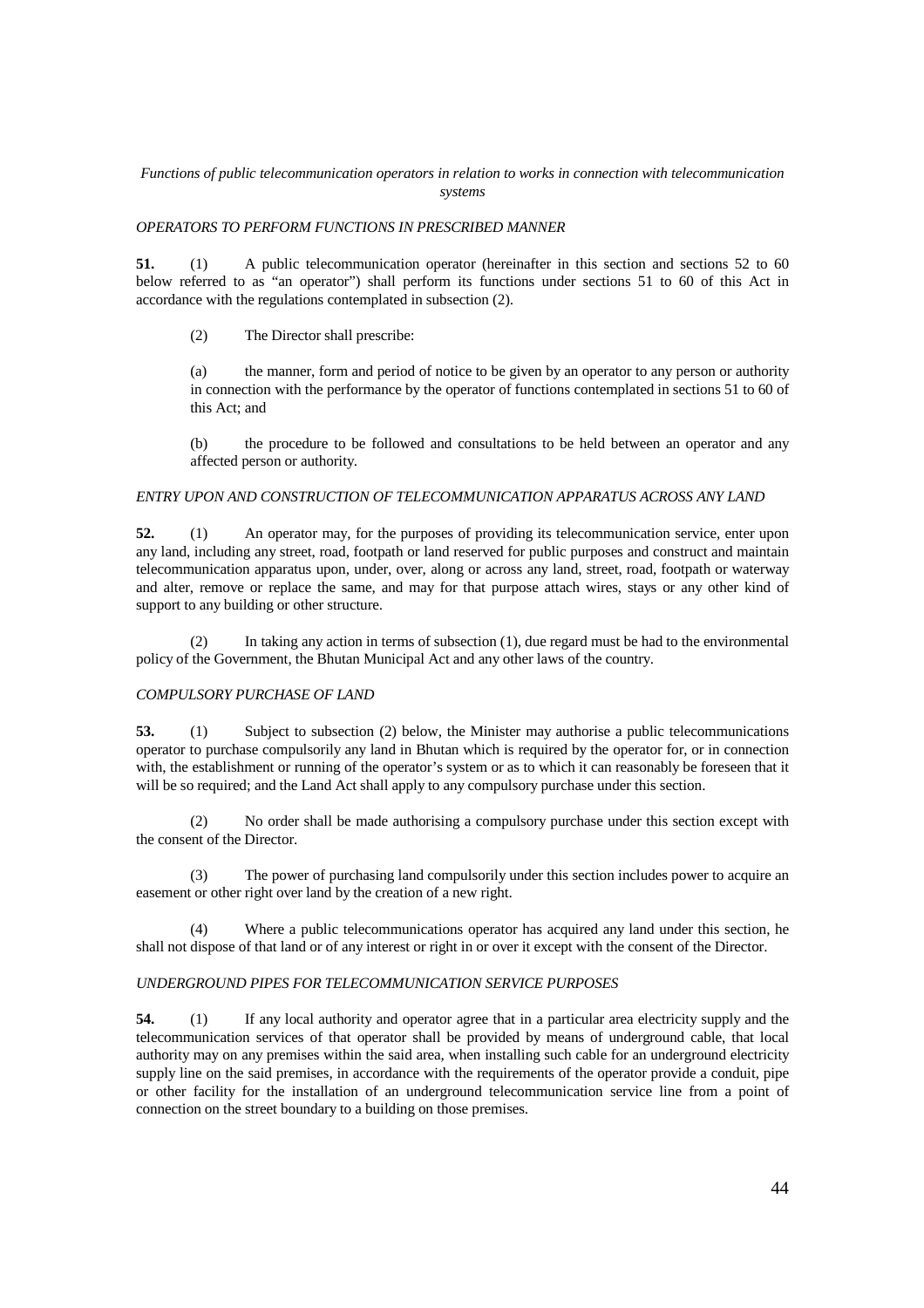(2) The costs of the provision of the said conduit, pipe or other facility shall be payable to the local authority in question and shall for the purpose of any law be deemed to be fees payable by the owner of the premises in question to the local authority in respect of the installation of the electricity supply line.

## *PIPES ETC UNDER STREETS*

**55.** An operator may, after reasonable notice in writing to the local authority or person owning or having the care and maintenance of any street, road or footpath, construct and maintain in the manner specified in that notice any pipes, tunnels or tubes required for telecommunication apparatus under any such street, road or footpath, and may alter, remove and replace the same and may for such purposes break or open up any street, road or footpath and alter the position thereunder of any pipe (not being a sewer drain or main) for the supply of water, gas or electricity PROVIDED THAT the local authority or person to whom any such pipe belongs or by whom it is used shall be entitled at all times, while any work in connection with the alteration in the position of that pipe is in progress, to supervise that work, and the operator shall pay all reasonable expenses incurred by any such local authority or person in connection with any alteration or removal under this section or any supervision of work relating to such alteration.

## *REMOVAL OF APPARATUS*

**56.** (1) If an operator finds it necessary to move any telecommunication apparatus constructed upon, in, over, along, across or under any land, street, road, footpath or waterway, owing to any alteration of alignment or level or any other work on the part of any public authority or person, the cost of the alteration or removal shall be borne by that local authority or person.

 (2) Where any telecommunication apparatus constructed by an operator passes over any private property and interferes with any building about to be erected on that property, the operator shall, on receiving satisfactory proof that a building is actually to be erected, cause the apparatus to be deviated or altered in such manner as will remove all obstacles to building operations.

Notice that any such deviation or alteration as is contemplated in subsection (2) is required shall be given to the operator in writing not less than 28 days before the alteration or deviation is to be effected.

 (4) If any deviation or alteration of any telecommunication apparatus constructed by an operator and passing over any private property is desired on any ground other than those contemplated in subsection (2), 28 days' notice thereof in writing shall be served on the operator, who shall decide whether or not the deviation or alteration is possible, necessary or expedient, and if the operator agrees to make the deviation or alteration, the cost thereof shall be borne by the person at whose request the deviation or alteration is effected PROVIDED THAT in any case where in the opinion of the operator it is justified, the operator may bear the whole or any part of the said cost.

## *FENCES*

**57.** (1) If any fence erected or to be erected on land over which any telecommunication apparatus is constructed or is to be constructed by an operator, renders or would render it impossible or inconvenient for the operator to obtain access to that land the operator may at its own expense erect and maintain gates in that fence and shall provide duplicate keys thereof, one of which shall be handed to the owner or occupier of the land.

 (2) Any person intending to erect any such fence shall give not less than 6 weeks' notice in writing to the operator of his intention so to do.

## *TREES OBSTRUCTING TELECOMMUNICATION APPARATUS*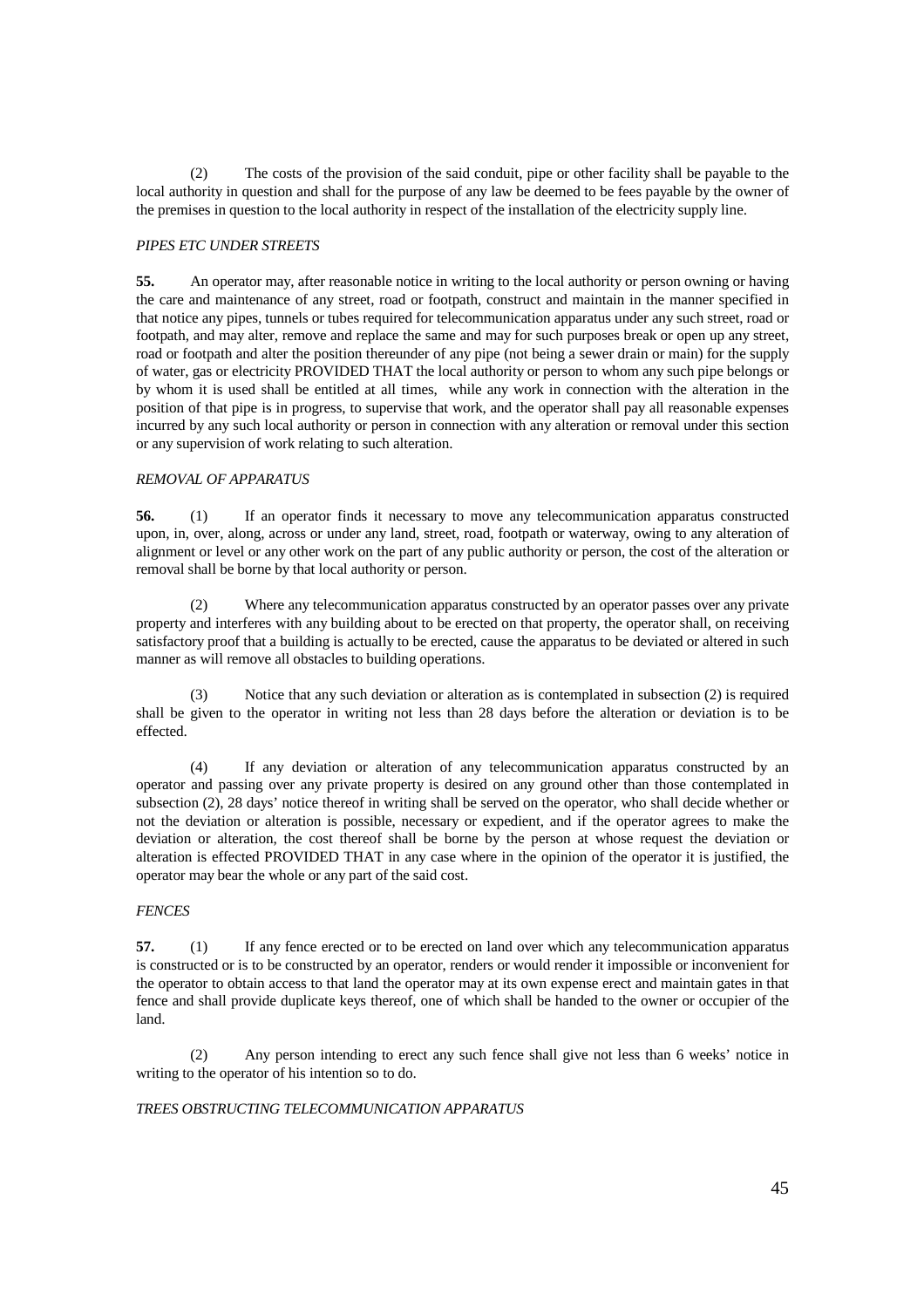**58.** (1) Any tree or vegetation which in the reasonable opinion of an operator obstructs or interferes with the working or maintenance of any of its telecommunication apparatus, whether growing upon Government-owned land or upon any road or street or upon private land, shall, after reasonable notice to the owner or occupier of the land, be cut down or trimmed in accordance with its requirements by the authority having the care and the management of such Government-owned land, road or street or by the owner or occupier of such private land, as the case may be, at the expense of the operator, and, in the event of any failure to comply with any such notice, the operator may itself cause the said tree or vegetation to be cut down or trimmed as it may deem necessary PROVIDED THAT where the provision of telecommunication services is actually interfered with or endangered by any such tree or vegetation, the operator may cause the work which is immediately necessary for the removal of the interference or danger to be undertaken without any such notice.

 (2) In taking action in terms of subsection (1), due regard must be had to the environmental policy of the Government and any other laws of the country.

## *HEIGHT OR DEPTH OF TELECOMMUNICATION APPARATUS*

**59.** (1) Aerial telecommunication apparatus along any public or private street, road, footpath or land shall be at the prescribed height above the surface of the ground.

 (2) Underground telecommunication apparatus shall be placed by an operator at the prescribed depth below the surface of the ground.

If the owner of any private land proves to the satisfaction of an operator that he is obstructed in the free use of his land by reason of the insufficient height or depth of any telecommunication apparatus constructed by that operator, the operator shall, subject to the provisions of sections 55 and 56, take such steps as it may deem necessary for giving relief to that owner.

 (4) In taking any action in terms of this section, due regard must be had to the environmental policy of the Government.

## *ELECTRICAL WORKS*

**60.** (1) Any person who constructs, equips or carries on any works for the supply of light, heat or power by means of electricity, shall conform to the requirements of an operator for the prevention of any of its telecommunication apparatus or works being injuriously affected thereby, and shall, before commencing the construction of any such works, give one month's notice in writing to the operator of his intention to commence the construction, and shall furnish the operator with a plan of the proposed works, together with particulars showing the manner and position in which the same are intended to be constructed, executed and carried on and any such further information relative to the proposed works as the operator may require.

 (2) If it appears to the operator that the construction, equipment or operation of such works is likely to affect injuriously any of its telecommunications apparatus or works, or if any of such telecommunication apparatus or works are injuriously affected by the construction, equipment or operation of any such works, the operator shall give reasonable notice of its requirements to the person concerned, and any person who after receiving any such notice, proceeds with or causes to be proceeded with any such construction, equipment or operation in contravention of the said requirements, shall be liable to the operator in damages, recoverable by action in a competent court, of an amount specified in Schedule 3 to this Act for every day on which the construction, equipment or operation is proceeded with or the injurious effect continues, and shall in addition make good any damage or expense suffered by the operator by reason of the failure to comply with the operator's requirements.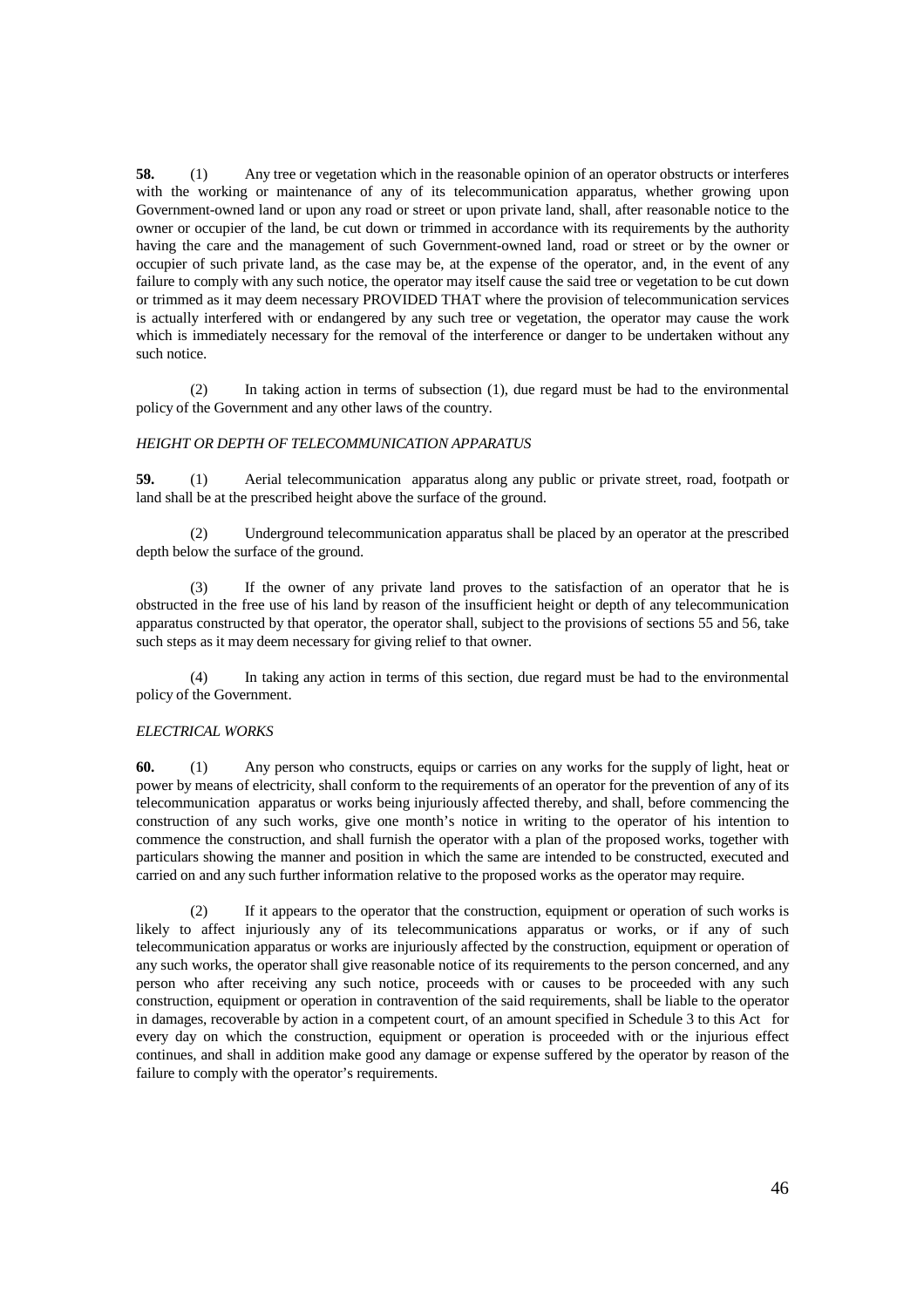#### *Interpretation*

## *INTERPRETATION*

**61.** In sections 51 to 60 above :

 "telecommunication apparatus" includes any apparatus falling within the definition in section 37 of this Act and any apparatus not so falling which is designed or adapted for use in connection with the running of a telecommunication system and, in particular :

(a) any line, that is to say, any wire, cable, tube, pipe or other similar thing (including its casing or coating) which is so designed or adapted; and

(b) any structure, pole or other thing in, on, by or from which any telecommunication apparatus is or may be installed, supported, carried or suspended;

and references to the installation of telecommunication apparatus shall be construed accordingly.

## *Offences*

#### *FRAUDULENT USE OF TELECOMMUNICATION SYSTEM*

**62.** (1) A person who dishonestly obtains a service provided by means of a licensed telecommunication system with intent to avoid payment of any charge applicable to the provision of the service shall be guilty of an offence and liable on conviction to a fine not exceeding the maximum amount specified in Schedule 3 to this Act.

 (2) A person who uses any authorisation code, password or any other restricted form of electronic access device for the purpose of obtaining a service provided by means of a public telecommunication system with intent to avoid payment of any charge applicable to the provision of the service shall be guilty of an offence and liable on conviction to a fine not exceeding the maximum amount specified in Schedule 3 to this Act.

## *IMPROPER USE OF PUBLIC TELECOMMUNICATION SYSTEMS*

## **63.** (1) A person who :

(a) sends, by means of a public telecommunication system a message or other matter that is grossly offensive or of an indecent, obscene or menacing character; or

(b) sends by those means, for the purpose of causing annoyance, inconvenience or needless anxiety to another, a message that he knows to be false or persistently makes use for that purpose of a public telecommunication system,

shall be guilty of an offence and liable on conviction to a fine not exceeding the maximum amount specified in Schedule 3 to this Act.

## *MODIFICATION ETC OF MESSAGES*

**64.** (1) A person engaged in the running of a public telecommunication system who otherwise than in the course of his duty intentionally modifies or interferes with the contents of a message sent by means of that system shall be guilty of an offence.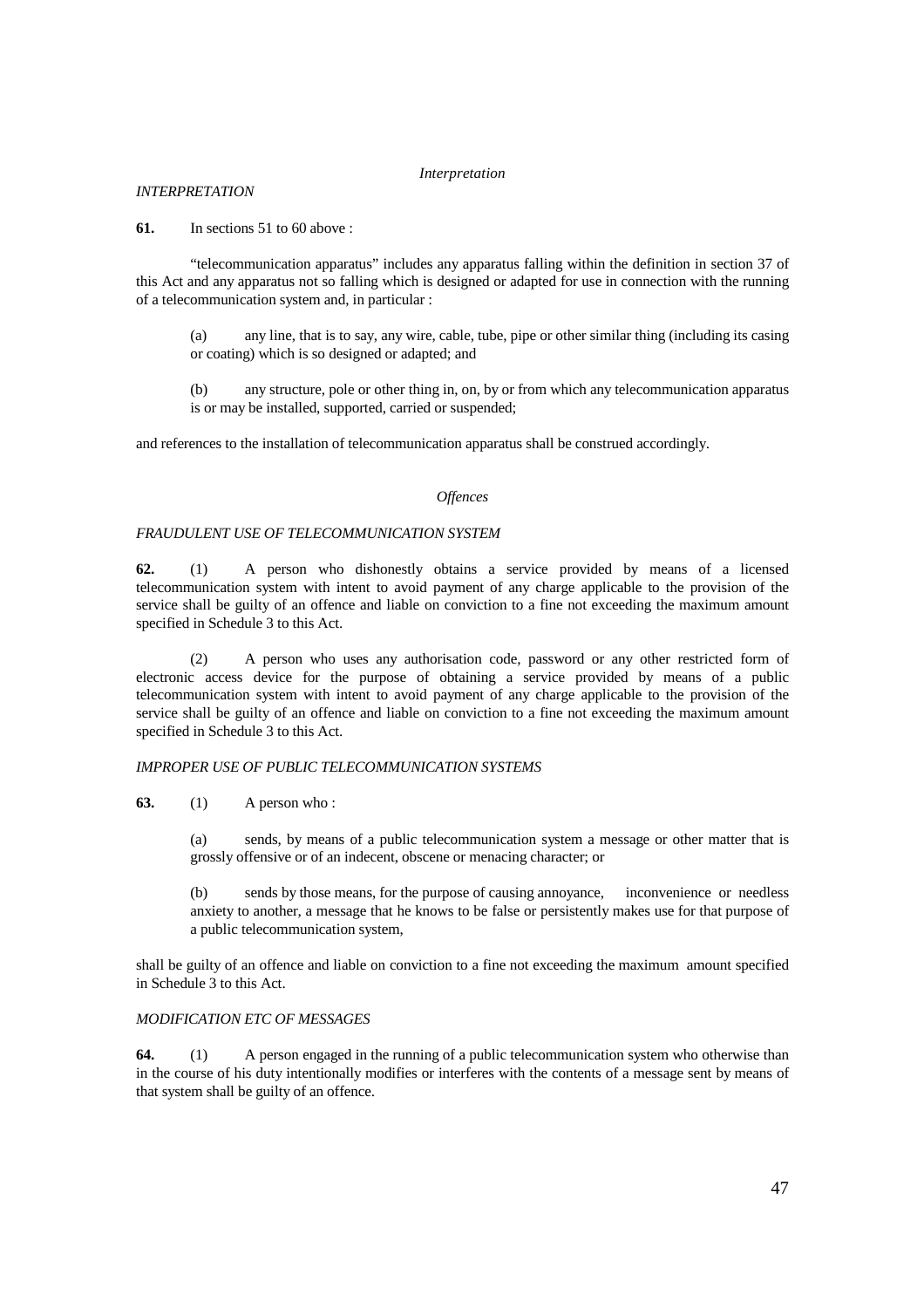(2) A person guilty of an offence under subsection (1) above shall be liable on conviction, to a fine not exceeding the maximum specified in Schedule 3 to this Act.

## *INTERCEPTION AND DISCLOSURE OF MESSAGES ETC.*

**65.** (1) A person engaged in the running of a public telecommunication system who otherwise than in the course of his duty :

(a) intentionally intercepts a message sent by means of that system; or

(b) where a message so sent has been intercepted, intentionally discloses to any the contents of that message,

shall be guilty of an offence.

 (2) A person engaged in the running of a public telecommunication system who otherwise than in the course of his duty intentionally discloses to any person the contents of any statement of account specifying the telecommunication services provided for any other person by means of that system shall be guilty of an offence.

 (3) Subsection (1) above does not apply to anything done in obedience to a warrant under the hand of the Minister; and paragraph (b) of that subsection and subsection (2) above do not apply to any disclosure in connection with the investigation of any criminal offence or for the purposes of any criminal proceedings.

 (4) A person guilty of an offence under this section shall be liable to a fine not exceeding the maximum amount specified in Schedule 3 to this Act.

## *PROHIBITION OF AFFIXING PLACARDS, NOTICES ETC ON THE PROPERTY OF A PUBLIC TELECOMMUNICATION OPERATOR*

**66.** A person who without due authority affixes or attempts to affix any placard, advertisement, notice, list, document, board or thing in or on any office, telegraph post or other property belonging to or used by a public telecommunication operator shall be guilty of an offence and liable on conviction to a fine not exceeding the maximum amount specified in Schedule 3 to this Act.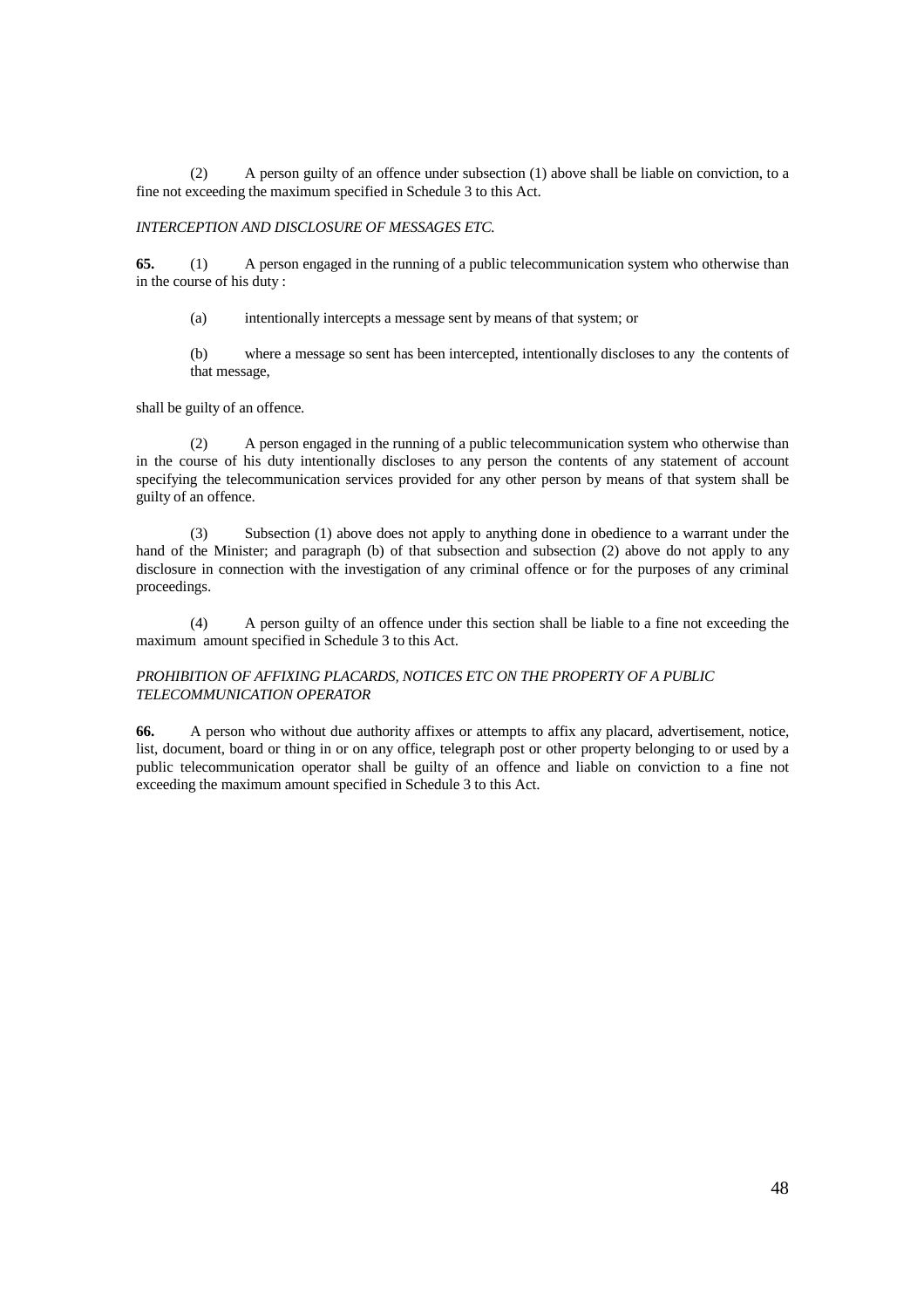## **PART VIII Other Functions of the Director**

*GENERAL FUNCTIONS* 

**67.** (1) It shall be the duty of the Director, so far as it appears to him practicable from time to time, to keep under review the carrying on both within and outside Bhutan of activities connected with telecommunications.

 (2) It shall also be the duty of the Director, so far as it appears to him practicable from time to time, to collect information with respect to commercial activities connected with telecommunications carried on in Bhutan, and the persons by whom they are carried on, with a view to his becoming aware of, and ascertaining the circumstances relating to, matters with respect to which his functions are exercisable.

(3) The Minister may give general directions indicating :

(a) considerations to which the Director should have particular regard in determining the order of priority in which matters are to be brought under review in the performance of his duty under subsection (1) or (2) above; and

(b) considerations to which, in cases where it appears to the Director that any of his functions are exercisable, he should have particular regard in determining whether to exercise those functions.

(4) It shall be the duty of the Director, where either he considers it expedient or he is requested by the Minister to do so, to give information, advice and assistance to the Minister with respect to any matter in respect of which any function of the Director is exercisable.

## *PUBLICATION OF INFORMATION AND ADVICE*

**68.** (1) The Director may arrange for the publication, in such form and in such manner as he may consider appropriate, of such information and advice as it may appear to him to be expedient to give to consumers, purchasers and other users of telecommunication services or telecommunication apparatus in Bhutan.

 (2) In arranging for the publication of any such information or advice, the Director shall have regard to the need for excluding, so far as that is practicable,

(a) any matter which relates to the private affairs of an individual, where the publication of that matter would or might, in the opinion of the Director, seriously and prejudicially affect the interests of that individual; and

(b) any matter which relates specifically to the affairs of a particular body of persons, whether corporate or unincorporate, where publication of that matter would or might, in the opinion of the Director, seriously and prejudicially affect the interests of that body.

 (3) Without prejudice to the exercise of his powers under subsection (1) of this section, it shall be the duty of the Director to encourage relevant associations to prepare, and to disseminate to their members, codes of practice for guidance in safeguarding and promoting the interests of consumers, purchasers and other users of telecommunication services or telecommunication apparatus in Bhutan.

 (4) In this section "relevant association" means any association (whether incorporated or not) whose membership consists wholly or mainly of persons engaged in the provision of telecommunication services or the supply of telecommunication apparatus or of persons employed by or representing persons so engaged and whose objects or activities include the promotion of the interests of persons so engaged.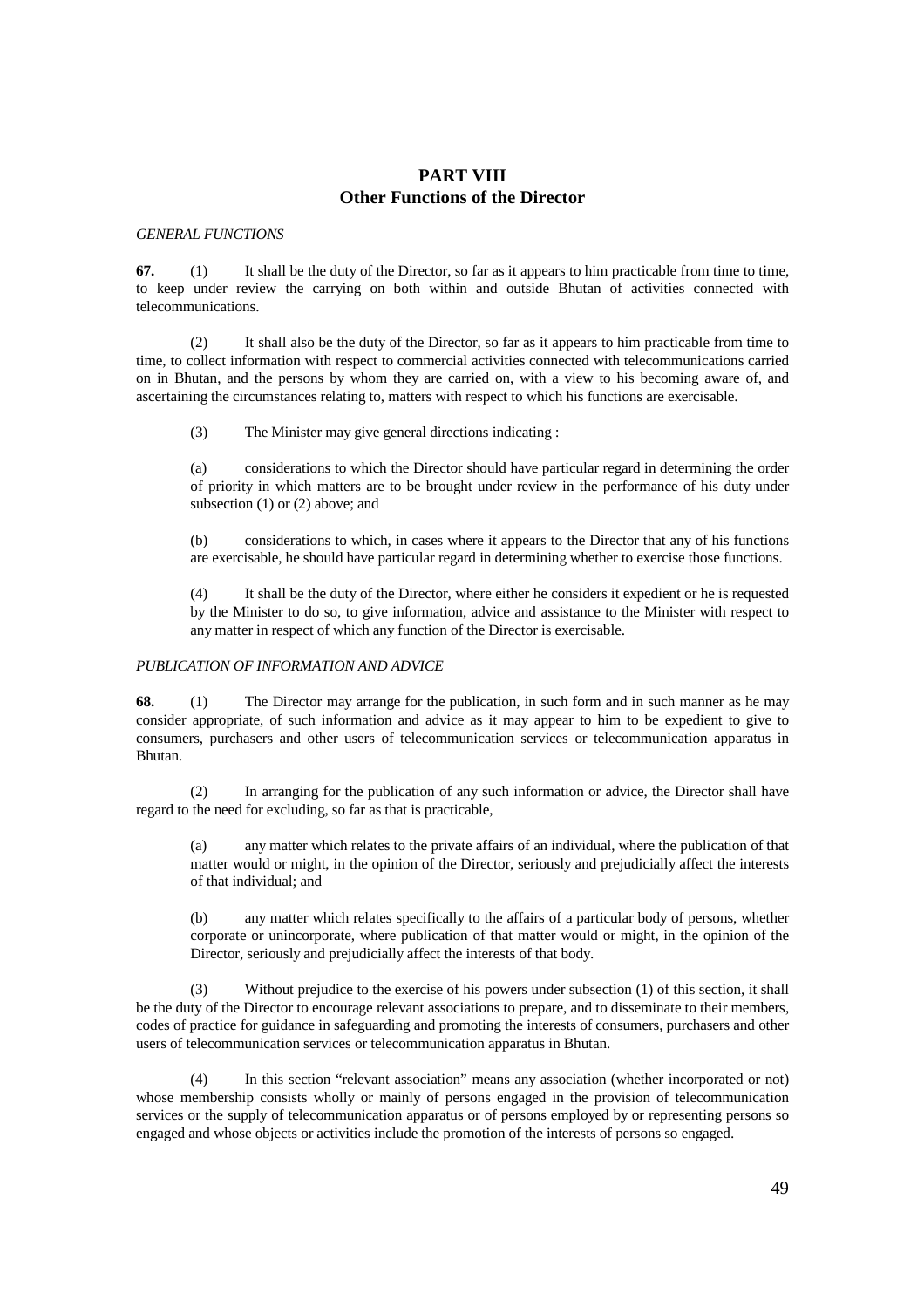#### *INVESTIGATION OF COMPLAINTS*

**69.** (1) It shall be the duty of the Director to consider any matter which :

(a) relates to telecommunication services provided or telecommunication apparatus supplied in Bhutan; and

(b) is the subject of a representation (other than one appearing to the Director to be frivolous) made to the Director by or on behalf of a person appearing to the Director to have an interest in that matter.

 (2) Subsection (1) above does not apply to any matter which relates to the running of such a telecommunication system as is mentioned in section 39 (1) above.

 (3) Where any matter considered by the Director under subsection (1) above is one in respect of which any of his functions is exercisable, the Director shall, if he is required to do so or if he thinks fit, exercise that function with respect to that matter.

## *POWER TO REQUIRE INFORMATION*

**70**. (1) The Director may, for any relevant purpose, by notice in writing signed by him :

(a) require any person to produce, at a time and place specified in the notice, to the Director or to any person appointed by him for the purpose, any documents which are specified or described in the notice and are in that person's custody or under his control; or

(b) require any person carrying on any business to furnish to the Director such estimates, returns or other information as may be specified or described in the notice, and specify the time, the manner and the form in which any such estimates, returns or information are to be furnished;

but no person shall be compelled for any such purpose to produce any documents which he could not be compelled to produce in civil proceedings before the court, or in complying with any requirement for the furnishing of information, to give any information which he could not be compelled to give in evidence in such proceedings.

(2) A person who:

(a) intentionally alters, suppresses or destroys any document which he has been required by any such notice to produce; or

(b) in furnishing any estimate, return or other information required of him under any such notice, makes any statement which he knows to be false in a material particular, or recklessly makes any statement which is false in a material particular,

shall be guilty of an offence.

 (3) A person guilty of an offence under subsection (2) above shall be liable to a fine not exceeding the maximum amount specified in Schedule 3 to this Act.

 (4) If a person makes default in complying with a notice under subsection (1) of this section, the court may, on the application of the Director, make such order as the court thinks fit for requiring the default to be made good; and any such order may provide that all the costs or expenses of and incidental to the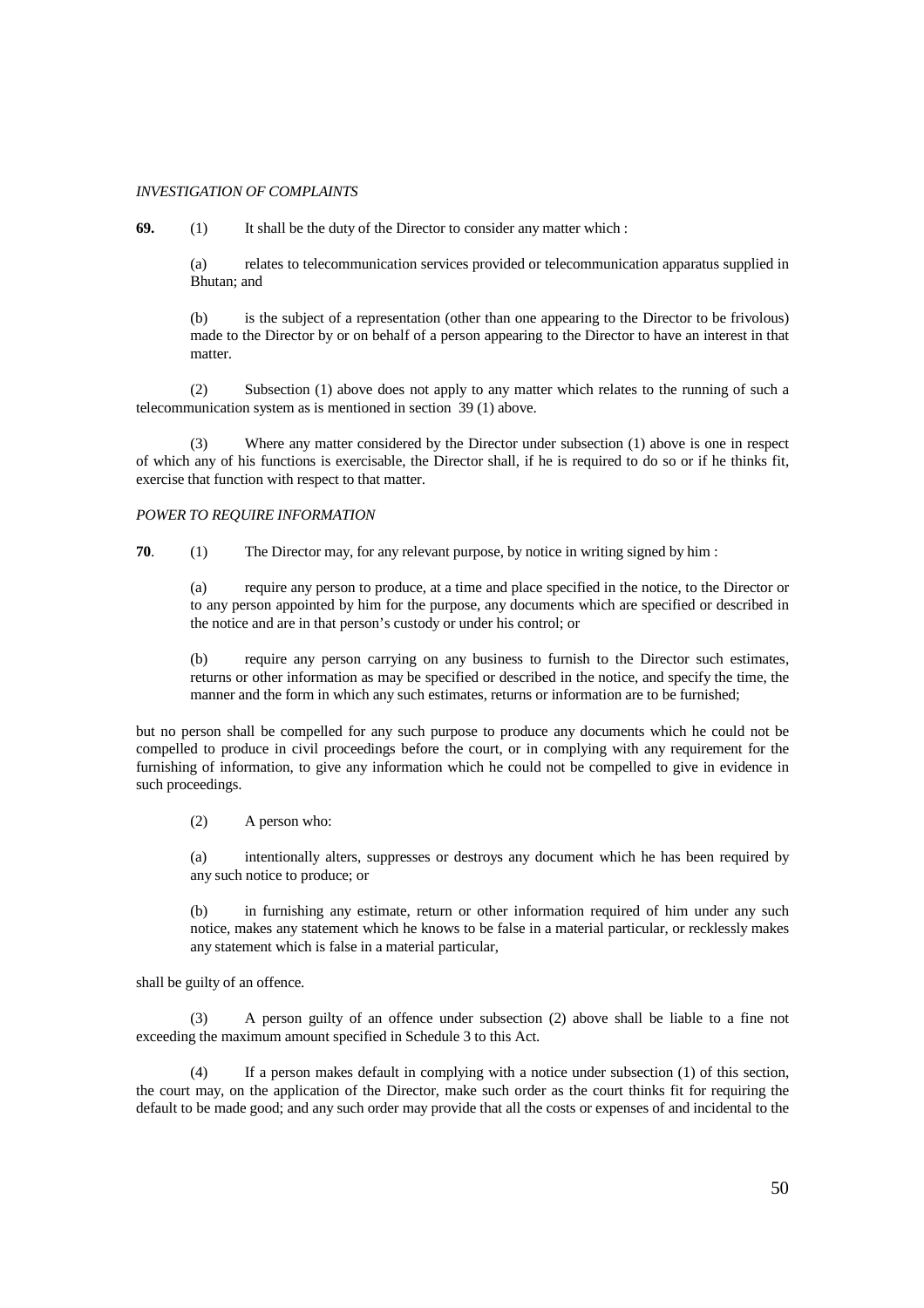application shall be borne by the person in default or by any officers of a company or other association who are responsible for its default.

(5) In this section :

"the court" means the District Court;

"relevant purpose" means any purpose connected with :

(a) the investigation of any offence under section 38 or any proceedings for any such offence; or

(b) the exercise of the Director's functions under sections 44 or 69 above.

## *POWER TO ESTABLISH ADVISORY BODIES*

**71.** (1) The Director may establish such advisory bodies as he thinks fit consisting in each case of such members as he may from time to time appoint.

 (2) It shall be the duty of an advisory body established under this section to advise the Director on any matter :

(a) in respect of which any of the Director's functions is exercisable; and

(b) which is referred to it by the Director or is a matter on which it considers it should offer its advice.

 (3) Each of the advisory bodies established under subsection (1) above shall, as soon as practicable after the end of the year after the year in which it was established and of each subsequent calendar year, make to the Director a report on its activities during that year.

The Minister or the Director may, to such extent as may be approved by the Ministry of Finance, defray or contribute towards the expenses of an advisory body established under this section.

#### *ANNUAL AND OTHER REPORTS*

**72.** (1) The Director shall, as soon as practicable, after the end of the year 2000 and of each subsequent calendar year, make to the Minister a report on his activities during that year.

(2) Every such report shall include:

(a) a general survey of developments, during the year to which it relates, in respect of matters falling within the scope of the Director's functions; and

(b) the reports which the advisory bodies established under section 71 above make on their activities during that year.

 (3) The Minister shall lay a copy of every report made by the Director under subsection (1) above before the Cabinet and shall arrange for every such report to be published in such manner as he may consider appropriate.

 (4) The Director may also prepare such other reports as appear to him to be expedient with respect to such matters as are mentioned in subsection (2) above and may arrange for any such report to be published in such manner as he may consider appropriate.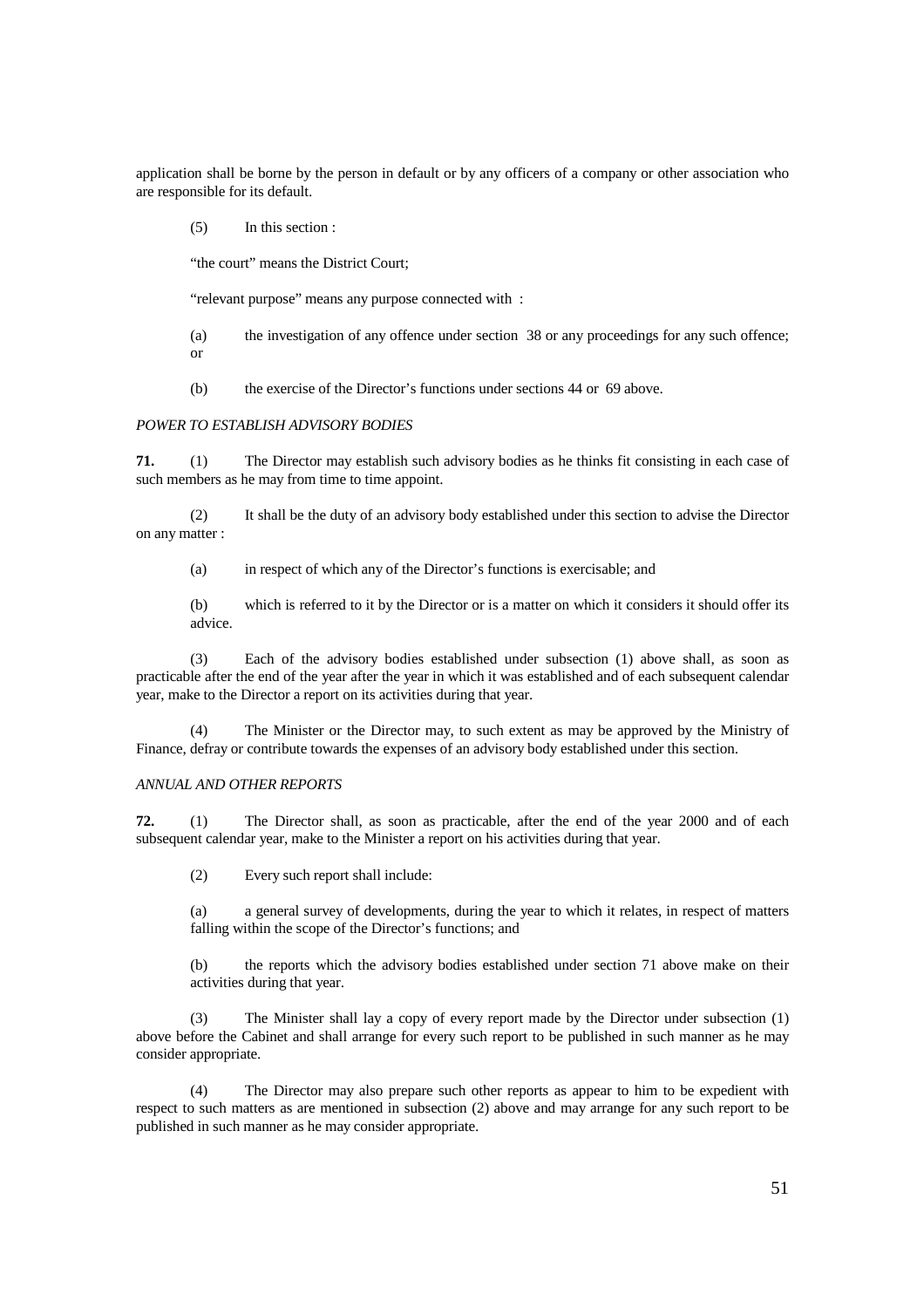## **PART IX Provisions relating to Radiocommunications**

*Control of Radio Frequency Spectrum etc.*

## *CONTROL OF RADIO FREQUENCY SPECTRUM VESTED IN THE DIRECTOR*

**73.** (1) The Director shall be vested with the control, planning, administration, management and licensing of the radio frequency spectrum.

 (2) The Director may, with the approval of the Minister, make, modify, replace, repeal and enforce radio regulations (in this Act referred to as the "national radio regulations"), including any regulations referred to in subsection (7), for the purpose of carrying out the functions assigned to him by subsection (1).

 (3) Without limiting the Director's powers under subsection (2), the national radio regulations made under this section may include provisions that:

(a) prescribe the things which are to be done or are not to be done in connection with the use of any radiocommunication station or radiocommunication apparatus, and, in particular, require the use of any such station or apparatus to cease on the demand in that behalf of any such persons as may be prescribed by or under the regulations;

(b) impose on the person to whom a radiocommunication licence is issued with respect to any radiocommunication station or radiocommunication apparatus, obligations as to permitting and facilitating the inspection of the station and apparatus, as to the condition in which the station or apparatus are to be kept and, in the case of a station or apparatus for the establishment, installation or use of which a radiocommunication licence is necessary, as to the production of the licence, or of such other evidence of the licensing of the station or apparatus as may be prescribed by the regulations;

(c) where sums are or may become due from the person to whom a radiocommunication licence is issued after the issue or renewal thereof, require that person to keep and produce such accounts and records as may be specified in the regulations; and

(d) require the person to whom a radiocommunication licence authorising the establishment or use of a radiocommunication station has been issued to exhibit at the stations such notices as may be specified in the regulations

(4) The national radio regulations made under this section :

(a) may make different provision for different categories of radio users, radio frequencies, frequency bands, licences, authorities or certificates, and areas;

(b) may confer exemptions from provisions of the regulations or provide for such exemptions to be conferred by the Director in particular cases;

(c) may provide for any sums paid by way of charges, fees, royalties or otherwise to be refunded, in whole or in part, in such cases as may be specified in the regulations or in such cases as the Director thinks fit; and

(d) may include such transitional provisions as the Director thinks fit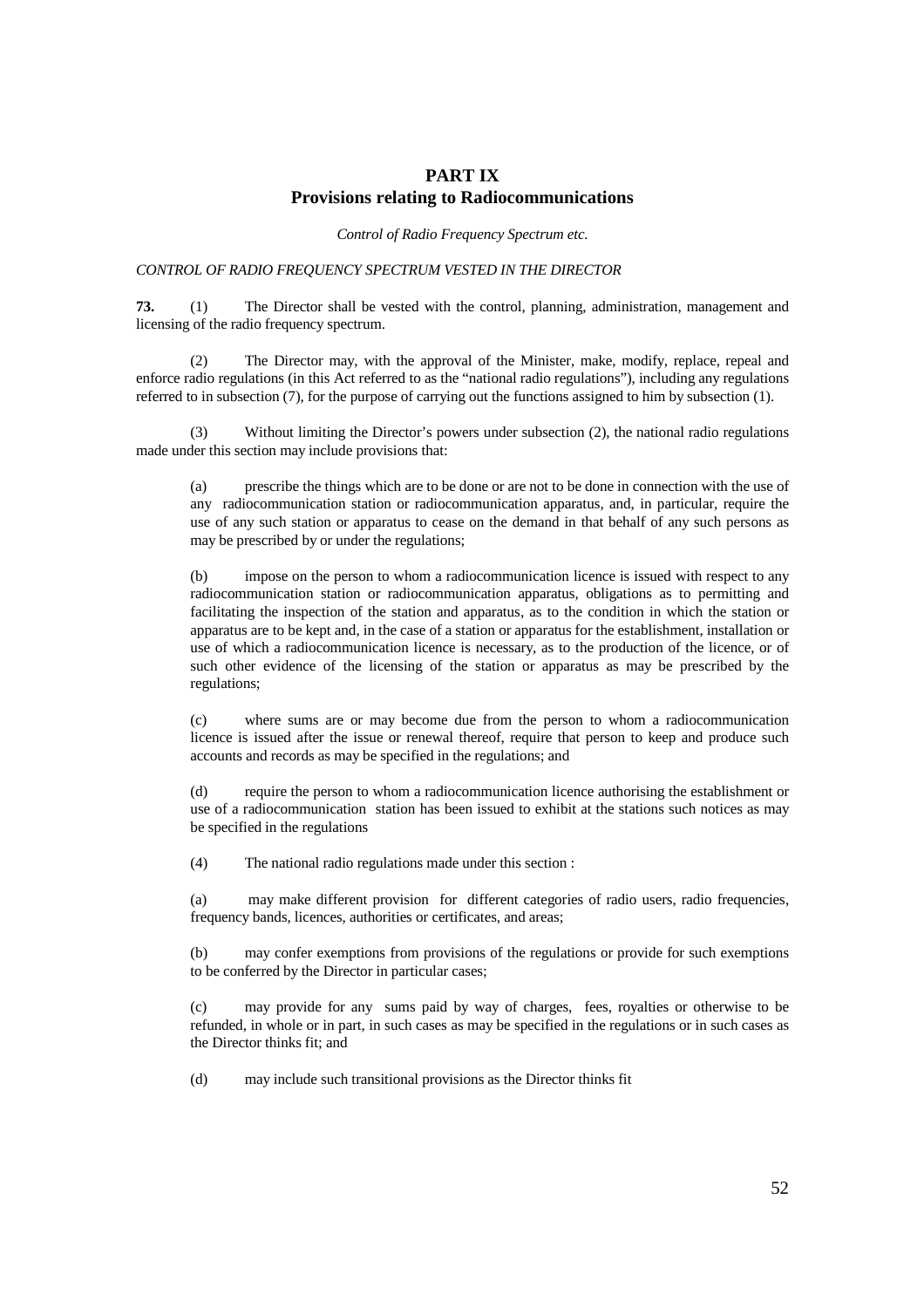PROVIDED THAT nothing in any such regulations shall require any person to concede any form of right of entry into private premises for the purpose of permitting or facilitating the inspection of any apparatus not designed or adapted for emission (as opposed to reception).

 (5) The national radio regulations shall apply to all types of radio apparatus and all radio stations operated in or from Bhutan or its air space.

 (6) Any person who contravenes any regulations made under this section, or causes or permits any radiocommunication station or radiocommunication apparatus to be used in contravention of any such regulations, shall be guilty of an offence under this Act.

 (7) Any radio regulations which were in force immediately prior to the commencement of this Act shall remain in force until modified or repealed under this section.

#### *Radio Frequency Band Plans*

## *RADIO FREQUENCY BAND PLANS*

**74.** (1) The Director may from time to time prepare a frequency band plan in respect of any part of the radio frequency spectrum.

(2) A frequency band plan shall:

(a) define how the radio spectrum shall be used;

(b) aim at ensuring that the radio frequency spectrum is utilised and managed in an orderly, efficient and effective manner;

(c) aim at reducing congestion in the use of frequencies and at protecting frequency users from any interference or other inability to make use of the frequencies assigned to them;

(d) avoid obstacles to the introduction of new technologies and telecommunication services;

(e) aim at providing opportunities for the introduction of the widest range of telecommunication services and the maximum number of users thereof as is practically feasible.

(3) In preparing a frequency band plan in terms of this section, the Director :

(a) shall have due regard to the reports of experts in the field of spectrum or frequency band planning and to internationally accepted methods for preparing such plans;

(b) shall take into account existing uses of radio frequency spectrum and any frequency band plans in existence or in the course of preparation.

 (4) The Director shall give notice in the national newspaper of his intention to prepare a plan and in such notice invite interested parties to submit their written representations to the Director within such period as may be specified in such notice.

 (5) The Director shall, after the period referred to in subsection (4) has passed, hold a hearing in respect of the proposed plan.

 (6) After the hearing and after due consideration of any representations received pursuant to the notice mentioned in subsection (4) or tendered at the hearing, the Director shall adopt the frequency band plan in question, with or without amendment, and cause the plan to be published in the national newspaper.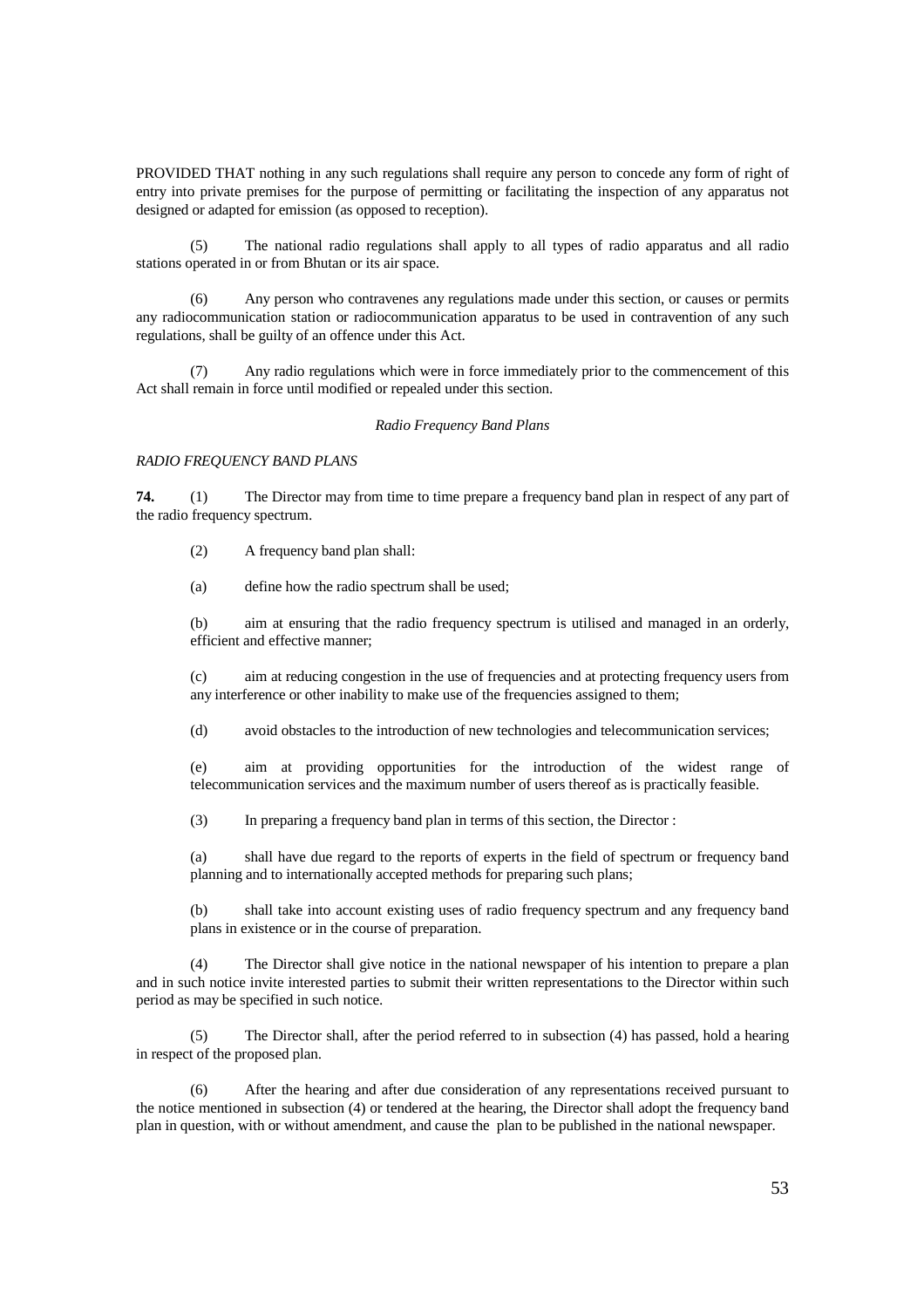(7) Any frequency band plan adopted in terms of this section shall be kept in a register at the offices of the Director and subsections (4) to (6) of section 40 shall apply for the purposes of this section as they apply for the purposes of that section.

(8) The Director may at any time and from time to time review a frequency band plan adopted in terms of this section and subsections (2) to (7) shall apply, with the necessary changes, in relation to any such review.

#### *Radiocommunication Licensing*

#### *POWER TO ISSUE LICENCES AND PERMITS*

**75.** (1) No person shall establish or use any station for radiocommunication or install or use any apparatus for radiocommunication except under the authority of a licence or permit in that behalf granted by the Director, and any person who establishes or uses any station for radiocommunication or installs or uses any apparatus for radiocommunication except under and in accordance with such a licence or permit shall be guilty of an offence under this Act PROVIDED THAT the Director may by means of the national radio regulations exempt from the provisions of this subsection the establishment, installation or use of stations for radiocommunication or radiocommunication apparatus of such classes or descriptions as may be specified in the national radio regulations, either absolutely or subject to such terms, provisions and limitations as may be so specified.

 (2) A licence or permit granted under this section (hereafter in this Act referred to as a radiocommunication licence) may be issued subject to such terms, provisions and limitations as the Director may think fit, including in particular in the case of a licence to establish a radiocommunication station, limitations as to the position and nature of the station, the purposes for which, the circumstances in which, and the persons by whom the station may be used, and the apparatus which may be installed or used therein, and, in the case of any other licence, limitations as to the apparatus which may be installed or used, and the places where, the purposes for which, the circumstances in which and the persons by whom the apparatus may be used.

 (3) A radiocommunication licence shall, unless previously revoked by the Director, continue in force for such period as may be specified in the licence.

 (4) A radiocommunication licence may be revoked, or the terms, provisions or limitations thereof modified, by a notice in writing of the Director served on the holder of the licence or by a general notice applicable to licences of the class to which the licence in question belongs published in such manner as may be specified in the licence PROVIDED THAT in so doing the Director shall take all reasonable steps to ensure that any such action will not cause substantial prejudice to the licence holder.

 (5) Nothing in this section shall authorise the inclusion, in any radiocommunication licence relating solely to apparatus not designed or adapted for emission (as opposed to reception), of any term or provision requiring any person to concede any form of right of entry into any private premises.

## *RESTRICTION ON REVOCATION OR MODIFICATION OF RADIOCOMMUNICATION LICENCES*

**76.** (1) The Director may include in any radiocommunication licence terms restricting the exercise by him of his power under subsection 4 of section 75 above to revoke or modify the licence.

 (2) The terms that may be included in a radiocommunication licence by virtue of subsection (1) include, in particular, terms providing that the licence may not be revoked or modified except with the consent of the licence holder or in such other circumstances and on such grounds as may be specified in the licence.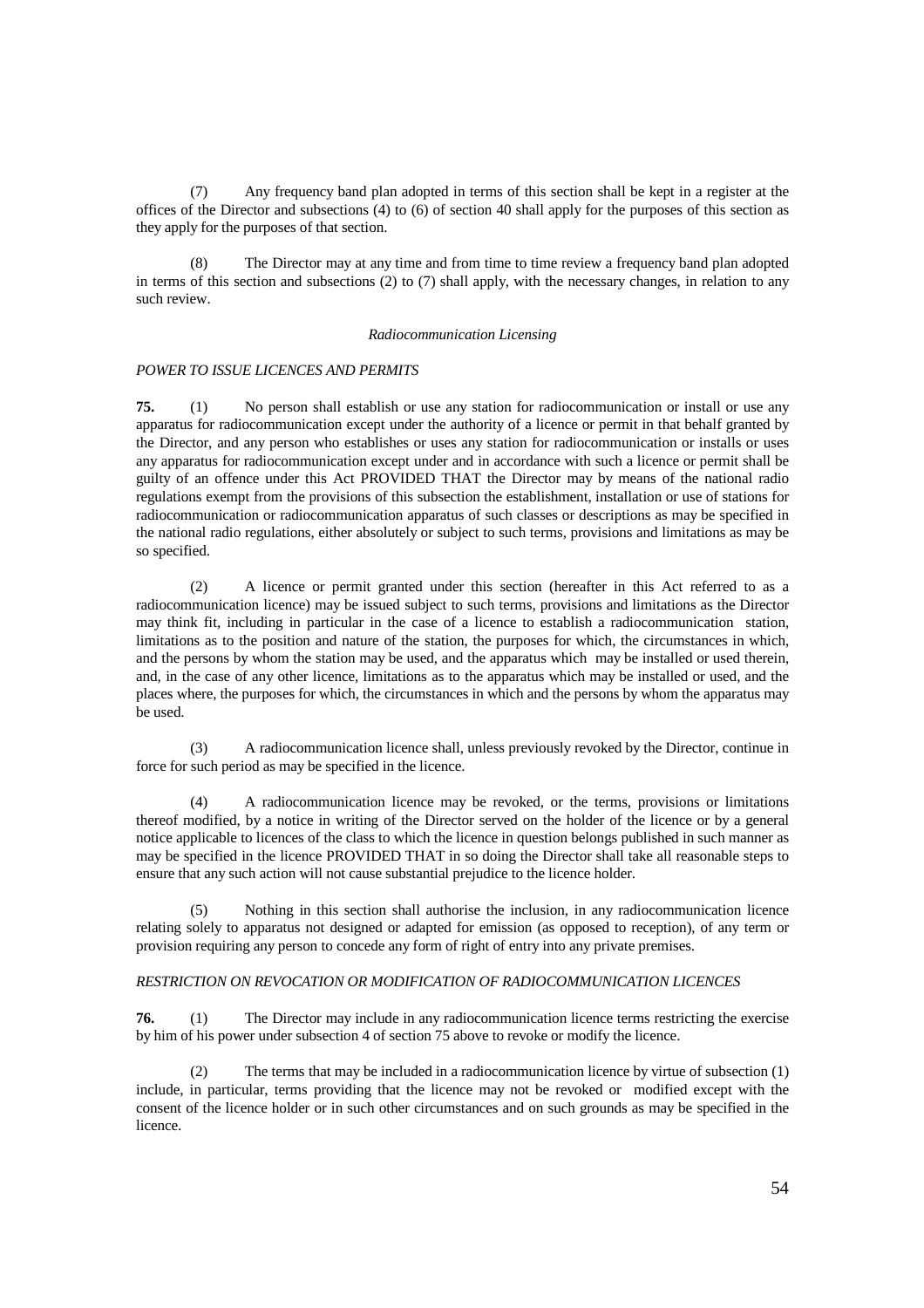(3) Any such circumstances or grounds may relate to matters relevant for the purposes of any other enactment (and may, in particular, be dependent on the exercise of a statutory discretion under any other enactment).

 (4) A radiocommunication licence containing any terms included in the licence by virtue of subsection (1) may also provide that the national radio regulations :

(a) do not apply in relation to any station or apparatus to which the licence relates, or

(b) shall apply in relation to any such station or apparatus to such an extent only or subject to such modifications, as may be specified in the licence.

 (5) Notwithstanding any terms or provisions included in a radiocommunication licence in accordance with this section, the Director may at any time by a notice in writing served on the holder of the licence, revoke the licence or modify its terms, provisions or limitations, if it appears to him to be requisite or expedient to do so:

(a) in the interests of national security, or

(b) for the purposes of complying with any international agreement or arrangement to which Bhutan is a party.

## *AMATEUR RADIOCOMMUNICATION OPERATOR'S CERTIFICATE*

**77.** The Director may issue, modify and revoke amateur radiocommunication station operator's certificates in accordance with the provisions of the national radio regulations and may require such certificate holders to pay fees as prescribed in the regulations.

## *CONTROL OF POSSESSION OF RADIOCOMMUNICATION APPARATUS*

**78.** (1) No person shall have in his possession any radio apparatus designed or adapted for emission (as opposed to reception) unless he is in possession of a possession permit issued by the Director in accordance with the national radio regulations or a radiocommunication licence issued under section 75 above authorising such possession.

 (2) Possession permits referred to in subsection (1) shall be issued or refused by the Director in accordance with the provisions of the national radio regulations.

 (3) The procedures in relation to applications for a possession permit referred to in subsection (1) above shall be as prescribed in the national radio regulations.

 (4) Where any radio apparatus is found in the possession of any person in contravention of the provisions of this section, the Director may :

(a) seal or alter such apparatus or any part thereof in order to prevent the use of that radio apparatus for the purpose of transmission or reception, and issue to such person a permit for a limited or indefinite period authorising the possession of that apparatus on condition that it is not during such period used for such purpose;

(b) seize such apparatus, whether or not it is sealed as contemplated in paragraph (a), for disposal in terms of subsection (5).

(5) Radio apparatus seized under subsection (4)(b) shall be held by the Director until :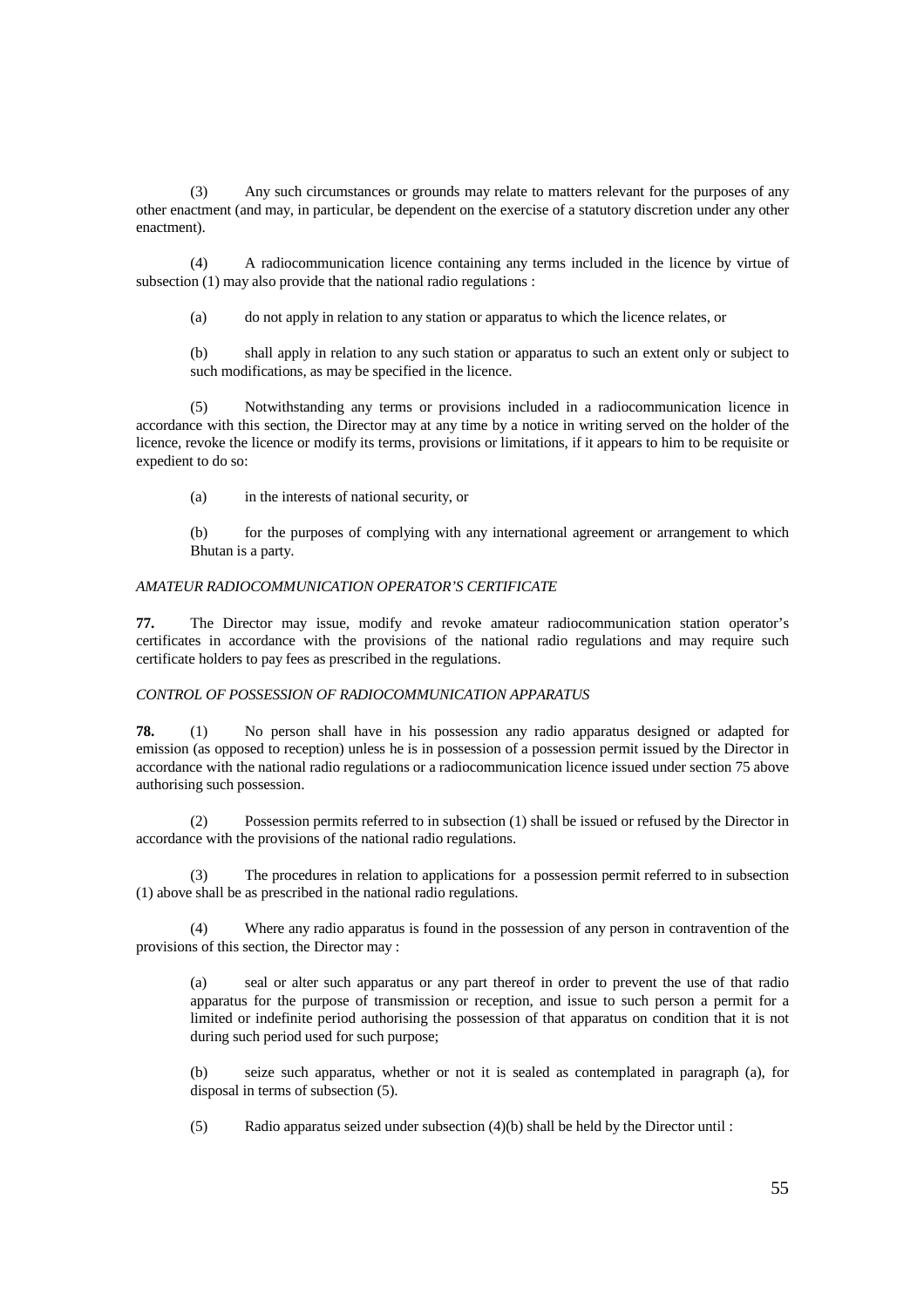- (a) its possession is authorised in terms of subsection  $(1)$  or  $(4)$   $(a)$ ; or
- (b) it is dealt with by a court in terms of section 93 below**.**

## *CHARGES FOR RADIOCOMMUNICATION LICENCES*

**79.** (1) On the issue or renewal of a radiocommunication licence granted under the national radio regulations and, where such regulations so provide, subsequently at such times during the term of the licence as may be prescribed by such regulations, there shall be paid to the Minister by the person to whom the licence is issued :

(a) such sums as may be prescribed by the regulations, or

(b) if the regulations so provide, such sum (whether on the issue or renewal of the licence or subsequently) as the Minister may in the particular case determine.

(2) Regulations under this section :

(a) may make different provision for different cases (including, in particular, different provision for different areas),

(b) may confer exemptions from provisions of the regulations or provide for such exemptions to be conferred by the Director in particular cases,

(c) may provide for sums paid to be refunded, in whole or in part, in such cases as may be specified in the regulations or in such cases as the Director thinks fit, and

(d) may include such transitional provision as the Director thinks fit.

 (3) Where sums will or may become payable under the national radio regulations subsequently to the issue or renewal of a licence, the Director may, in the issue or renewal of the licence, require such security to be given, by way of deposit or otherwise, for the payment of the sums which will or may become payable as he thinks fit.

(4) This section does not apply to any licence to which section 80 below applies.

## *MATTERS TO BE TAKEN INTO ACCOUNT WHEN SETTING CHARGES*

**80.** (1) In exercising his powers under section 73 to prescribe in the national radio regulations sums payable in respect of radio licences of any description, the Director shall have regard, in particular, to the matters specified in subsection (2); and accordingly may, if he thinks fit, prescribe sums which are greater than would be necessary for the purposes of recovering costs incurred by him in connection with any functions relating to radiocommunications.

(2) Those matters are:

(a) the extent of the part of the electro-magnetic spectrum available for use under licences of that description,

(b) the demand and likely future demand for the use of the part of the electro-magnetic spectrum to be used under licences of that description, and

(c) the desirability of promoting :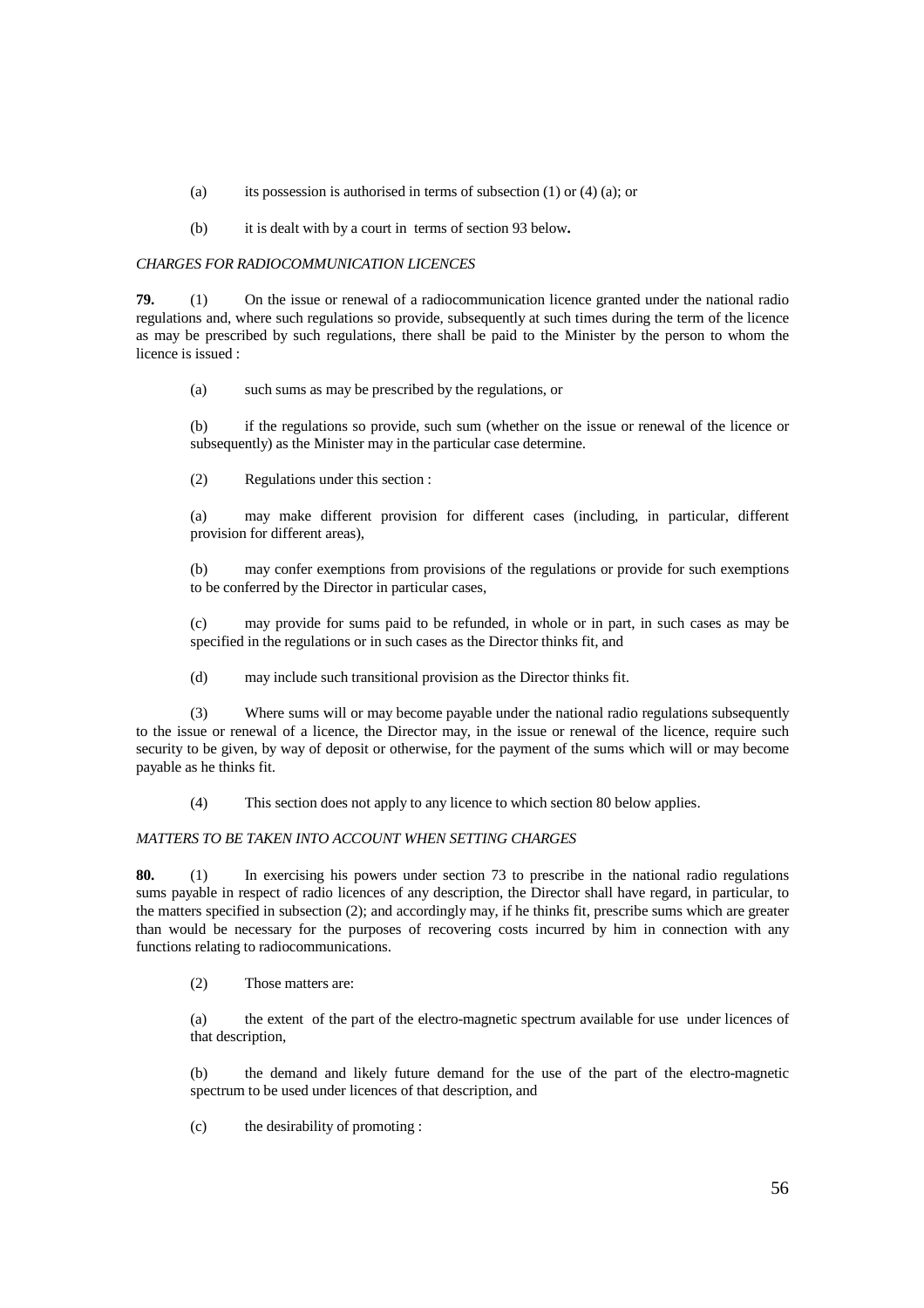- (i) the efficient use and management of the electro-magnetic spectrum,
- (ii) any economic benefits arising from the use of radio frequency spectrum,
- (iii) the development of innovative services, and
- (iv) competition in the provision of telecommunication services.

## *BIDDING FOR LICENCES*

**81.** (1) Having regard to the desirability of promoting the optimal use of the electro-magnetic spectrum, the Director may provide in the national radio regulations that, in such cases as may be specified in or determined by him under the regulations, applications for the grant of radiocommunication licences must be made in accordance with a procedure which :

(a) is set out in a notice issued by him under the regulations, and

(b) involves the making by the applicant of a bid specifying an amount which he is willing to pay to the Minister in respect of the licence.

(2) Regulations made under this section shall:

(a) make provision with respect to the issue of notices by the Director for the purposes of subsection (1)(a),

- (b) provide for the matters to be dealt with in any such notice, and
- (c) require any such notice to be published in such manner as may be prescribed.

 (3) Regulations made under this section may make provision with respect to the grant of the licences to which they apply and the terms, provisions and limitations subject to which such licences are issued and may, in particular :

(a) require the applicant's bid to specify the amount which he is willing to pay :

(i) as a cash sum or by reference to a variable to be determined in accordance with the regulations (such as, for example, his income attributable wholly or in part to the holding of the licence), and

- (ii) as the amount of a single payment or as the amount of a periodic payment,
- (b) specify requirements (such as, for example, technical or financial requirements, requirements relating to fitness to hold the radiocommunication licence and requirements intended to restrict the holding of two or more radiocommunication licences by any one person) which must be met by applicants for a licence,
- (c) require any such applicant to pay a deposit to the Minister,
- (d) specify circumstances in which such a deposit is, or is not, to be refundable,
- (e) specify matters to be taken into account by the Director (in addition to the bids made in accordance with the prescribed procedure) in deciding whether, or to whom, to grant a radiocommunication licence,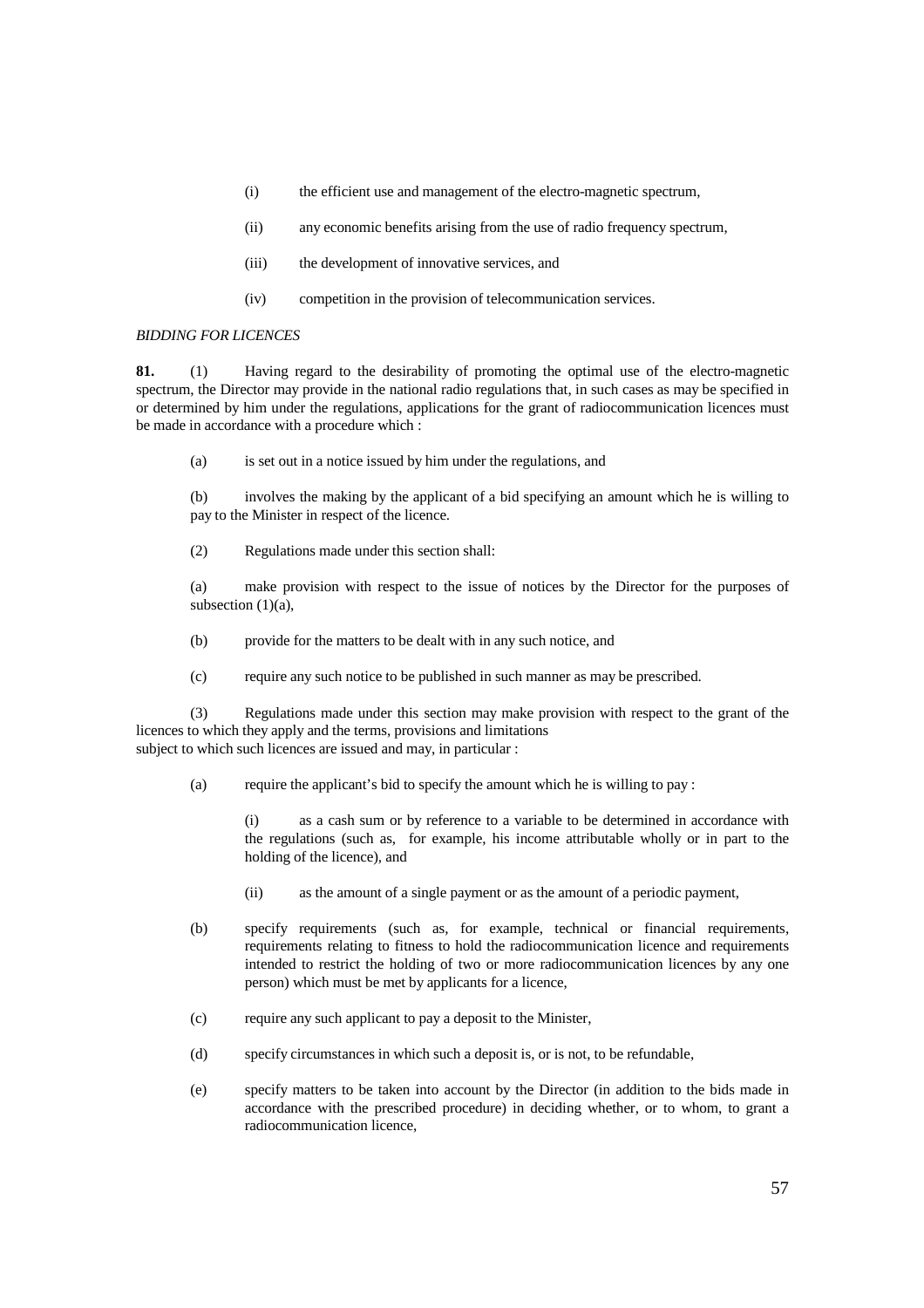- (f) specify the other terms, provisions and limitations subject to which any licence is to be issued,
- (g) make any provision referred to in section 73 (4), and
- (h) enable provision (including provision falling within any of paragraphs (a) to (g)) to be made by the Director in a notice for the purposes of subsection  $(1)(a)$ .

 (4) Except to the extent that regulations under this section or a notice issued for the purposes of subsection (1)(a) otherwise provides, the issue of such a notice in respect of a particular radiocommunication licence does not bind the Director, on the completion of the procedure specified in the notice, to grant the licence.

 (5) A radiocommunication licence granted in accordance with regulations under this section shall specify, or specify the method for determining, the sum or sums payable in accordance with the applicant's bid for the licence; and those sums shall be paid to the Minister by the person to whom the licence is issued in accordance with the terms of the licence.

 (6) Subsection (3) of section 79 shall apply in relation to sums that will or may become payable under regulations under this section subsequently to the issue of a licence.

(7) In this section "grant", in relation to a licence, includes renewal.

*Special provisions as to interference* 

## *RADIATION OF ELECTRO-MAGNETIC ENERGY, ETC.*

**82.** (1) The Director may make provision within the national radio regulations for both or either of the following purposes, that is to say:

(a) for prescribing the requirements to be complied with in the case of any apparatus to which this section applies if the apparatus is to be used;

(b) for prescribing the requirements to be complied with in the case of any apparatus to which this section applies if the apparatus is to be sold otherwise than for export, or offered or advertised for sale otherwise than for export, or let on hire or offered or advertised for letting on hire, by any person who in the course of business manufactures, assembles or imports such apparatus.

 (2) The said requirements shall be such requirements as the Director thinks fit for the purpose of ensuring that the use of the apparatus does not cause undue interference with radiocommunications, and may in particular include:

(a) requirements as to the maximum intensity of electro-magnetic energy of any specified frequencies which may be radiated in any direction from the apparatus while it is being used; and

(b) in the case of an apparatus the power for which is supplied from electric lines, requirements as to the maximum electro-magnetic energy of any specified frequencies which may be injected into those lines by the apparatus,

and, in so far as appears to the Director necessary or expedient in the case of the regulations in question, different requirements may be prescribed for different circumstances and in relation to different classes or descriptions of apparatus, different districts or places and different times of use.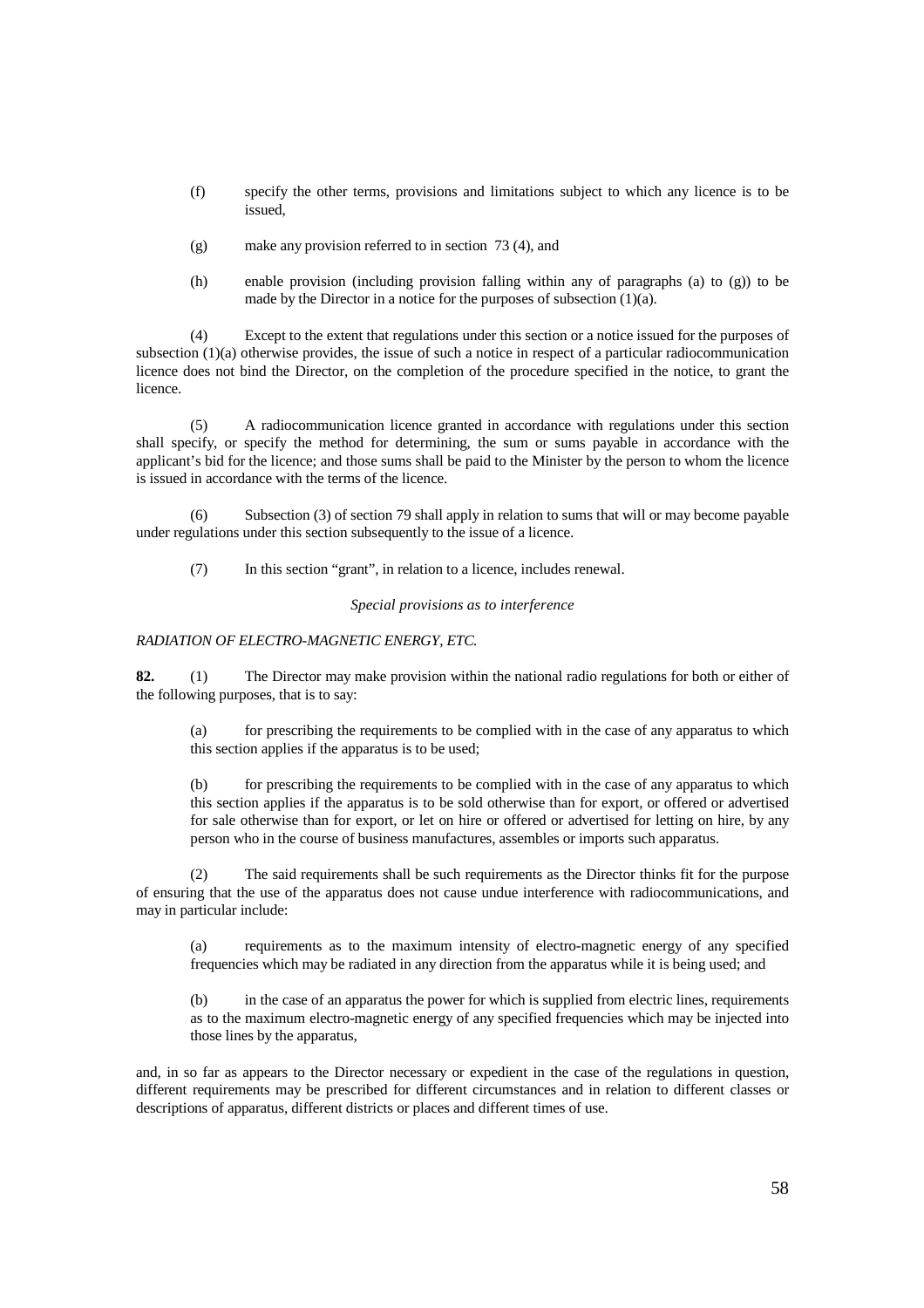(3) The apparatus to which this section applies shall be such apparatus as may be specified in the regulations made thereunder, being apparatus generating, or designed to generate, or liable to generate fortuitously, electro-magnetic energy at frequencies of not more than three million megacycles per second, including radiocommunications apparatus.

 (4) The references in this subsection to apparatus include references to any form of electric line, and other references in this Part of this Act to apparatus shall be construed accordingly.

 (5) It shall not be unlawful for any person to use any apparatus to which this section applies or to sell any such apparatus or offer or advertise it for sale or let it on hire or offer or advertise it for letting on hire by reason only that it does not comply with the requirements applicable under any regulations made under this section, but the non-compliance shall be a ground for the giving of a notice under section 83 below or under section 77 of this Act, as the case may be.

## *ENFORCEMENT OF REGULATIONS AS TO USE OF APPARATUS*

**83.** (1) If the Director is of opinion:

(a) that any apparatus does not comply with the requirements applicable to it under regulations made for the purpose specified in paragraph (a) of subsection (1) of section 82; and

(b) that either :

(i) the use of the apparatus is likely to cause undue interference with any radiocommunication used for the purposes of any safety of life service or for any purpose on which the safety of any person or of any vessel, aircraft or vehicle may depend; or

(ii) the use of the apparatus is likely to cause undue interference with any other wireless telegraphy and in fact has caused or is causing such interference in a case where he considers that all reasonable steps to minimise interference have been taken in relation to the station or apparatus receiving the radiocommunication,

he may serve on the person in whose possession the apparatus is a notice in writing requiring that, after a date fixed by the notice, not being less than 28 days from the date of the service thereof, the apparatus shall not be used, whether by the person to whom the notice is given or otherwise, or, if the Director thinks fit so to frame the notice, shall only be used in such manner, at such times and in such circumstances as may be specified in the notice.

 (2) A notice under subsection (1) of this section may be revoked or modified by a subsequent notice in writing by the Director served on the person in whose possession the apparatus then is: PROVIDED THAT where a notice under this subsection has the effect of imposing any additional restrictions on the use of the apparatus, the provisions of subsection (1) relating to the coming into force of notices shall apply in relation to the notice as if it had been a notice served under the said subsection (1).

 (3) Any person who, knowing that a notice of the Director under this section is in force with respect to any apparatus, uses that apparatus, or causes or permits it to be used, in contravention of the notice, shall be guilty of an offence under this Part of this Act.

## *ENFORCEMENT OF REGULATIONS AS TO SALES, ETC., BY MANUFACTURERS AND OTHERS*

84. (1) If the Director is of the opinion that any apparatus does not comply with the requirements applicable to it under regulations made for the purpose specified in paragraph (b) of subsection (1) of section 82 above, he may serve on any person who has manufactured, assembled or imported the apparatus in the course of business a notice in writing prohibiting him from selling the apparatus, otherwise than for export, or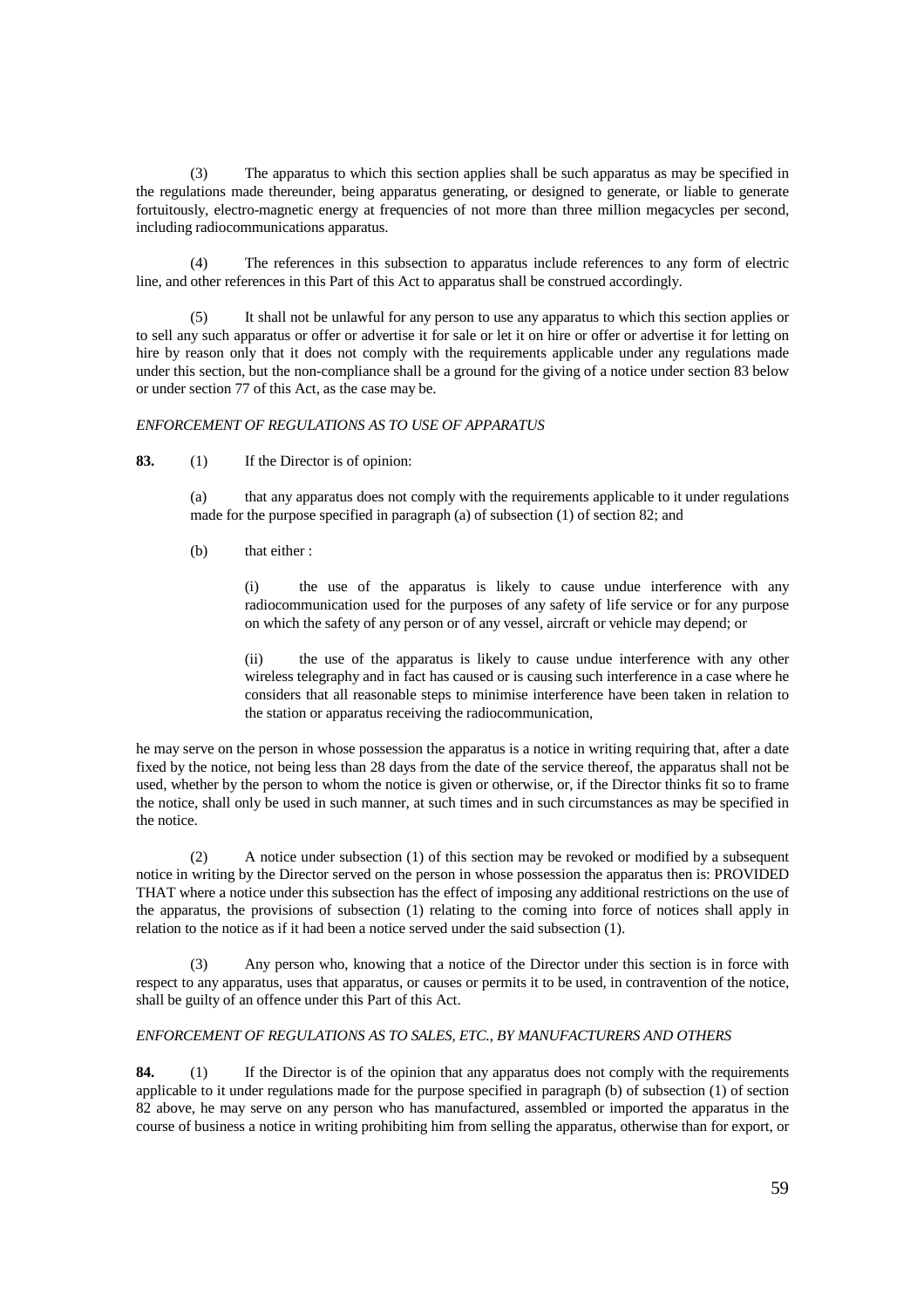offering or advertising it for sale, otherwise than for export, or letting it on hire or offering or advertising it for letting on hire.

 (2) Where a notice has been served under subsection (1), the person on whom the notice has been served shall, if he contravenes the provisions of the notice without the notice having been previously revoked by the Director, be guilty of an offence under this Part of this Act.

## *REGULATIONS WITH RESPECT TO RESISTANCE TO INTERFERENCE*

**85.** (1) This section applies to radiocommunication apparatus and to any apparatus designed or adapted for use in connection with radiocommunication apparatus.

 (2) The Director may make provision within the national radio regulations prescribing requirements (referred to below in this section as technical requirements) to be complied with in any case of apparatus to which this section applies of any class or description specified in the regulations.

 (3) The technical requirements prescribed in respect of any apparatus shall be such as appear to the Director to be appropriate for the purpose of minimising so far as practicable the risk of interference, arising from the lawful use of any other apparatus, with any radiocommunication the apparatus to which the requirements apply (or any apparatus used in connection with it) is designed or adapted to receive.

 (4) The Director shall not by regulations under this section prescribe any technical requirements unless the Director is satisfied that those requirements are compatible with the international obligations of Bhutan.

(5) Subject to subsection (6) of this section, any person who in the course of business :

(a) sells otherwise than for export or offers for sale otherwise than for export any apparatus which does not comply with the technical requirements applicable to it under regulations made under this section; or

(b) lets on hire or offers to let on hire any such apparatus; or

(c) indicates (whether by display of the apparatus or by any form of advertisement) his willingness to do anything in relation to any such apparatus that falls within paragraph (a) or (b) above;

shall be guilty of an offence under this Part of this Act..

 (6) In proceedings for an offence under this section brought against any person other than one who in the course of business has manufactured, assembled or imported the apparatus to which the proceedings relate it shall be a defence for the accused to show that he did not know and could not with reasonable care have ascertained that the apparatus did not comply with the requirements in question.

## *DELIBERATE INTERFERENCE*

**86.** (1) Any person who uses any apparatus for the purpose of interfering with any radiocommunication shall be guilty of an offence under this Part of this Act.

 (2) This section shall apply whether or not the apparatus in question is radiocommunication apparatus or apparatus to which any of the preceding provisions of this Part of this Act apply, and whether or not any notice under section 84 above been given with respect to the apparatus, or, if given, has been varied or revoked.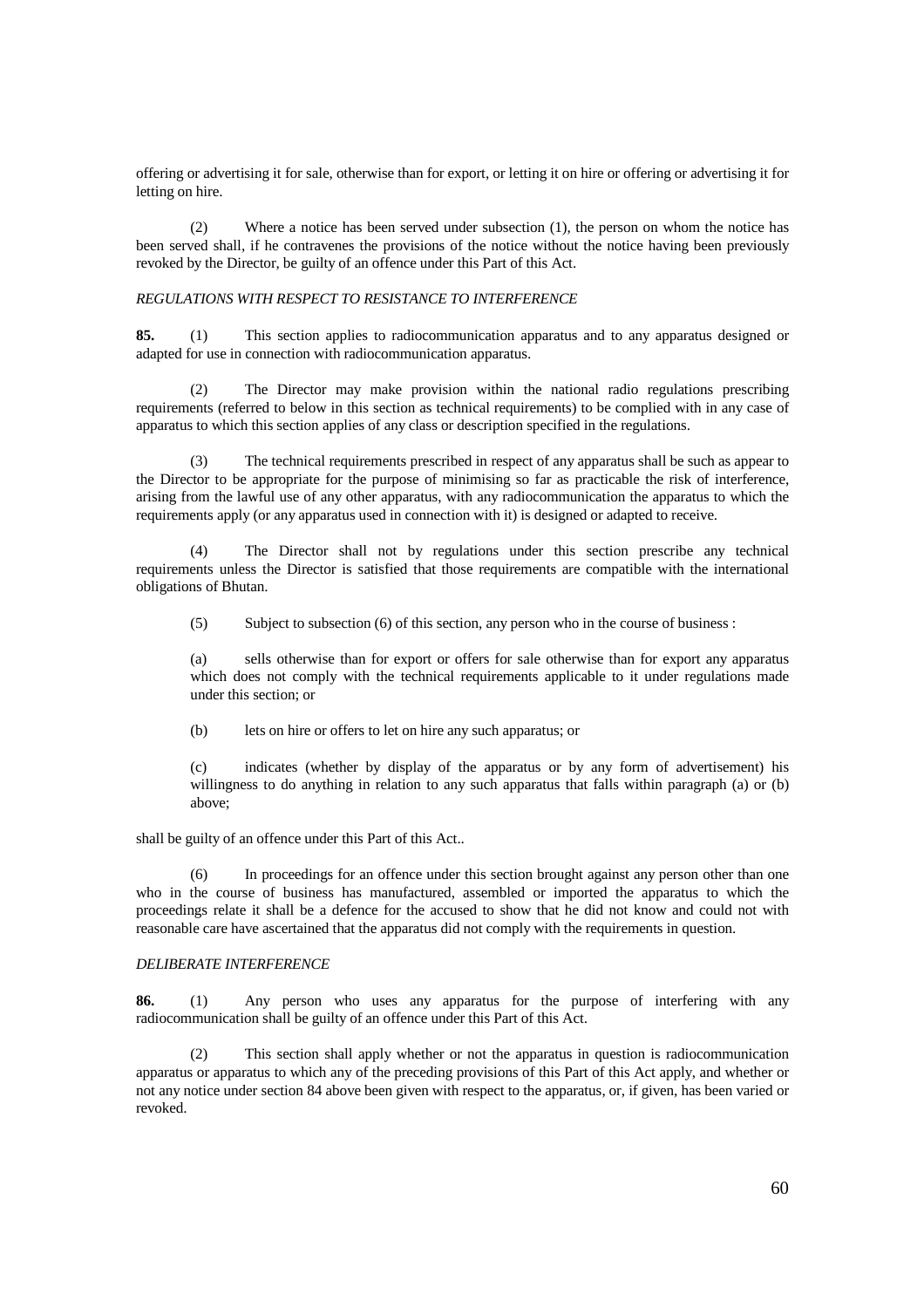(3) A person guilty of an offence under this section shall be liable to a fine not exceeding the maximum amount specified in Schedule 3 to this Act.

#### *Approvals*

*APPROVAL OF RADIOCOMMUNICATION APPARATUS ETC.* 

- **87.** (1) Where any of the following instruments, namely:
	- (a) any radiocommunication licence,
	- (b) any regulations made under section 73 above, or
	- (c) any regulations made under section 82,

contains any provision which is framed by reference to relevant apparatus for the time being approved under this section for the purposes of that instrument, such apparatus may be approved for those purposes by the Director.

 In this subsection "relevant apparatus" means radiocommunication apparatus or apparatus designed or adapted for use in connection with radiocommunication apparatus.

 (2) A person applying for an approval under this section may be required by the Director to comply with such requirements as the Director may think appropriate; and those requirements may include a requirement to satisfy some other person with respect to any matter.

 (3) An approval under this section may apply either to particular apparatus or to any apparatus of a description specified in the approval, and may so apply either for the purposes of a particular instrument falling within any of paragraphs (a) to (c) of subsection (1) above or for the purposes of instruments falling within any of those paragraphs of a description so specified.

 (4) An approval under this section may specify conditions which must be complied with if the approval is to apply, for any purposes specified in the approval, to any apparatus which is so specified or is of a description so specified, and any such condition may impose on the person to whom the approval is given a requirement from time to time to satisfy any person with respect to any matter.

 (5) The Director may at any time vary or withdraw any approval given by him under this section.

 (6) A person appointed by the Director may exercise any function conferred on the Director by the preceding provisions of this section to such extent and subject to such conditions as may be specified in the appointment.

 (7) The Director may by order provide for the charging of fees in respect of the exercise of any function in pursuance of this section by or on behalf of the Director; and an appointment under subsection (6) above may authorise the person appointed to retain any fees received by him in pursuance of any such order.

 (8) Nothing in subsection (7) above shall preclude a person (not being the Director or a person acting on his behalf) by whom any matter falls to be determined for the purposes of any requirements imposed in pursuance of subsection (2) or (4) above from charging any fee in respect of the carrying out of any test or other assessment made by him.

 (9) Any sums received by the Director under this section shall be paid into the Royal Government Revenue Account.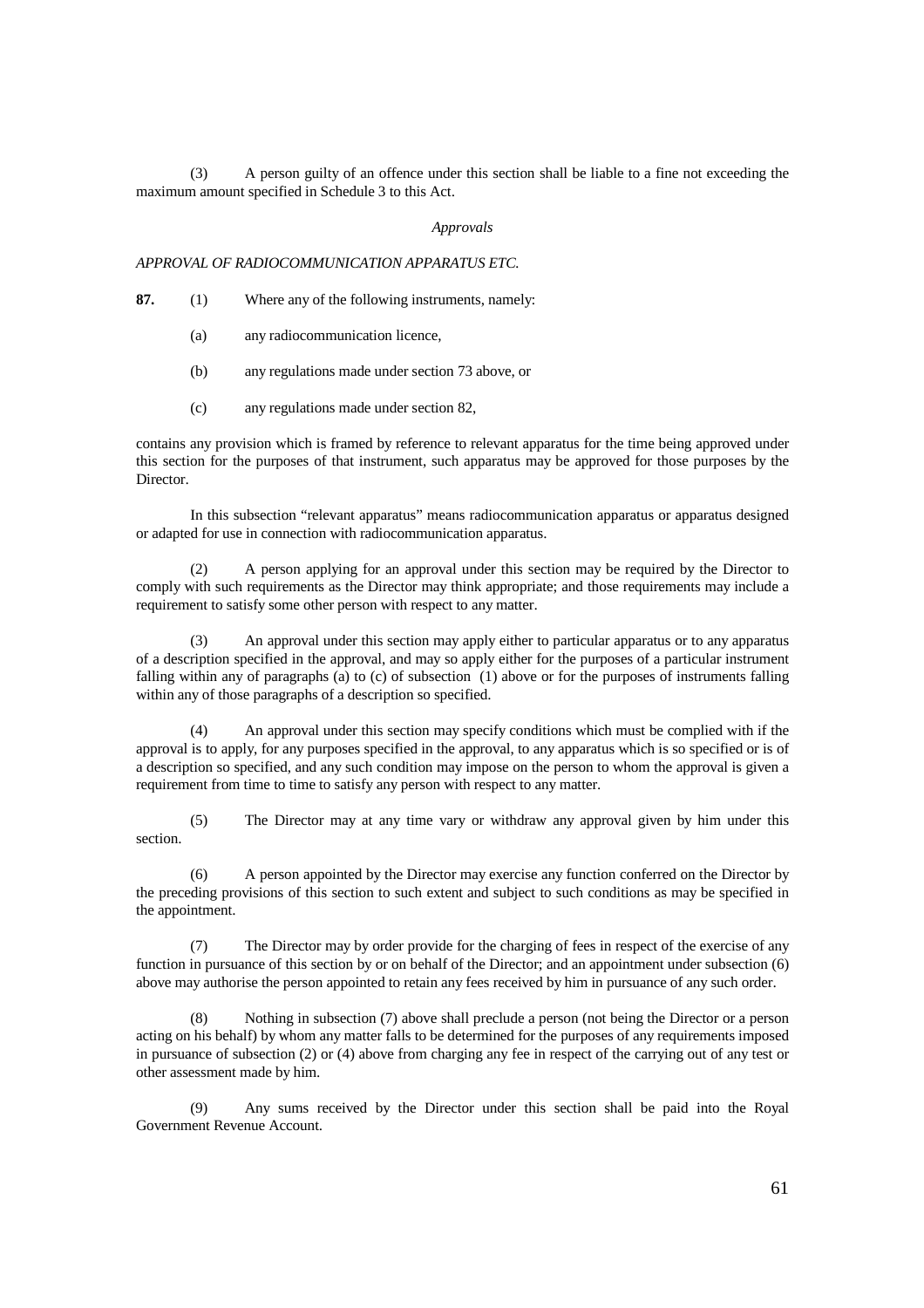#### *International Issues*

#### *INTERNATIONAL STANDARDS AND AGREEMENTS*

**88.** (1) In controlling, planning, administering, managing and licensing the use of the radio frequency spectrum, the Director shall comply with the applicable standards and requirements of the International Telecommunication Union and its Radio Regulations, as agreed to or adopted by the Government.

 (2) In exercising his functions under this Part of this Act, the Director shall have due regard to existing and future commitments of the Government in terms of international agreements and standards in respect of radiocommunication matters.

#### *Power of the Director to make appointments*

## *IMPLEMENTATION, MONITORING AND ENFORCEMENT OF THE NATIONAL RADIO REGULATIONS*

**89.** The functions and duties conferred on the Director by section 73 (other than the powers to make, modify, replace or repeal any national radio regulations) shall be exercisable by any person appointed by the Director for the purpose to such extent and subject to such conditions as may be specified in the appointment; and an appointment under this section may authorise the person appointed to retain any sums by way of charges, fees, royalties or otherwise received by him in accordance with the provisions of the national radio regulations.

#### *Offences, penalties and legal proceedings*

## *MISLEADING MESSAGES AND INTERCEPTION AND DISCLOSURE OF MESSAGES*

**90.** (1) Any person who :

(a) by means of radiocommunications, sends or attempts to send, any message which, to his knowledge, is false or misleading and is, to his knowledge, likely to prejudice the efficiency of any safety of life service or endanger the safety of any person or of any vessel, aircraft or vehicle, and, in particular, any message which, to his knowledge, falsely suggests that a vessel or aircraft is in distress or in need of assistance or is not in distress or not in need of assistance; or

(b) otherwise than under the authority of the Director or in the course of his duty as a servant of the Government, either :

(i) uses any radiocommunication apparatus with intent to obtain information as to the contents, sender or addressee of any message (whether sent by means of radiocommunication or not) which neither the person using the apparatus nor any person on whose behalf he is acting is authorised by the Director to receive; or

(ii) except in the course of legal proceedings or for the purpose of any report thereof, discloses any information as to the contents, sender or addressee of any such message, being information which would not have come to his knowledge but for the use of radiocommunication apparatus by him or by another person,

shall be guilty of an offence under this Part of this Act..

 (2) A person guilty of an offence under this section shall be liable to a fine not exceeding the maximum amount specified in Schedule 3 to this Act.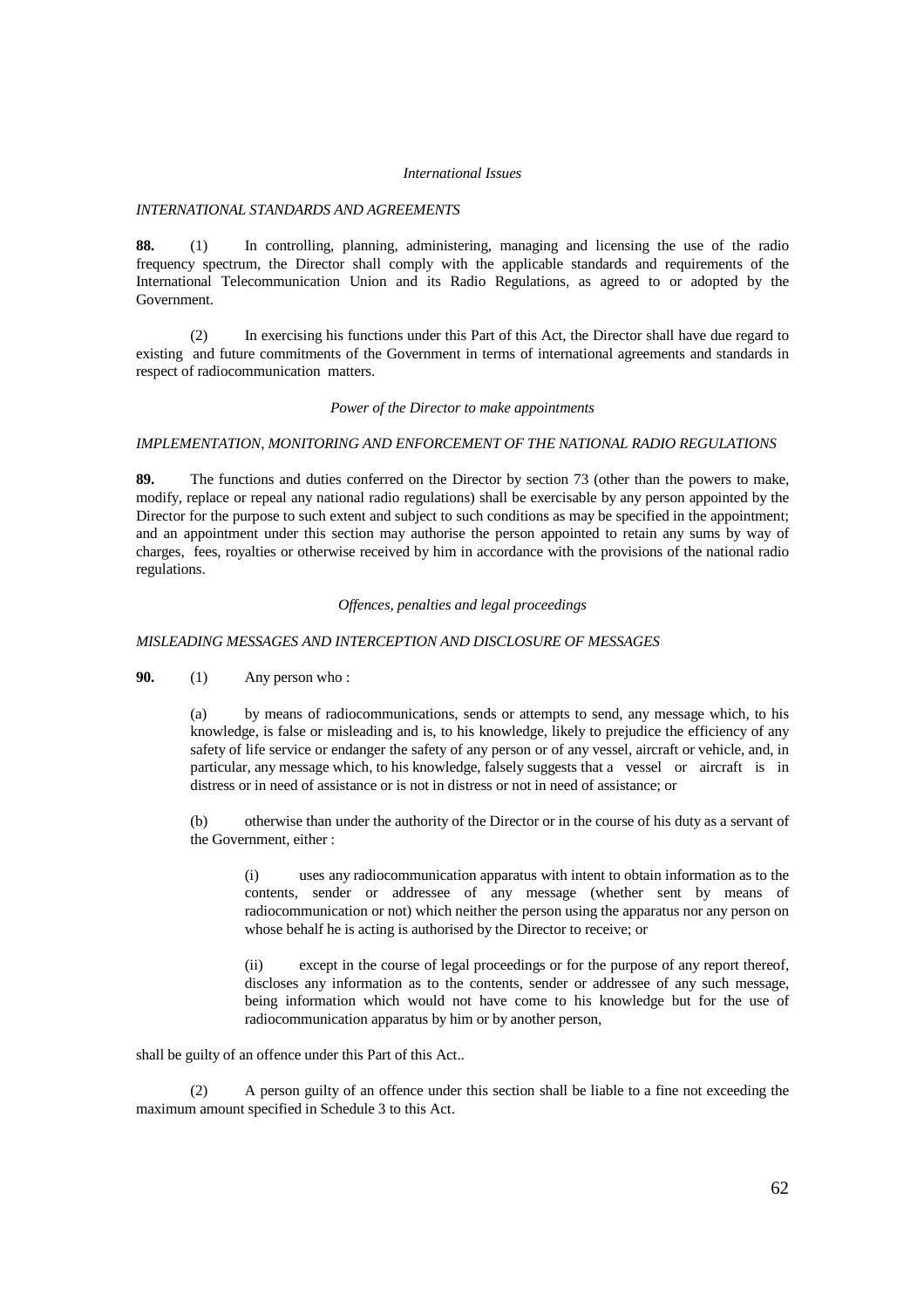## *ENTRY AND SEARCH OF PREMISES, ETC.*

**91.** (1) If a judge is satisfied by sworn evidence that there is reasonable ground for suspecting that an offence under this Part of this Act has been or is being committed, and that evidence of the commission of the offence is to be found on any premises specified in the information, or in any vehicle, vessel or aircraft so specified, he may grant a search warrant authorising any person or persons authorised in that behalf by the Director and named in the warrant, with or without any police officers, to enter, at any time within one month from the date of the warrant, the premises specified in the information, as the case may be, the vehicle, vessel or aircraft so specified and any premises upon which it may be, and to search the premises, or, as the case may be, the vehicle, vessel or aircraft, and to examine and test any apparatus found on the premises, vessel, vehicle or aircraft.

(2) If a judge is satisfied upon application supported by sworn evidence:

(a) that there is reasonable ground for believing that, on any specified premises or in any specified vessel, aircraft or vehicle, apparatus to which section 82 above applies is to be found which does not comply with the requirements applicable to it under the national radio regulations made under that section; and

(b) that it is necessary to enter those premises, or that vessel, aircraft or vehicle, for the purpose of obtaining such information as will enable the Director to decide whether or not to serve a notice under section 83 above; and

(c) that access to the premises, vessel, aircraft or vehicle for the purpose of obtaining such information as aforesaid has, within 14 days before the date of the application to the judge, been demanded by a person authorised in that or and producing sufficient documentary evidence of his identity and authority, but has been refused,

the judge may issue a written authorisation under his hand empowering any person or persons authorised in that behalf by the Director and named in the authorisation, with or without any police officers to enter the premises, or as the case may be vessel, aircraft or vehicle and any premises on which it may be and to search the premises, vessel, aircraft or vehicle with a view to discovering whether any such apparatus as aforesaid is situate thereon or therein, and, if he finds or they find any such apparatus thereon or therein, to examine and test it with a view to obtaining such information as aforesaid PROVIDED THAT an authorisation shall not be issued under this subsection unless either :

> (i) it is shown to the judge that the Director is satisfied that there is reasonable ground for believing that the use of the apparatus in question is likely to cause undue interference with any radiocommunication used for the purposes of any safety of life service or any purpose on which the safety of any person or of any vessel or vehicle may depend; or

> (ii) it is shown to the judge that not less than 7 days' notice of the demand for access was served on the occupier of the premises, or, as the case may be, the person in possession or the person in charge of the vessel, aircraft or vehicle, and that the demand was made at a reasonable hour and as unreasonably refused.

 (3) Where under this section a person has a right to examine and test any apparatus on any premises or in any vessel, aircraft or vehicle, it shall be the duty of any person who is on the premises, or is in charge of, or in or in attendance on, the vessel, aircraft or vehicle, to give him any such assistance as he may reasonably require in the examination or testing of the apparatus.

(4) Any person who: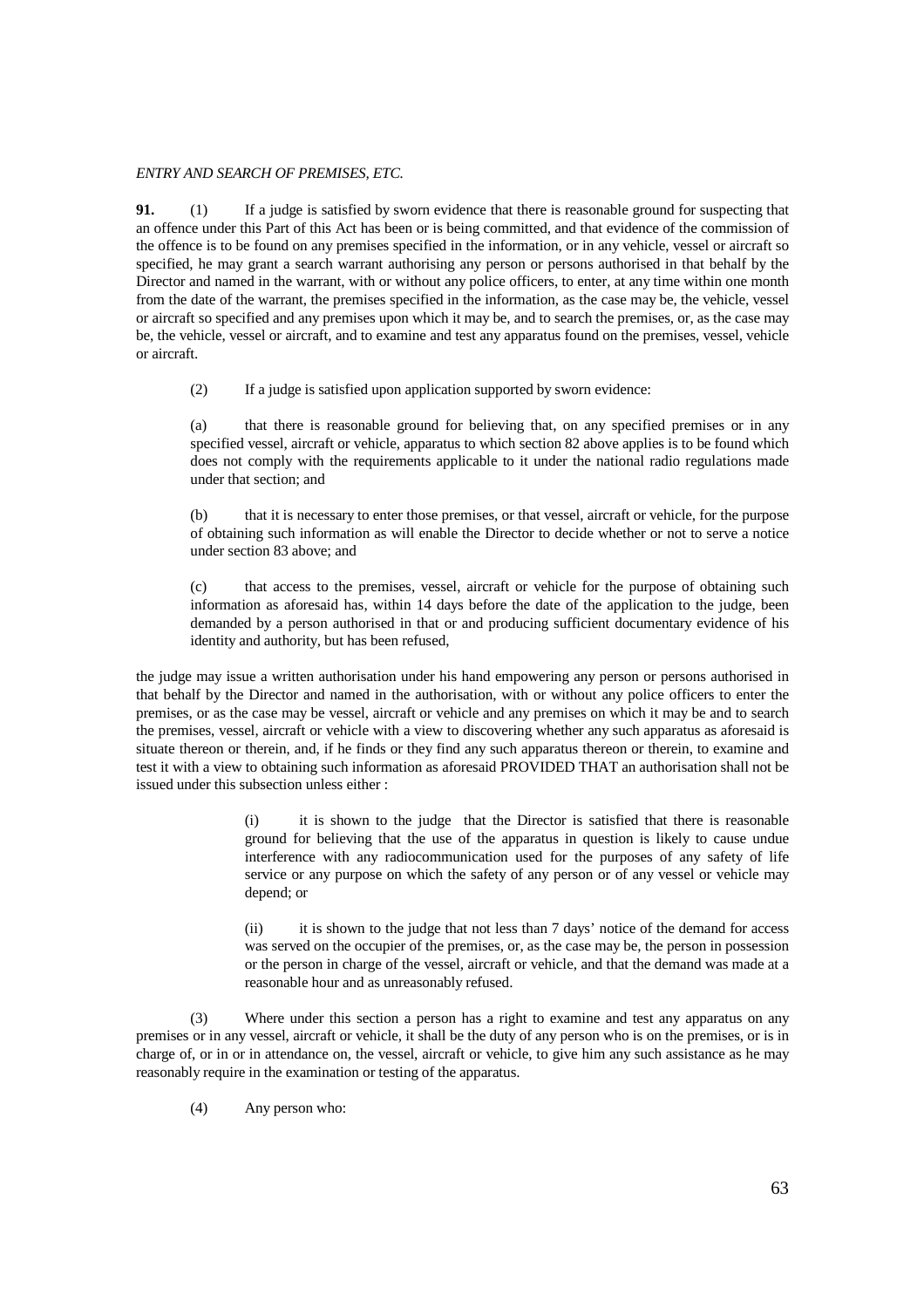(a) obstructs any person in the exercise of the powers conferred on him under this section;

(b) fails or refuses to give to any such person any assistance which he is under this section under a duty to give to him; or

(c) discloses, otherwise than for the purposes of this Part of this Act or of any report of proceedings thereunder, any information obtained by means of the exercise of powers under this Part of this Act, being information with regard to any manufacturing process or trade secret,

shall be guilty of an offence under this Part of this Act, and criminal proceedings for an offence under paragraph (c) of this subsection may be instituted without the consent of the Director.

 (5) A person guilty of an offence under this section shall be liable to a fine not exceeding the maximum amount specified in Schedule 3 to this Act.

## *SEIZURE OF APPARATUS AND OTHER PROPERTY USED IN COMMITTING CERTAIN OFFENCES*

**92.** (1) This section applies to :

(a) any offence under sections 82 to 87 of this Part of this Act; and

(b) any offence under section 75 other than one consisting in the installation or use, otherwise than under and in accordance with a radiocommunication licence, of any apparatus not designed or adapted for emission (as opposed to reception).

(2) Where

(a) a search warrant is granted under section 91 (1); and

(b) the suspected offence (or any of the suspected offences) is an offence to which this section applies;

the warrant may authorise the person or persons named in it to seize and detain, for the purposes of any relevant proceedings, any apparatus or other thing found in the course of the search carried out in pursuance of the warrant which appears to him or them to have been used in connection with or to be evidence of the commission of any such offence.

 (3) If a police officer or any person authorised by the Director to exercise the power conferred by this subsection has reasonable grounds to suspect that an offence to which this section applies has been or is being committed, he may seize and detain, for the purposes of any relevant proceedings, any apparatus or other thing which appears to him to have been used in connection with or to be evidence of the commission of any such offence.

 (4) Nothing in this section shall prejudice any power to seize or detain property which is exercisable by a police officer apart from this section.

 (5) Any person who intentionally obstructs any person in the exercise of the power conferred on him under subsection (3) of the above shall be guilty of an offence under this Part of this Act.

 (6) References in this section to relevant proceedings are references to any proceedings for an offence to which this section applies.

## *PENALTIES AND LEGAL PROCEEDINGS*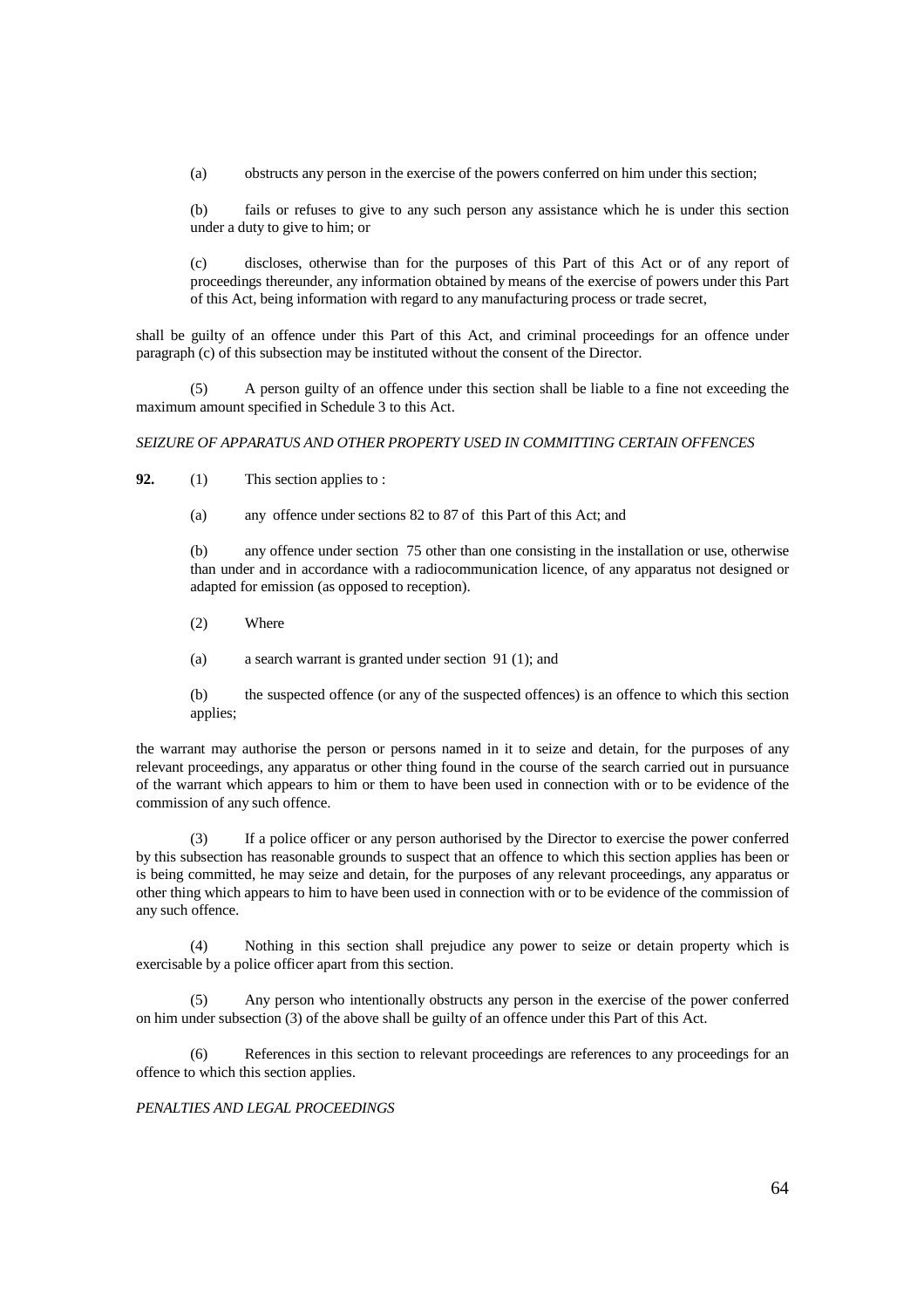**93.** (1) Any person committing any offence under this Part of this Act :

(a) shall, if the offence is under sections 75 or 76 above**,** and consists either :

(i) in the installation or use, otherwise than under and in accordance with a radiocommunication licence, of any apparatus not designed or adapted for emission (as opposed to reception); or

(ii) in a contravention, in relation to any such apparatus; of any regulation made under sections 75 or 76 above,

be liable in the case of the first such offence, to a fine not exceeding the maximum amount specified in Schedule 3 to this Act, and, in the case of any subsequent such offence, to a fine not exceeding the maximum amount specified in Schedule 3 to this Act for subsequent offences;

(b) shall, if the offence is under sections 82 to 86 above and consists in the use, or in the causing or permitting of the use, or in the selling, offering or advertising for letting on hire, of apparatus in contravention of a notice of the Director, not being apparatus the use of which is likely to cause undue interference with any radiocommunication used for the purposes of any safety of life service or any purpose on which the safety of any person or of any vessel, aircraft or vehicle may depend, be liable on in the case of the first such offence, to a fine not exceeding the amount specified in Schedule 3 to this Act, and, in the case of any subsequent such offence, to a fine not exceeding the maximum amount specified in Schedule 3 for subsequent offences.

(2) Where a person is convicted of :

(a) an offence under this Part of this Act consisting in any contravention of any of the provisions in sections 75 or 76 in relation to any radiocommunication station or any radiocommunication apparatus or in the use of any apparatus for the purpose of interfering with any radiocommunication; or

(b) any offence under section 82 to 86 above;

the court may, in addition to any other penalty, order all or any (of the apparatus of the station as the case may be) of the apparatus in connection with which the offence was committed, to be forfeited to the Director.

The power conferred by virtue of paragraph (a) above does not apply to radiocommunication apparatus not designed or adapted for emission (as opposed to reception).

 (3) Apparatus may be ordered to be forfeited under this section notwithstanding that it is not the property of the person by whom the offence giving rise to the forfeiture was committed, and any apparatus ordered to be forfeited under this section may be disposed of by the Director in such manner as he thinks fit.

 (4) The court by whom any apparatus is ordered to be forfeited under this section may also order the person by whom the offence giving rise to the forfeiture was committed not to dispose of that apparatus except by delivering it up to the Director within 48 hours of being so required by him.

## *DISPOSAL OF APPARATUS AND OTHER PROPERTY SEIZED BY VIRTUE OF SECTION 92*

**94.** (1) Any property seized by a person authorised by the Director in pursuance of a warrant under section 91 above or in exercise of the power conferred by section 92 above may be detained until the end of the period of 6 months beginning with the date of the seizure.

65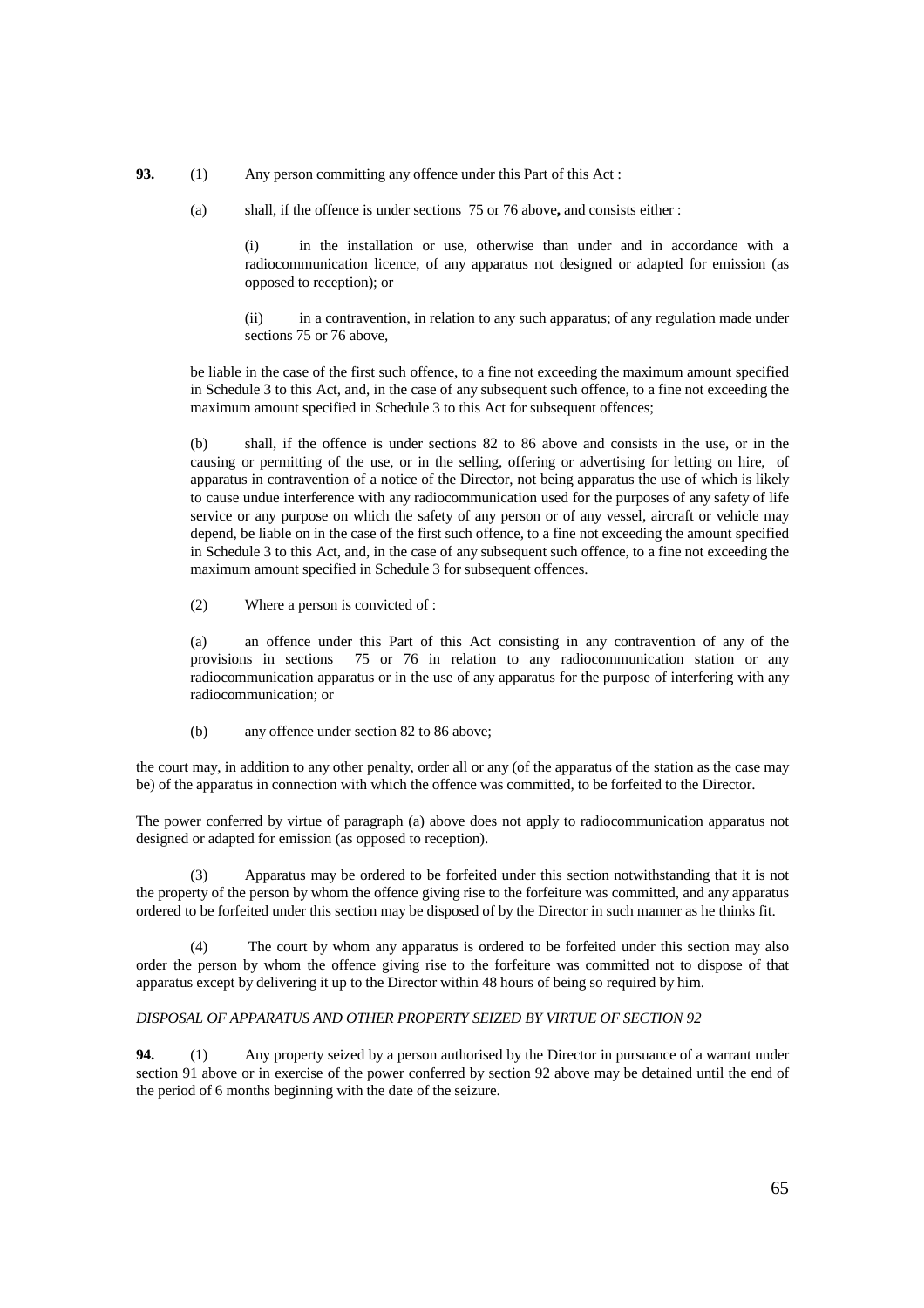(2) After the end of the period for which its detention is authorised by virtue of subsection (1) above, any such property which :

(a) remains in the possession of the Director; and

(b) has not been ordered to be forfeited under section 93 above;

shall be dealt with in accordance with the following provisions of this section (and references to the relevant property are references to any property to which this subsection applies).

 (3) The Director shall take reasonable steps to deliver the relevant property to any person appearing to him to be its owner.

 (4) Where the relevant property remains in the possession of the Director after the end of the period of one year immediately following the end of the period for which its detention is authorised by subsection (1) above, the Director may dispose of it in such manner as he thinks fit.

 (5) The delivery of the relevant property in accordance with subsection (3) above to any person appearing to the Director to be its owner shall not affect the right of any other person to take legal proceedings against the person to whom it is delivered or against anyone subsequently in possession of the property for the recovery of the property.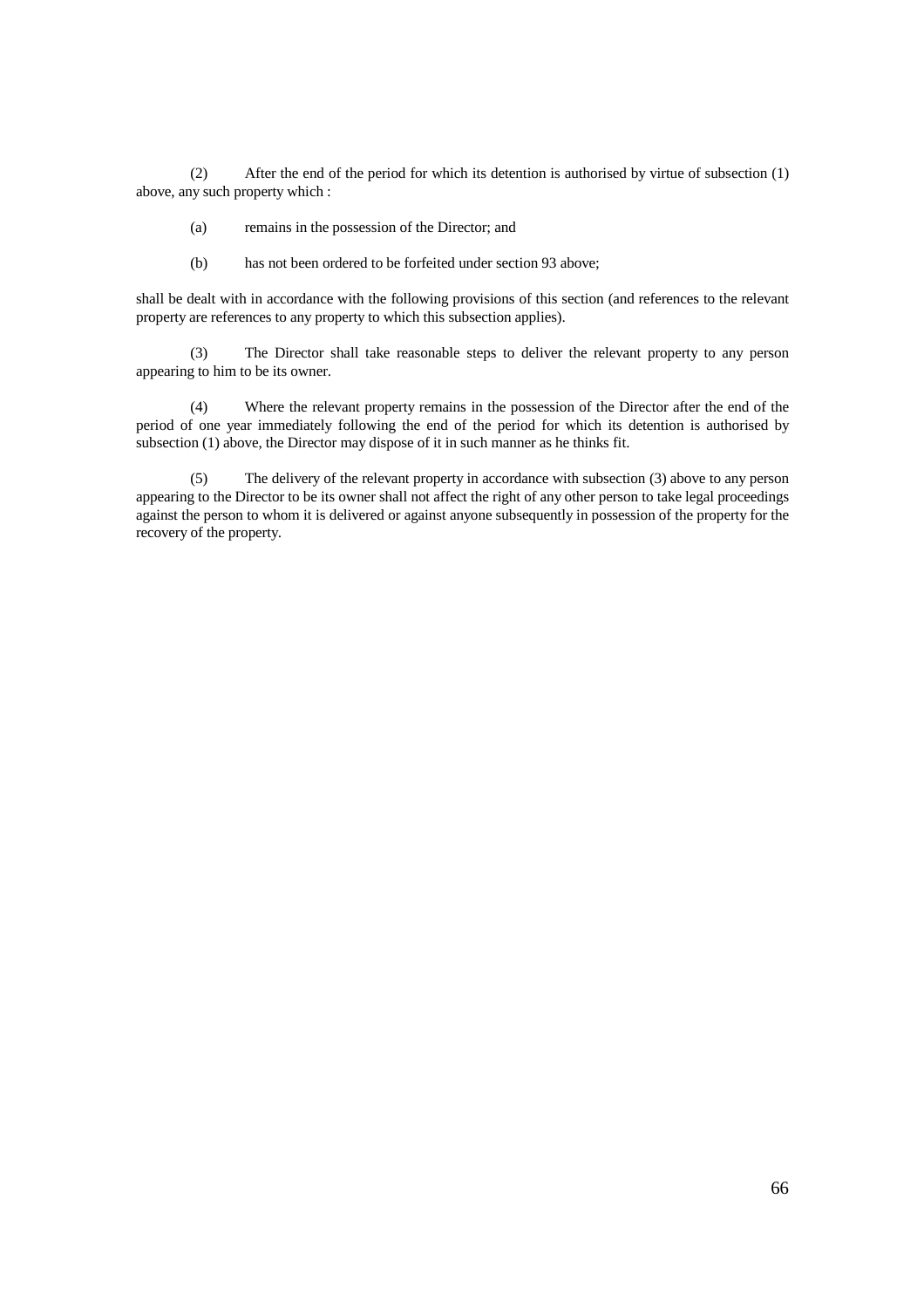## **PART X Miscellaneous and Supplemental**

## *Miscellaneous*

#### *INTERPRETATION*

**95.** (1) In this Act, except where the context otherwise requires "radiocommunication" means the emitting or receiving, over paths which are not provided by any material substance constructed or arranged for that purpose, of electromagnetic energy or a frequency not exceeding three million megacycles a second, being energy which either:

(a) serves for the conveying of messages, sound or visual images (whether the messages, sound or images are actually received by any person or not) or for the actuation of control of machinery or apparatus; or

is used in connection with the determination of position, bearing or distance, or for the gaining of information as to the presence, absence, position or motion of any object or any objects of any class,

and references to radio communication stations or radiocommunication apparatus shall be construed as references to stations and apparatus for the emitting or receiving as aforesaid of such electro-magnetic energy as aforesaid PROVIDED THAT where :

> (i) a radiocommunication station or radiocommunication apparatus cannot lawfully be used without a radiocommunication licence or could not lawfully be used without such a licence but for regulations under section 73 of this Act; and

> (ii) any such electro-magnetic energy as aforesaid which is received by that station or apparatus serves for the conveying of messages, sound or visual images; and

> (iii) any apparatus is electrically coupled with that station or apparatus for the purpose of enabling any person to receive any of the said messages, sound or visual images. The apparatus so coupled shall itself be deemed for the purposes of this Act to be radiocommunication apparatus.

 (2) In this Part of this Act, the expression "radiocommunication station" includes the radiocommunication apparatus of a ship or aircraft.

 (3) In this Part of this Act, the expression "interference" in relation to radiocommunication, means the prejudicing by any emission or reflection of electro-magnetic energy of the fulfilment of the purposes of the radiocommunication (either generally or in part, and without prejudice to the generality of the preceding words, as respects all, or as respects any, of the recipients or intended recipients of any message, sound or visual image intended to be conveyed by radiocommunication) and the expression "interfere" shall be construed accordingly.

 (4) In considering for any of the purposes of this Part of this Act, whether, in any particular case, any interference with any radiocommunication caused or likely to be caused by the use of any apparatus, is or is not undue interference, regard shall be had to all the known circumstances of the case and the interference shall not be regarded as undue interference if so to regard it would unreasonably cause hardship to the person using or desiring to use the apparatus.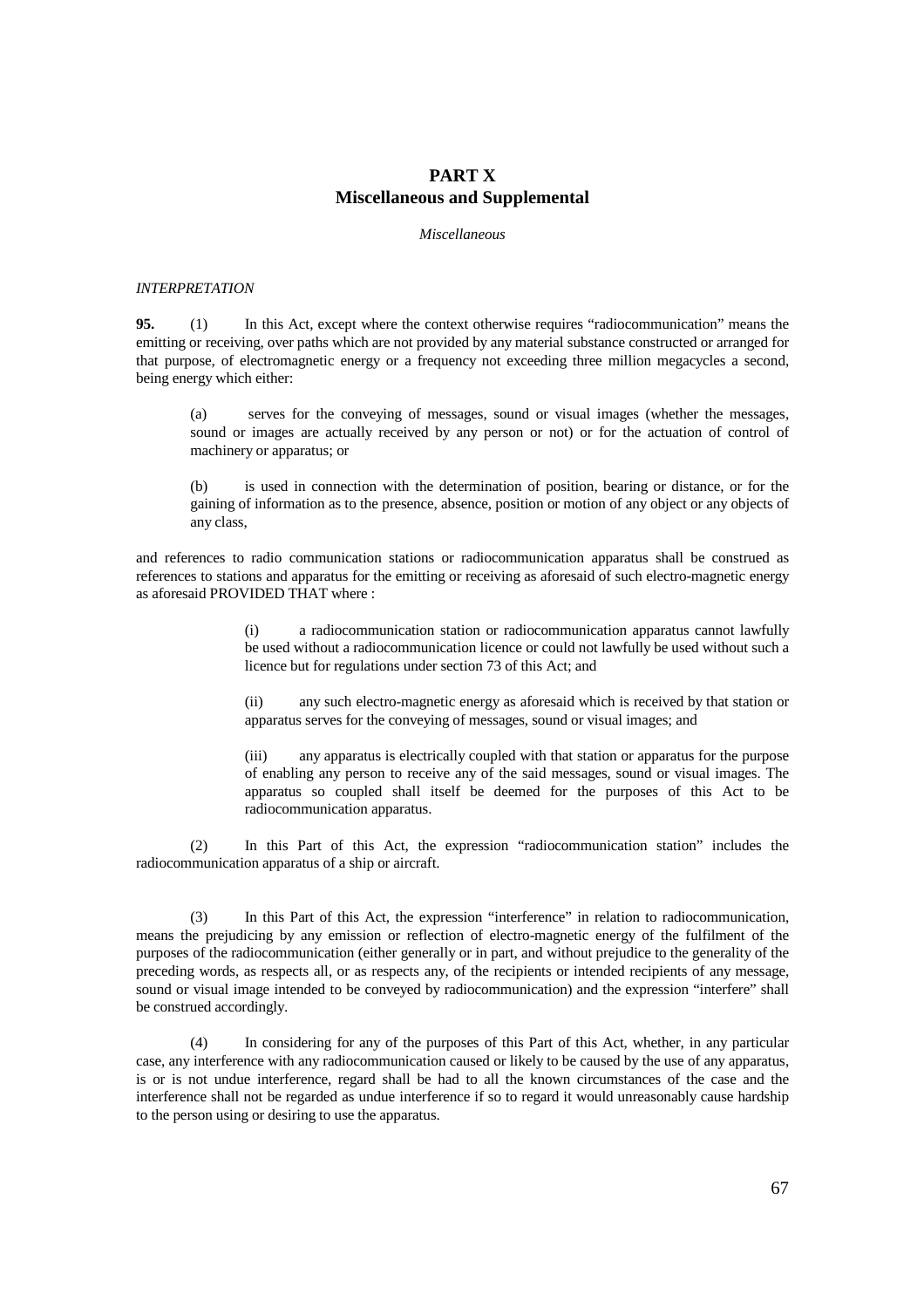(5) Any reference in this Part of this Act to the sending or the conveying of messages includes a reference to the making of any signal or the sending or conveying of any warning or information, and any reference to the reception of messages shall be construed accordingly.

## *REGULATIONS*

**96.** (1) Any power of the Director to make regulations under this Act (including the national radio regulations) shall be exercisable by means of the approval of the Minister.

(2) Before making regulations under any provision of this Act, the Director shall :

(a) publish in the national newspaper a notice :

 (i) stating that he proposes to make regulations under that provision,

(ii) setting out the general effect of the proposed regulations,

(iii) specifying an address from which copies of the proposed regulations may be obtained, and

(iv) specifying a time (not being less than 28 days from the date of publication of the notice) within which representations with respect to the proposed regulations may be made to him, and,

(b) consider any representations which are made to him within that time.

 (3) Subsection (2) does not apply in respect of any regulations if it appears to the Director that by reason of the urgency of the matter it is inexpedient to publish a notice under that subsection.

 (4) The Director shall also send a copy of a notice under subsection (1) above to the Minister; and if, within the time specified in the notice, the Minister directs the Director not to make the regulations, the Director shall comply with the direction.

 (5) The Minister shall not give a direction under subsection (4) above unless it appears to him to be requisite or expedient to do so in the interests of national security or relations with the government of a country or territory outside Bhutan.

## *DIRECTIONS IN THE INTERESTS OF NATIONAL SECURITY ETC.*

**97.** (1) The Minister may, after consultation with a person to whom this section applies, give to that person such directions of a general character as appear to the Minister to be requisite or expedient in the interests of national security or relations with the government of a country or territory outside Bhutan.

 (2) If it appears to the Minister to be requisite or expedient to do so in the interests of national security or relations with the government of a country or territory outside Bhutan, he may, after consultation with a person to whom this section applies, give to that person a direction requiring him (according to the circumstances of the case) to do or not to do, a particular thing specified in the direction.

 (3) A person to whom this section applies shall give effect to any direction given to him by the Minister under this section notwithstanding any other duty imposed on him by or under this Act.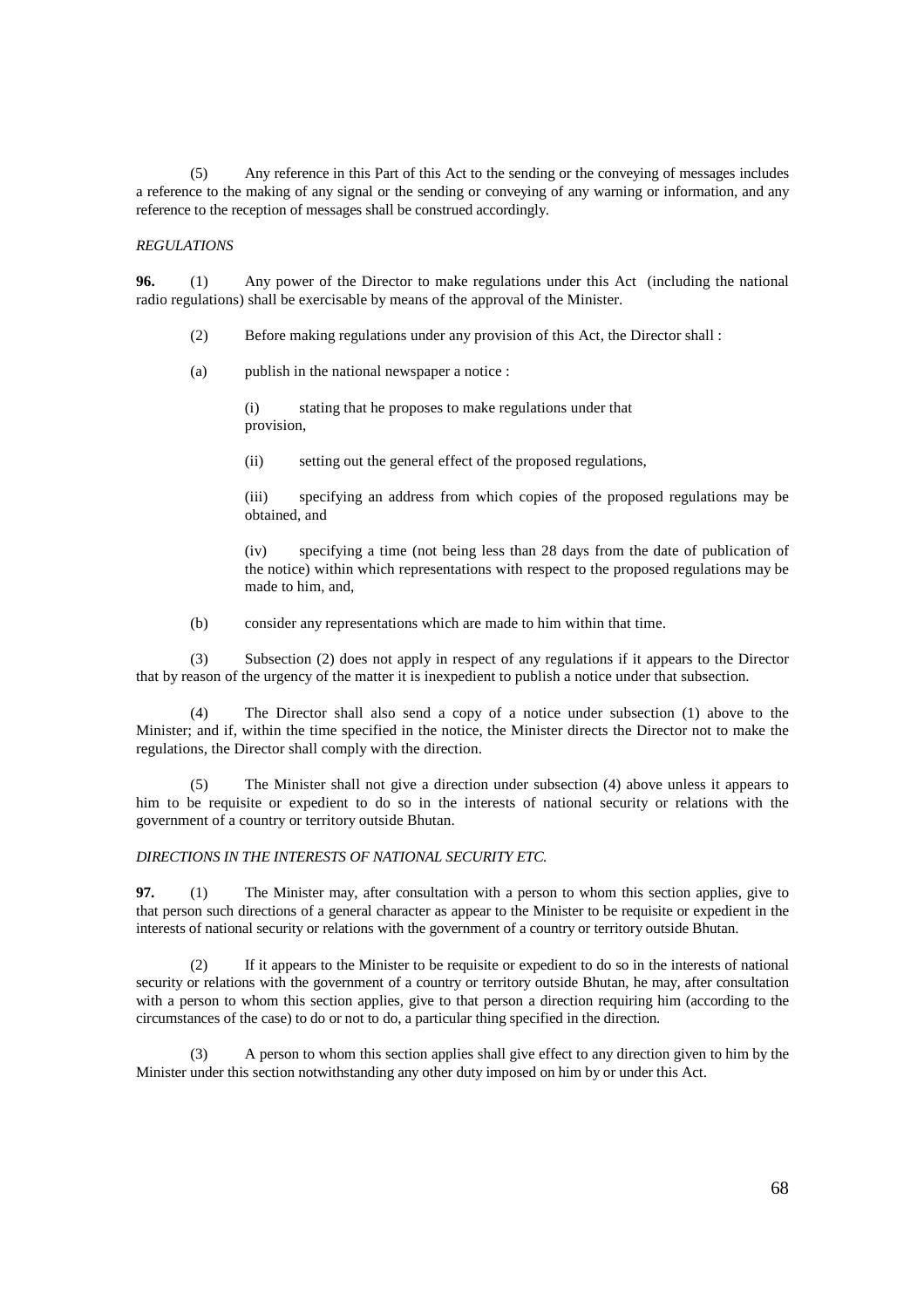(4) The Minister shall lay before the Cabinet a copy of every direction given under this section unless he is of opinion that disclosure of the direction is against the interests of national security or relations with the government of a country or territory outside Bhutan, or the commercial interests of any person.

 (5) A person shall not disclose, or be required by virtue of any enactment or otherwise to disclose, anything done by virtue of this section if the Minister has notified him that the Minister is of the opinion that disclosure of that thing is against the interests of national security or relations with the government of a country or territory outside Bhutan, or the commercial interests of some other person.

 (6) The Minister may, with the approval of the Ministry of Finance, make grants to public telecommunication operators for the purpose of defraying or contributing towards any losses they may sustain by reason of compliance with the directions given under this section.

 (7) There shall be paid out of money provided by the Ministry of Finance any sums required by the Minister for making grants under this section.

 (8) This section applies to the Director and to any person who is a public telecommunication operator.

## *Supplemental*

## *OFFENCES BY BODIES CORPORATE*

**98.** (1) Where a body corporate is guilty of an offence under this Act and that offence is proved to have been committed with the consent or connivance of, or to be attributable to any neglect on the part of, any director, manager, secretary or other similar officer of the body corporate or any person who was purporting to act in any such capacity he, as well as the body corporate, shall be guilty of that offence and shall be liable to be proceeded against and punished accordingly.

 (2) Where the affairs of a body corporate are managed by its members, subsection (1) above shall apply in relation to the acts and defaults of a member in connection with his functions of management as if he were a director of the body corporate.

## *FINANCIAL PROVISIONS*

**99.** There shall be paid out of money provided by the Ministry of Finance any administrative expenses incurred by the Minister in consequence of the provisions of this Act and any increase attributable to this Act in the sums payable out of money provided under any other Act.

## *GENERAL INTERPRETATION*

**100.** (1) In this Act :

"the appointed day" has the meaning given by section 1 above;

"Bhutan" means the Kingdom of Bhutan;

"the Cabinet" means the Cabinet of the Royal Government of Bhutan;

"commercial activities connected with telecommunications" has the meaning given by section 37 (3)

above;

"the Corporation" means Bhutan Telecommunications;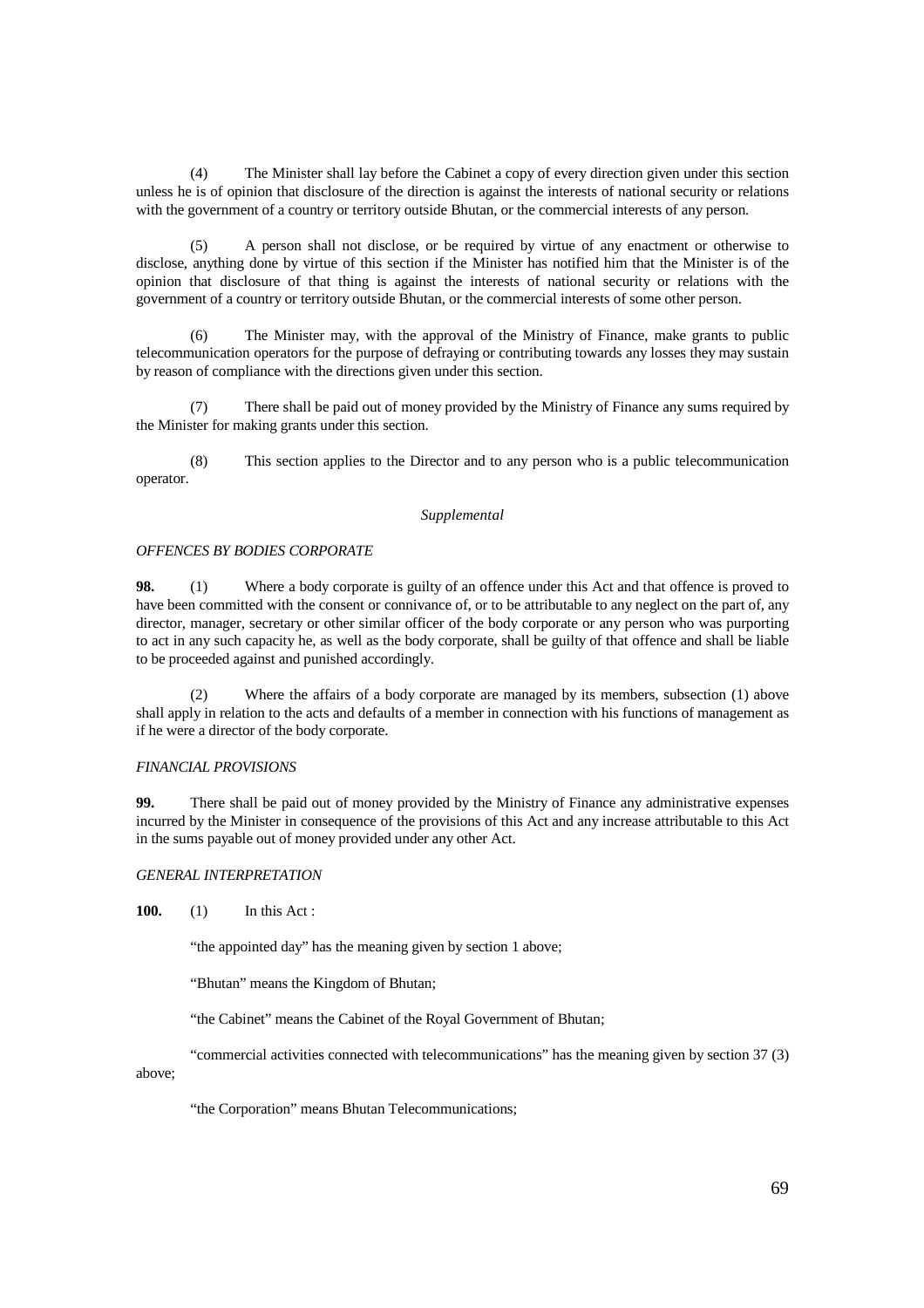"the Director" means the Director General of Communications;

"directory information service" has the meaning given by section 37 (3) above;

"the Government" means the Royal Government of Bhutan;

"Minister" means the head of the Ministry of Communications responsible for telecommunications;

 "modifications" includes additions, alterations and omissions and cognate expressions shall be construed accordingly;

"National Numbering Scheme" has the meaning given by section 35 above;

"number" has the meaning given by section 35 above;

"public telecommunication operator" has the meaning given by section 42 above;

"public telecommunication system" has the meaning given by section 42 above ;

"the successor company" and "the transfer date" have the meanings given by section 22 above;

 "telecommunication apparatus" except where the extended definition in section 61 above applies) has the meaning given by section 37 above;

"telecommunication service" has the meaning given by section 37 above;

"telecommunication operator" has the meaning given by section 44 above;

"telecommunication system" has the meaning given by section 37 above;

"transitional period" has the meaning given by section 30 (1) above;

- (2) Words in this Act :
- (a) importing the masculine gender shall include the feminine gender; and
- (b) in the singular shall include the plural and vice versa.

 (3) Any reference in this Act to a subsidiary shall be construed in accordance with the Companies Act 1989 and any reference to a wholly owned subsidiary shall be construed in accordance with that Act.

 (4) Any power conferred on the Minister by this Act to give a direction if it appears to him to be requisite or expedient to do so in the interests of national security or relations with the government of a country or territory outside Bhutan includes power to give the direction if it appears to him to be requisite or expedient to do so in order:

(a) to discharge, or facilitate the discharge of, an obligation binding on the Government by virtue of it being a member of an international organisation or a party to an international agreement;

(b) to attain, or facilitate the attainment of, any other objects the attainment of which is, in the Minister's opinion, requisite or expedient in view of the Government being a member of such an organisation or a party to such an agreement; or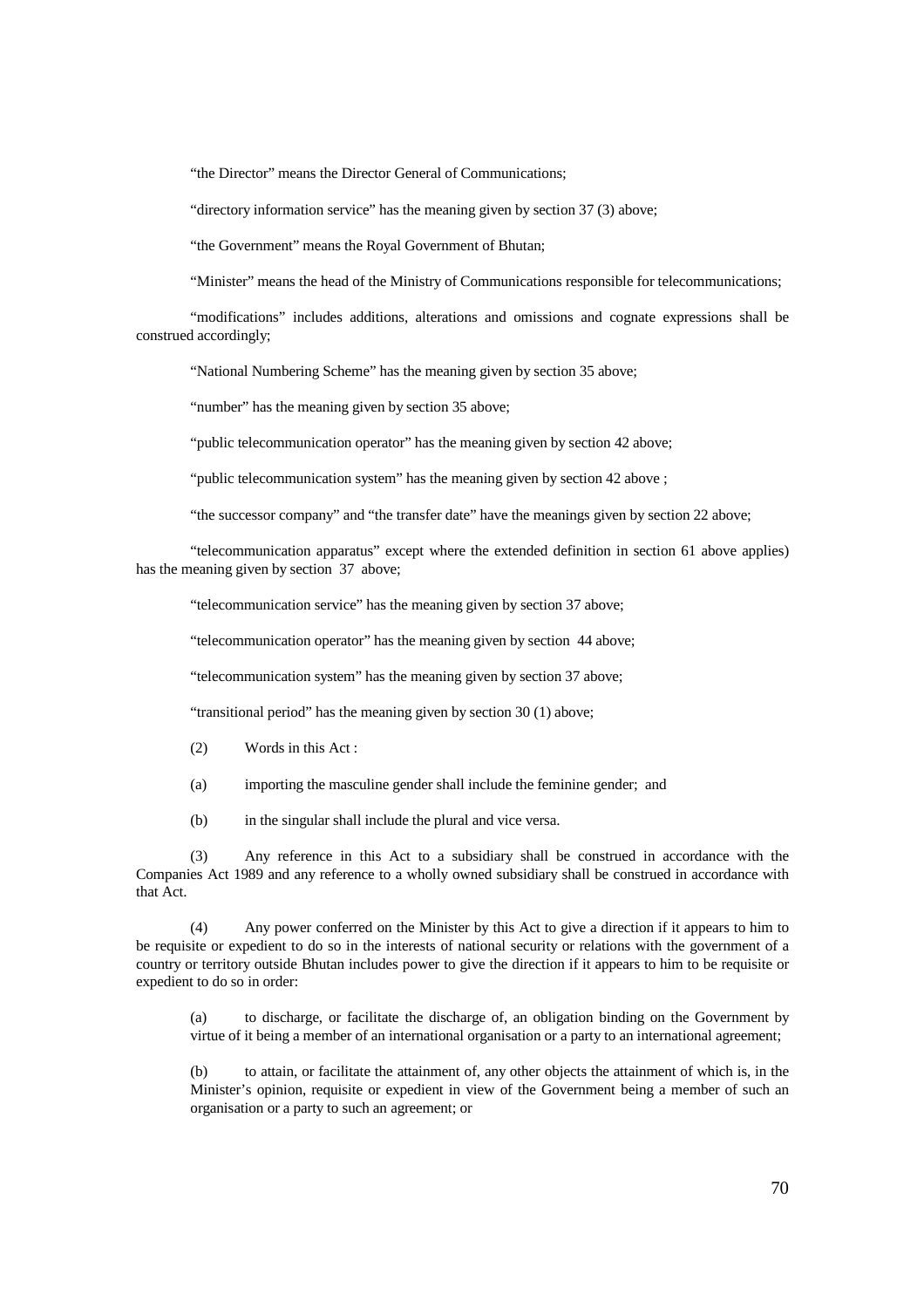(c) to enable the Government to become a member of such an organisation or a party to such an agreement.

(5) For the purposes of any licence granted, approval given or order made under this Act any description or class may be framed by reference to any circumstances whatsoever.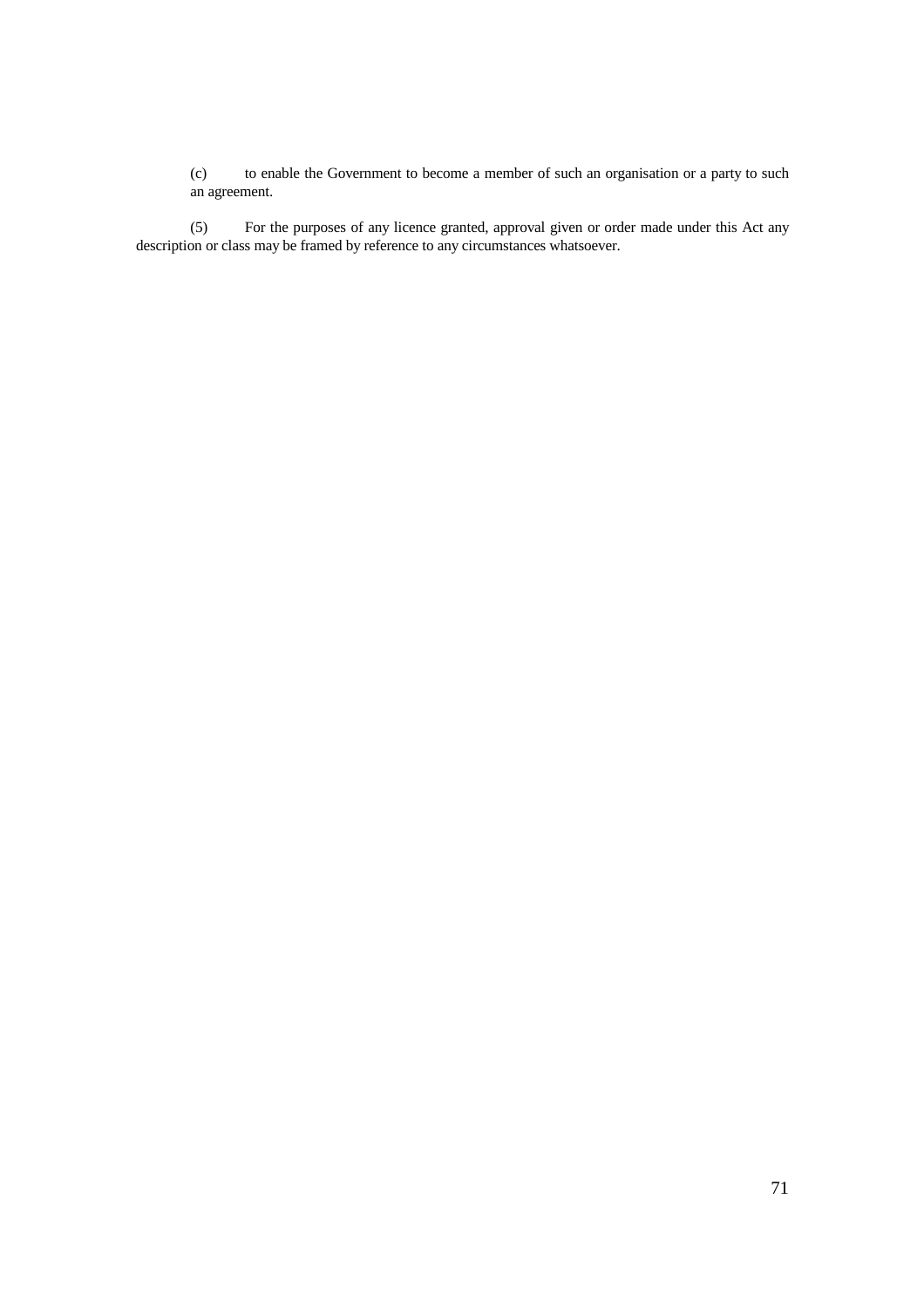# **SCHEDULES**

## **SCHEDULE 1**

# **PROVISIONS WITH RESPECT TO THE CORPORATION AND THE MEMBERS THEREOF**

*Status* 

1. The Corporation shall be a body corporate.

## *Members*

2. (1) A member of the Corporation shall hold and vacate his office in accordance with the terms of his appointment and shall, on ceasing to be a member, be eligible for re-appointment.

(2) A member may at any time by notice in writing to the Minister resign his office.

3. (1) Before appointing a person to be a member of the Corporation, the Minister shall satisfy himself that that person shall have no financial or other interest as is likely to affect prejudicially the exercise and performance by him of his functions as a member of the Corporation, and the Minister shall also satisfy himself from time to time with respect to every member of the Corporation that he has no such interest; and a person who is, or whom the Minister proposes to appoint to be, a member of the Corporation shall, whenever requested by the Minister so to do, furnish to him such information as the Minister considers necessary for the performance by the Minister of his duties under this paragraph.

A member of the Corporation who is in any way directly or indirectly interested in a contract made or proposed to be made by the Corporation, or in a contract made or proposed to be made by a subsidiary of the Corporation which is brought up for consideration by the Corporation, shall disclose the nature of his interest at a meeting of the Corporation; and the disclosure shall be recorded in the minutes of the Corporation, and the member shall not take any part in any deliberation or decision of the Corporation with respect to that contract.

 (3) For the purposes of sub-paragraph (2), a general notice given at a meeting of the Corporation by a member thereof to the effect that he is a member of a specified company or firm and is to be regarded as interested in any contract which may, after the date of the notice, be made with the company or firm shall be regarded as a sufficient disclosure of his interest in relation to any contract so made or proposed to be so made.

 (4) A member of the Corporation need not attend in person at a meeting of the Corporation in order to make a disclosure which he is required to make under this paragraph if he takes reasonable steps to secure that the disclosure is made by a notice which is brought up and read at the meeting.

4. (1) The Corporation :

(a) shall pay to the members thereof such salaries or fees, and such allowances, as the Minister may determine; and

(b) as regards any member in whose case the Minister may so determine, shall pay such pension, allowance or gratuity to or in respect of him or make such payments towards the provision of such a pension, allowance or gratuity as may be so determined;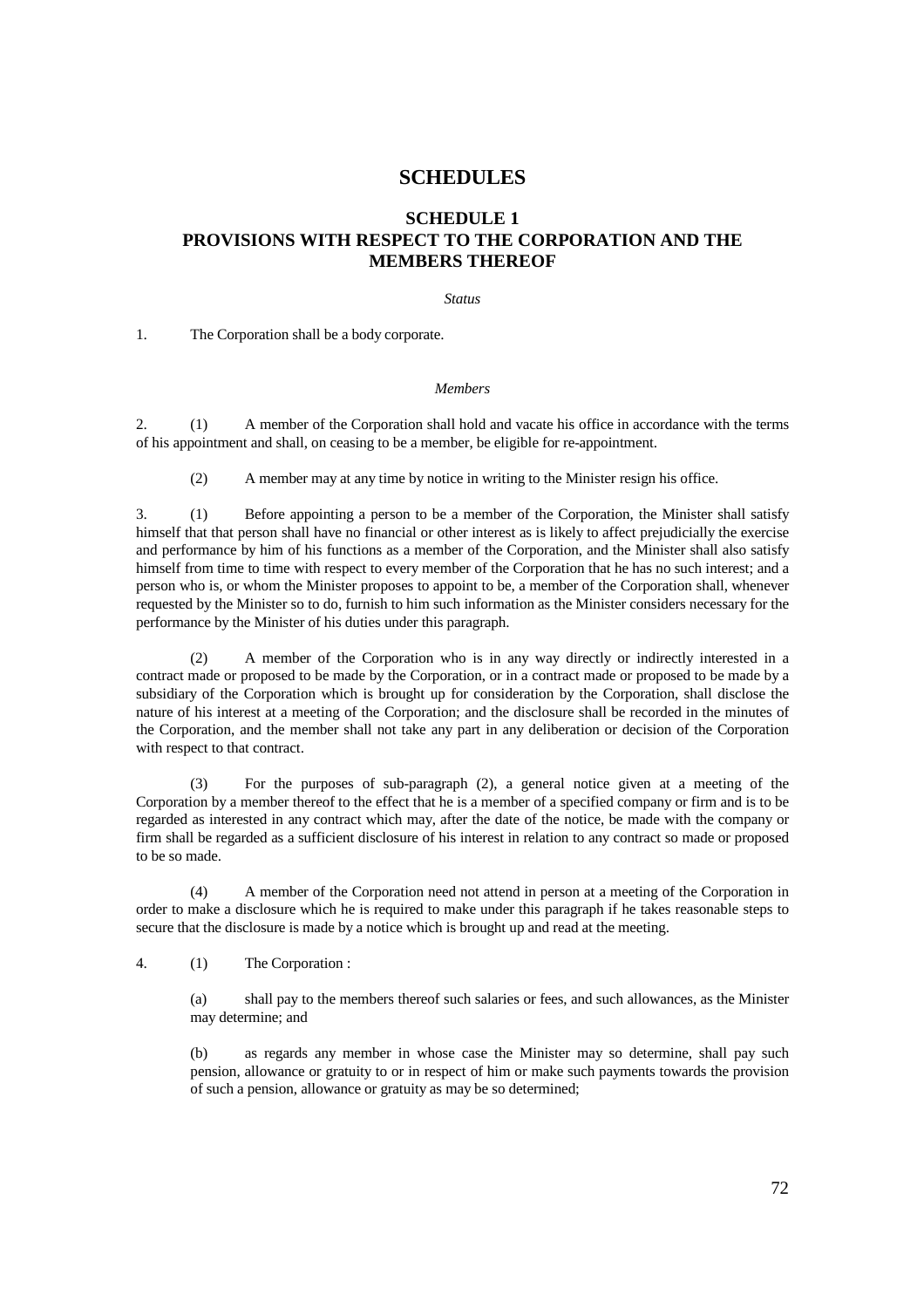and if a person ceases to be a member of the Corporation and it appears to the Minister that there are special circumstances which make it right that that person should receive compensation, the Minister may require the Corporation to pay to that person a sum of such amount as the Minister may determine.

 (2) The approval of the Royal Civil Service Commission shall be requisite to a determination under this paragraph by the Minister and to the imposition thereunder by him of a requirement.

5. (1) If the Minister is satisfied that a member of the Corporation :

(a) has been absent from meetings of the Corporation for a period longer than three consecutive months without the permission of the Corporation; or

- (b) has become bankrupt or made an arrangement with his creditors; or
- (c) is incapacitated by physical or mental illness; or
- (d) is otherwise unable or unfit to discharge the functions of a member,

the Minister may declare his office as a member of the Corporation to be vacant, and shall notify the fact in such manner as the Minister thinks fit; and thereupon the office shall become vacant.

## *Proceedings*

6. The validity of any proceedings of the Corporation shall not be affected by a vacancy amongst the members thereof or by a defect in the appointment of a member.

7. The quorum of the Corporation shall be four; and while a member is disqualified from taking part in a decision or deliberation of the Corporation with respect to a matter, he shall be disregarded for the purpose of constituting a quorum of the Corporation for deciding, or deliberating on, that matter.

8. Subject to the foregoing provisions of this Schedule, the Corporation shall have power to regulate its own procedure.

## *Fixing of seal and proof of instruments*

9. The fixing of the seal of the Corporation shall be authenticated by the signature of the secretary of the Corporation or of some other person authorised, either generally or specially, by the Corporation to act for that purpose.

10. A certificate signed by the secretary of the Corporation that an instrument purporting to be made or issued by or on behalf of the Corporation was so made or issued shall be conclusive evidence of that fact.

11. Every document purporting to be an instrument made or issued by or on behalf of the Corporation and to be duly executed under the seal of the Corporation, or to be signed or executed by the secretary of the Corporation or a person authorised by the Corporation to act in that behalf, shall be received in evidence and deemed, without further proof, to be so or issued unless the contrary is shown.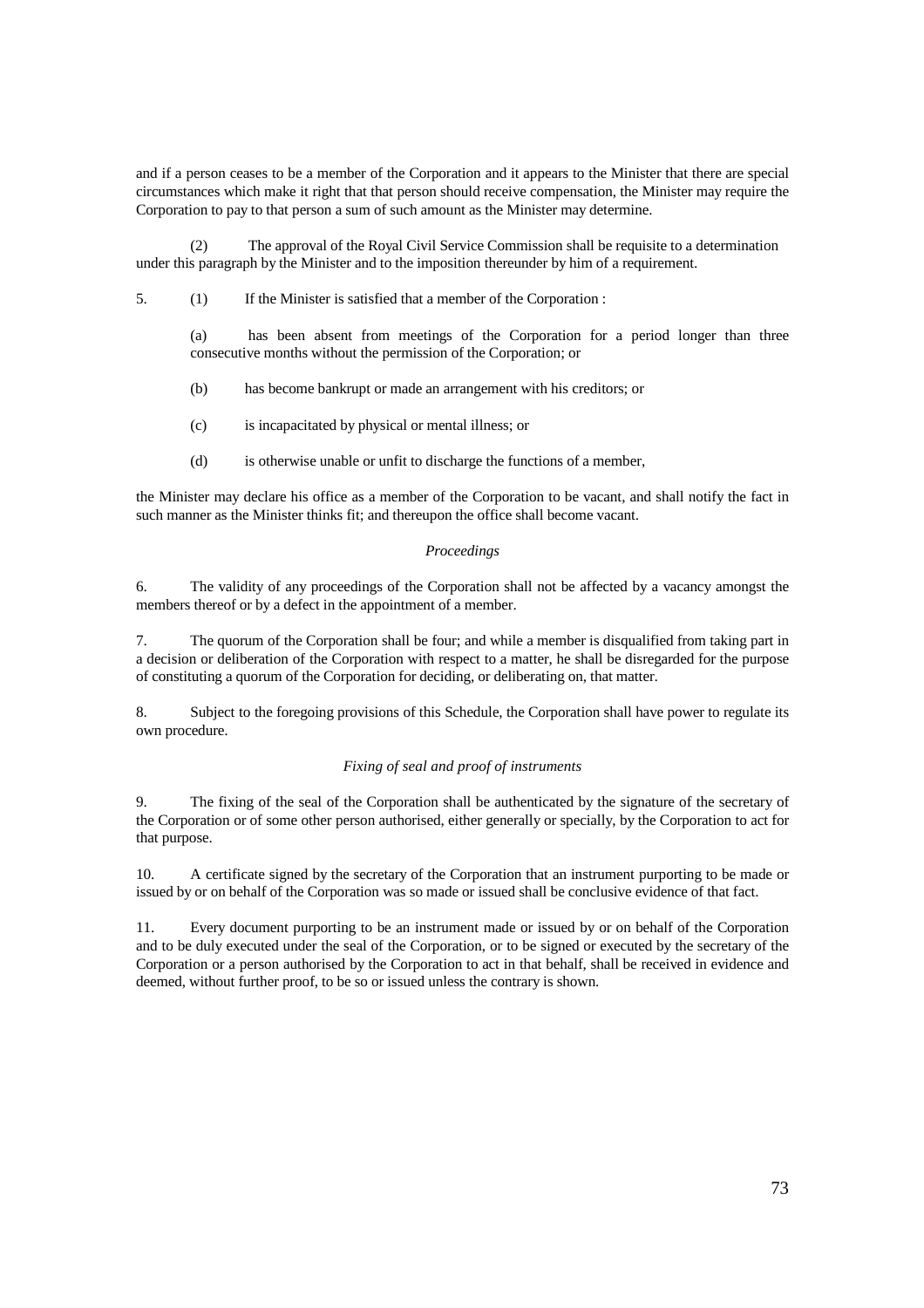## **SCHEDULE 2 DIRECTOR GENERAL OF COMMUNICATIONS**

1. There shall be paid to the Director such remuneration, and such travelling and other allowances, as the Minister with the approval of the Ministry of Finance may determine.

2. In the case of any such holder of the office of the Director as may be determined by the Minister with the approval of the Ministry of Finance, there shall be paid such pension, allowance or gratuity to or in respect of him on his retirement or death, or such contributions or payments towards provision for such a pension, allowance or gratuity as may be so determined.

3. If, when any person ceases to hold office as the Director, it appears to the Minister with the approval of the Ministry of Finance that there are special circumstances which make it right that he should receive compensation, there may be paid to him a sum by way of compensation of such amount as may be so determined.

4. The Director shall have an official for the authentication of documents required for the purposes of his functions.

5. Anything authorised or required by or under this Act or any other enactment to be done by the Director, other than the making of a statutory instrument, may be done by any member of the staff of the Director who is authorised generally or specially in that behalf by the Director.